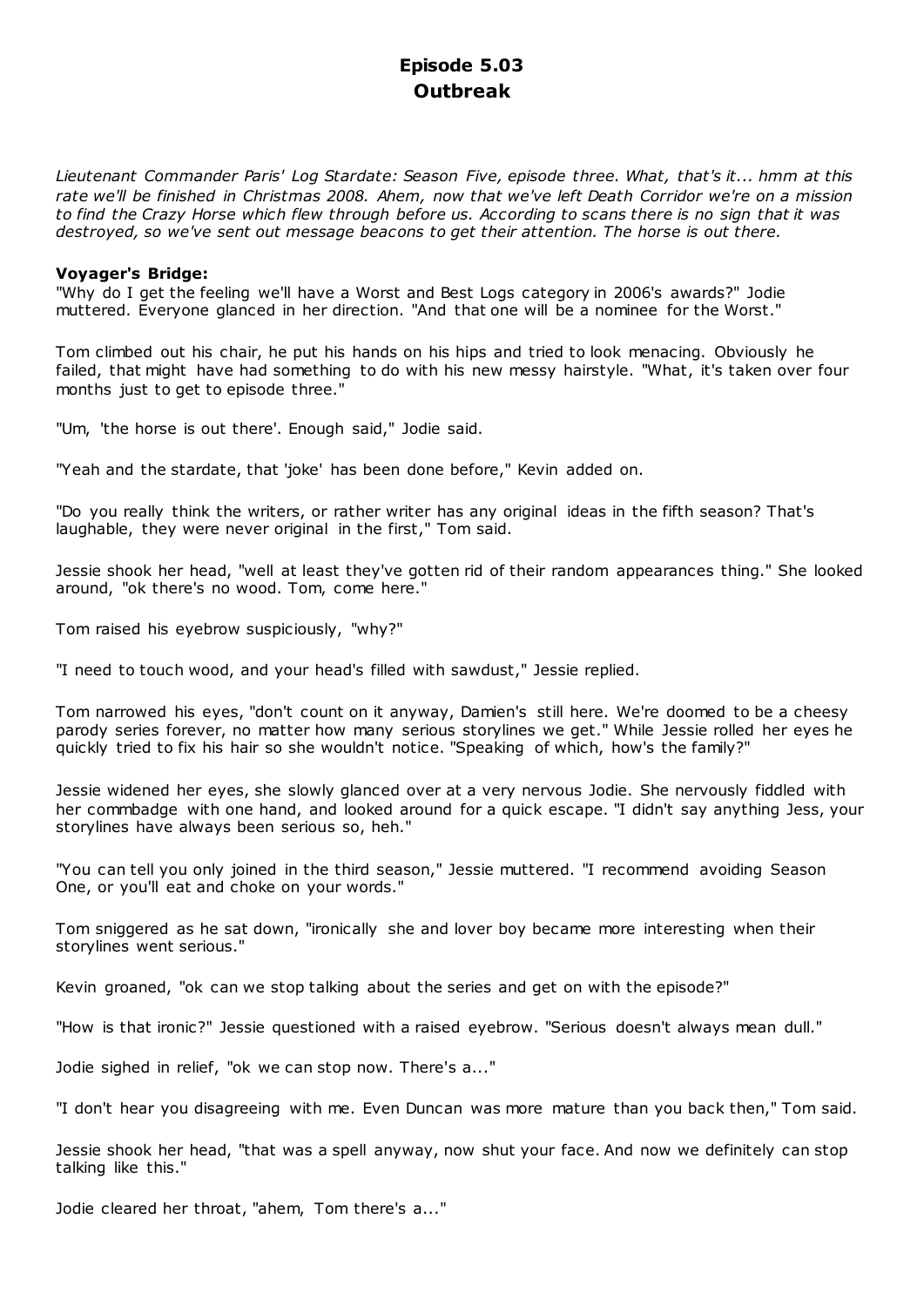"No no, I told you. It's Captain Tom," Tom said.

Jodie raised an eyebrow, "whatever, there's a ship approaching."

"On screen," Tom commanded, standing up. He tugged his uniform's jacket down like Picard and Riker used to do, but accidentally he did it to his trousers. They fell to his knees. "Crap!" He pulled them back up, blushing madly. "I'm so not used to these new uniforms."

"Nice spotty underwear Captain Tom," Jessie laughed.

Tom's face went even redder, his eyes focused on the viewscreen. A fleet of three ships were flying towards them.

"They're hailing," Jodie said.

"Whatever," Tom grumbled, fixing his jacket very carefully this time.

Everyone's eyes widened, cringed or jumped in shock as the viewscreen changed to show inside one of the alien ships.

"That isn't your typical Star Trek human looking alien with the forehead crap," Jodie squeaked.

Tom tried to act as normal as he could as he faced the alien on the screen. The alien was reptilian and looked about seven foot tall. It's three arms rested on the table in front of it, the one attached to it's stomach drummed the desk impatiently.

"Um, I'm Captain Tom Paris of the Starship Voyager," Tom said.

The alien hissed, it's snake like tongue shot out of it's mouth for half a sec ond. It opened it's mouth, but all that came out were some strange ticking noises.

"Universal translator," Tom said through his forced smile.

Jodie looked very worried as she worked at her station, "it's working fine. Obviously it doesn't know any Beta Quadrant aliens language."

"What a shock," Kevin muttered sarcastically.

"Actually it is. Everyone in the Delta Quadrant seemed to speak English, with or without one," Jessie commented. "Looks like you're on your own, Captain Tom sir," she said, trying not to laugh.

Tom sighed, "ok I'll improvise." He began to click his tongue in response to the alien. The alien spat it's tongue out again, two of it's claws slammed down on the desk. It continued clicking.

"Um I think you made it mad," Jessie said.

"Uh oops," Tom stuttered. He clicked his tongue again. The alien swung it's left arm at the screen, the viewscreen switched back to space view.

"I think you need to brush up on tongue clicking," Jodie sniggered.

"Great, now they're powering weapons," Jessie groaned.

Tom looked at her nervously, "ok from now on my first officer deals with first contacts."

"Look Tom don't give up just yet, you have a rare talent. You can annoy people in many languages," Kevin said. "Your first officer probably can't do that."

"Shut up, just keep the shields up and get us out of here," Tom grumbled. He sat down in a huff.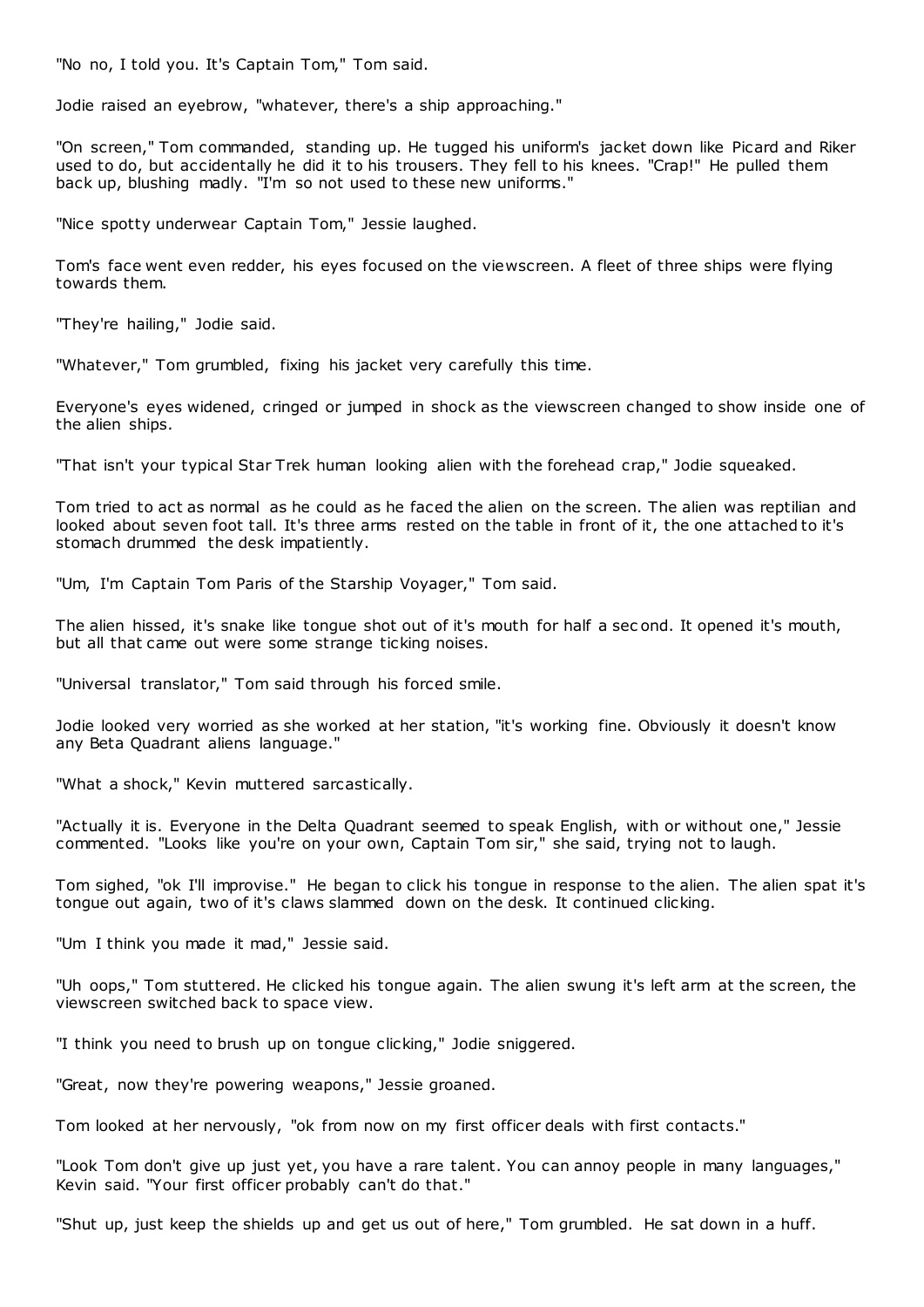Kevin developed a smirk on his face as he turned back to the helm, "aye aye."

The turbolift door nearby Jodie opened, a familiar elderly man stepped out looking too cheerful for his own good. "Ah it's good to see the whole crew back together."

Jessie groaned into her left hand, "ok who else did Paris invite, the Borg Queen, Ligod, the Upendi villains?"

Tom shuddered, "please Jessie, don't remind me."

Wesley glanced around the bridge with a confused expression on his face. "Ligod's still in jail isn't he?"

"What are you doing here Wesley?" Jessie asked.

"Isn't it obvious? Most of the Slayers are here, so I should be too," Wesley cheerfully replied. "It's not as simple as that might I add, Admiral Paris assigned me a task."

"What kind of task?" Tom muttered, looking worried.

"Why don't we discuss this in private," Wesley smiled, gesturing his head toward the Ready Room.

Tom raised an eyebrow, "um ok." He and Wesley exited the bridge while everyone looked on with identical worried looks on their faces.

"So, it looks like you'll be busy for a few days Jess," Jodie commented.

"He better not, James and I have enough to deal with as it is," Jessie said.

Kevin shuddered as he turned his chair around, "it could be my turn. Zare's been screwed with, James I've lost count. Oh maybe Ylara will get it." He sighed in relief, "I always forget about her."

"Um, why on earth did she join a starship?" Jessie asked, raising an eyebrow.

"Tom's dad obviously wants to have a collection of Slayers on the fleet," Jodie shrugged. "Beats me really, while we're on this trip we're back to Voyager's rations system so she ain't going to last long, nothing to worry about."

"Look any Slayer who doesn't have any other skill gets dumped in Security, trust me I know. Why do you think I'm here," Kevin smugly said.

"Because you don't actually have any of the Slayer skills to go with your other non-skills?" Jessie said. She smiled in the same way as him.

"Hey at least I can fly something without crashing it," Kevin muttered, he turned back around.

### **Meanwhile in the Ready Room:**

Tom stood in front of his desk, he rested his hands on it. "New trainees?"

"Admiral Paris feels we need more fighters. He wasn't sure what to expect from the Beta Quadrant," Wesley said.

Tom frowned, "um, try Romulans or Klingons maybe."

"We're not that close to the Alpha Quadrant right now. Death Corridor took us to the ot her side of the quadrant. We're quite a long way from both spaces," Wesley said.

"Ok so how many members of the crew volunteered for Slayer training?" Tom asked as he turned to go around his desk. His chair seemed to turn around on its own, he of course jumped back a metre or two. Wesley seemed to expect it.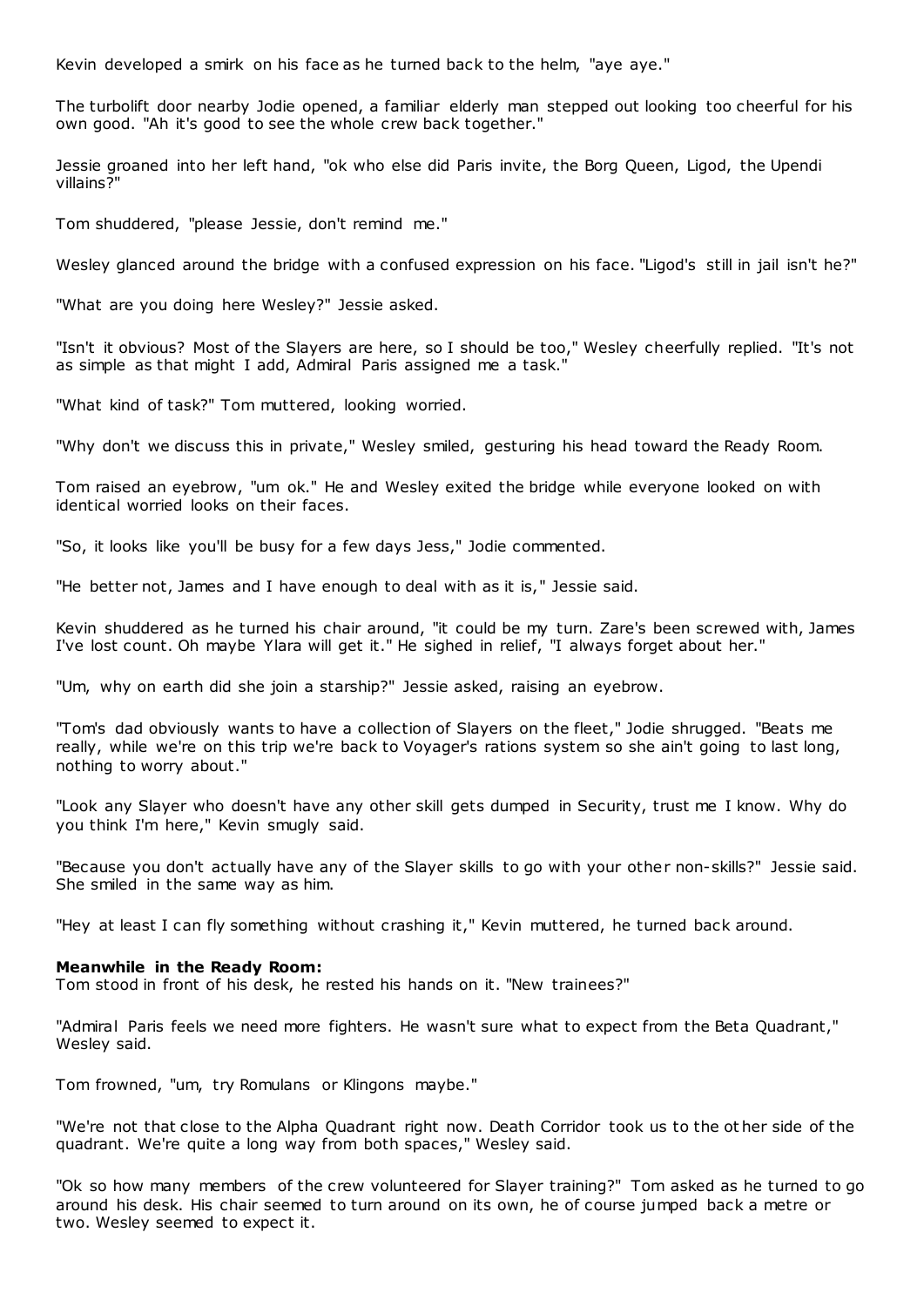The culprit, a man in his mid thirties, sat back in the chair cleaning a pair of glasses in his hand. "Only two, but we've only asked Security crewmembers."

"Um er..." Tom stuttered, glancing at Wesley. "Who's this?"

"This is Li'Chin, he's one of our promising new watchers. He specializes in the knowledge part of Slayer training," Wesley replied.

"It's nice to meet you," the man said. He placed the glasses on his head, while brushing back his thick black hair that hung in front of his eyes. He stood up then held out his hand, "you must be the Leda Commander Harry Kim, I heard a lot about you."

Tom stared blankly, "this is Voyager."

"Oh, I'm sorry to hear you got demoted then," Li'Chin said.

"Actually this is Mr Paris' son," Wesley smirked.

Tom frowned, "demotion? Voyager is a lot better than the cursed Leda, furthermore."

"I must apologise, I must have got the descriptions a little mixed up," Li'Chin said.

"We should get on with business," Wesley said.

"Excellent idea," Li'Chin said in an annoyingly chirpy voice. "I must meet Mr Stuart."

"Um, surely this involves me a little more than just knowing about this," Tom muttered.

"No no, this is a Slayer and watcher issue. Nothing to worry about, we'll take care of it," Li'Chin said.

"Ok but why just James, there's Kevin, Zare and..." Tom said, trailing off in mid thought. "Lara, Yila... whatever her name is."

"It would be an experience to meet all four of them, but first I need to discuss the trainees issue with Stuart," Li'Chin said. He clapped his hands, Tom jumped again. "I'm so excited, it's like going to meet a famous person."

Tom widened his eyes while backing away from the eccentric watcher. Wesley raised an eyebrow, "but he is famous."

"I suppose he is," Li'Chin said.

"No, he's just infamous. People only know about him cos he killed people," Tom muttered.

"It's not just that he's famous for. He's the longest living Chosen on record, the first to have children, possibly the strongest and did I mention the scandal with the other watchers, oh boy," Li'Chin said.

"Actually Lena was the first technically," Tom pointed out.

"Yes but that doesn't count as it was against her will," Li'Chin said.

"And Duncan wasn't against his?" Tom said bewilderedly. "Sure whatever."

"We have work to do, let's go Mr Wesley," Li'Chin said, wandering out.

"Mr Wesley?" Wesley muttered.

"What is the matter with that guy?" Tom whispered.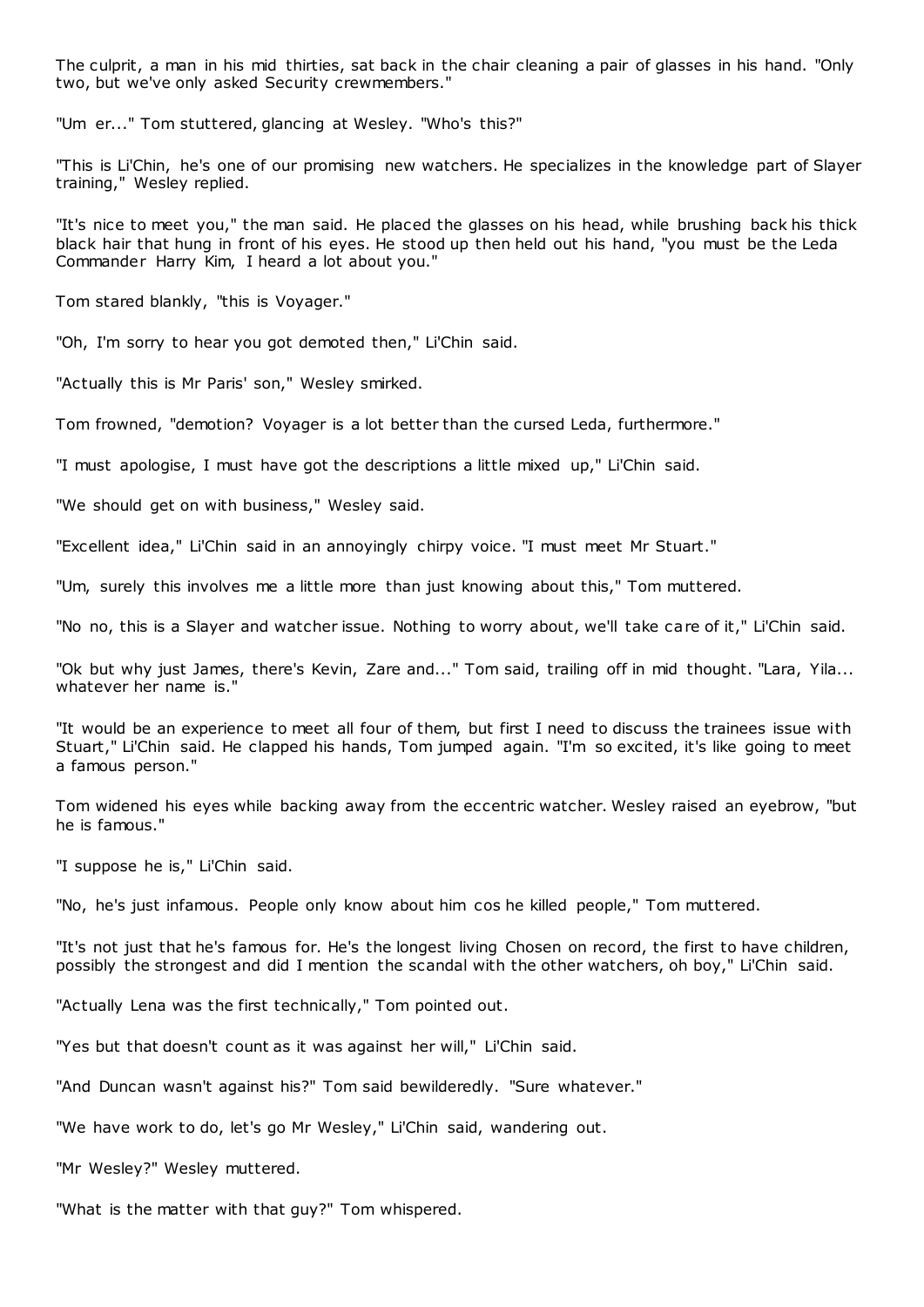"Nothing, he's always like this," Wesley replied. He handed him a PADD. "Here are the personnel who are going to the training sessions. This'll have to mesh with their Security training, but that doesn't take long does it?"

"Good students it only takes a week, bad ones, they'll be there forever," Tom replied.

"They won't be, they seemed promising. Can you inform the rest of the crew about this?" Wesley questioned.

"Uh yeah sure," Tom muttered. "Isn't four Slayers, not including James' kids, enough?"

"You can never have enough I say," Wesley replied.

#### **Holodeck Two:**

The ten Security trainees were scattered across a basic outdoor obstacle course. James stood out of the way, his arms folded with a bored look on his face.

Near the end of the course Stewart stopped dead in his tracks. He eyed a sloped block which was five feet tall in front of him, with a sigh he ran right at it. James' bored face turned quickly into a smirk as Stewart crashed right into the block.

The girl named Annie jumped at it, held onto it for a dear life then fell to the ground in a crumpled heap. Janet ran at it, she then jumped over it easily. Everyone who was watching looked on with a shocked look on their faces. She just had to run a few more metres and she was finished.

"Janet, did you just win?" James stuttered.

Janet smiled, "I'm not just a pretty face."

James sighed, "if you say so." He continued to watch the rest of his trainees' hopeless efforts to reach the end of the course. Stewart limped his way around the block, although he was obviously first a few moments earlier he finished last. Everyone gathered around in front of James.

The holodeck doors opened for Wesley and Li'Chin, they were busy discussing something too boring to mention. Wesley turned away from Li'Chin, "ah, we're right on time I see."

James shuddered, he slowly looked over his shoulder. "What are you doing here?"

Stewart limped to stand next to him, "he is our new teacher sir."

"You're taking Wesley's 'how to be an annoying ass' class?" James questioned with a raised eyebrow.

Wesley frowned, "it's good to see you again too Mr Stuart."

"Aaaw thanks," Stewart said.

James rolled his eyes, "ok from now on you're called Stew."

"Speaking of, when's lunch?" Stewart's friend asked.

"Not soon enough," James muttered. He turned around to face Wesley and Li'Chin. "Now on the subject of you being here and annoying."

"Ah I'm glad you asked, not in that way though. I'm here to train new Slayer trainees," Wesley replied. "Janet, Stewart how is your Security training going?"

"Great, I won the race and Stewart ran into that block thing," Janet said.

James sighed, "ok it's not the annoying ass class, it must be the 'be a bigger bimbo' class."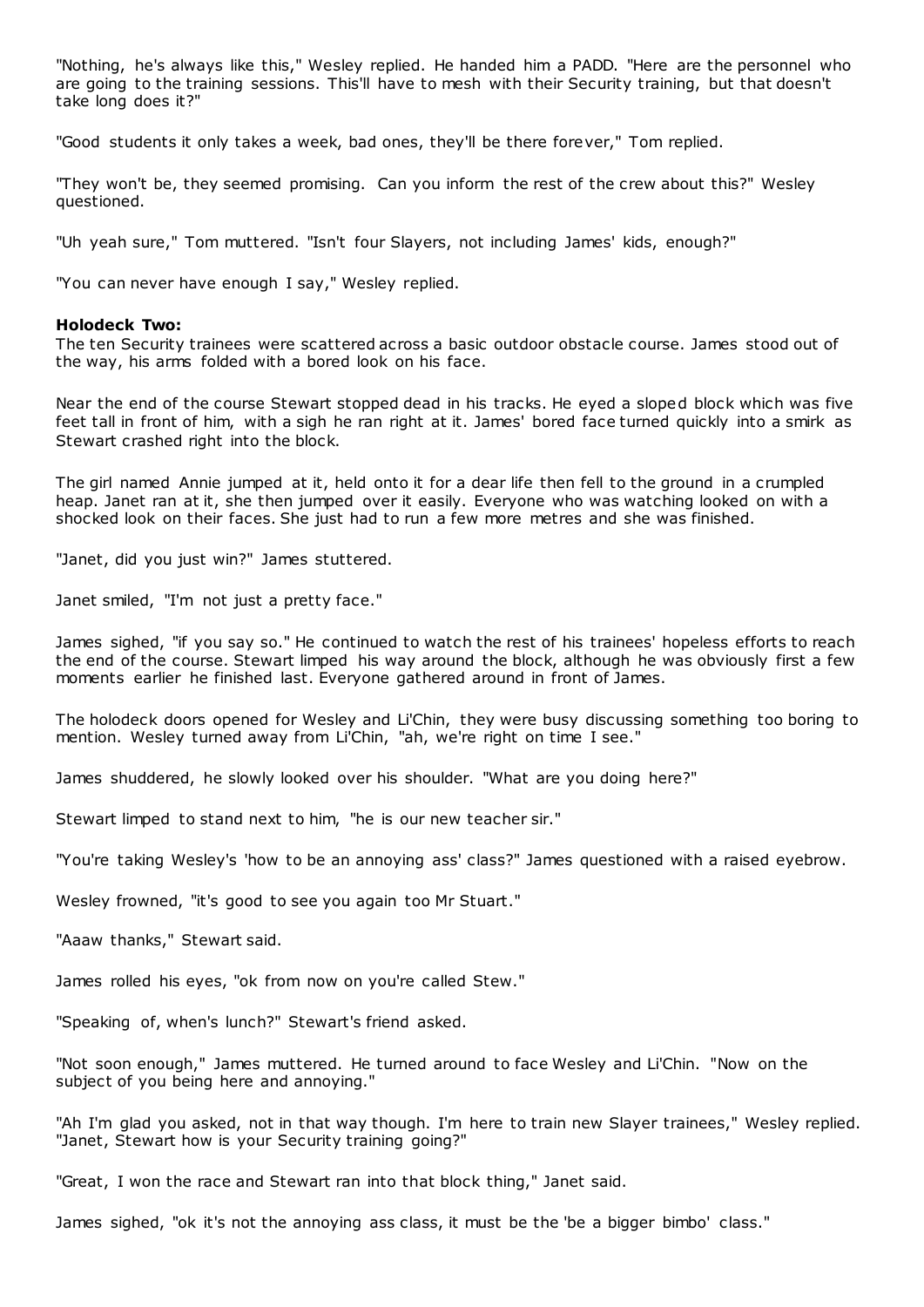Janet pouted, "no, as of yesterday we're Trainee Slayers." She pointed at her cheek, "not just..."

"I heard you the first time," James muttered, shaking his head.

"My my, it's true what they say about Chosens. All have serious attitude problems," Li'Chin said.

James raised an eyebrow, "who's this guy?"

"This is Li'Chin, one of our promising new watchers. He's here to help you train our new trainees," Wesley replied.

Li'Chin held out his left hand, "it's an honour to finally meet you."

"Um, that's nice," James muttered. "Why's that?"

"Why you're legendary on my world. It's like meeting a celebrity," Li'Chin replied. He glanced down at his hand, "I'm sorry, am I doing this wrong?"

"No I just don't do that," James replied. "What do you mean by help me train?"

Wesley smiled, "we should discuss this in private."

#### **The Brig:**

Zare stood with her arms folded, tapping her foot impatiently. "So, what are you saying?"

Stood behind a forcefield yet again was an annoyed Damien. "I helped capture Mr Ex-Tolg, he attacked that guy. Plus Admiral what's his name let me join the crew, this is discrimination."

"I don't think the Discrimination Act mentions mad rabbit obsessed moronic criminals," Zare muttered.

"Actually it does mention that employers cannot discriminate against ex-cons," Damien smiled smugly.

"When were you ever a con?" Zare questioned. "You were never punished so it doesn't count. Wait another fifty or so years, then you can complain."

"Of course I was punished. Hello I possessed Justin Timberlake, two women, plus I've had to put up with you lot beating me all the time," Damien grumbled.

Zare sighed, "oh I'm sorry, next time we'll let you attempt to kill people, take over the ship and or Federation."

Damien groaned, "it's no fun if you just let me."

Zare rolled her eyes, "look you're in here cos of the Chakotay thing, that's all. We'll figure out a more suitable punishment afterwards."

"What? I never beat him up, Ylara did," Damien grumbled.

"Let's see, punishment," Zare mumbled to herself. "Who do you hate the most out of us?"

Damien looked like he just developed a headache, "ok this is going to take a while. I need to list everyone, then order them by stuff they've done, how they talked to me, the insults. Why do you ask?"

Zare sighed, "no reason, none at all. You just think about it."

The door opened for Craig, he stopped next to Zare. "Well?"

"I'd get more information out of a stone wall," Zare muttered.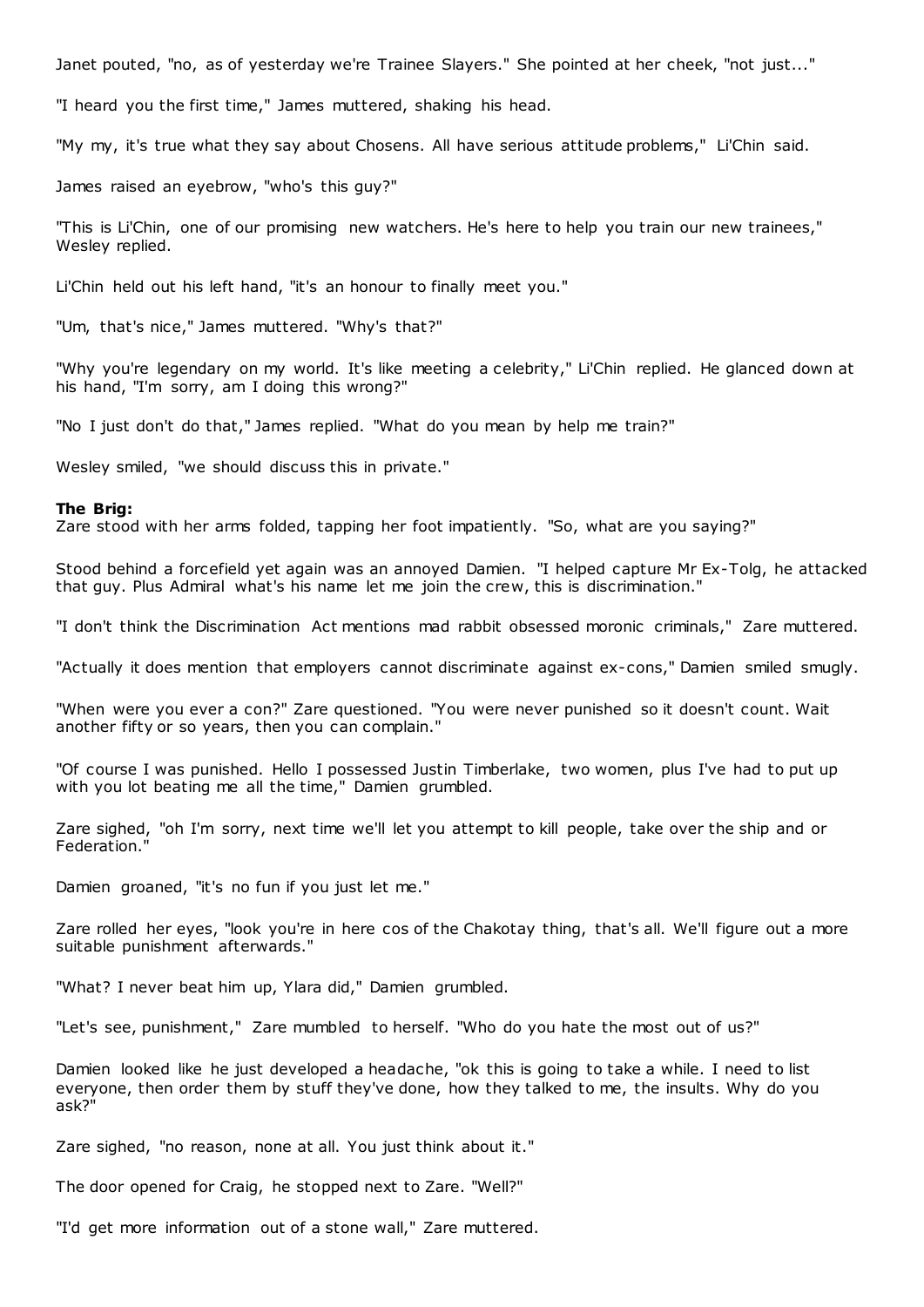"You would if it was graffitied," Damien commented.

"Ok relevant information," Zare groaned.

"Look I told you. He attacked us, Ylara beat him up and we locked him up. End of story," Damien said.

"Why did he attack you though?" Craig asked. He pulled a face as everyone stared blankly at him. "I can't believe I just said that to Damien."

Damien smiled slyly, "oh you don't know, do you? Admiral Paris has been very secretive lately so it's not really a shock."

"What do you mean by that?" Craig asked.

"It's funny when you think about it. I know more than everyone on board, and I'm the bad guy," Damien muttered to himself.

Craig rolled his eyes, "ok, remove the oxygen from his cell."

The brig guy and Zare stared at him with wide eyes. "Did you swap bodies again?" Zare asked carefully.

"What?" Craig looked confused. He glanced at the brig guy, then back at Damien who was still smirking. "Ok too harsh, whatever."

"Let me handle it angst boy," Zare muttered. She stepped closer to the forcefield, "now talk or..."

"Is it true you used to date him? I heard Slayers were desperate, but wow," Damien sniggered.

"You heard the Chief brig guy," Zare grumbled.

The brig guy pouted, "my name is Charles."

"I don't really care," Zare said.

Charles sniffled, "ok, but Craig's not in charge of Security on this ship, only Leda. Stuart technically controls both while the fleet's together."

Craig turned to look at him, "what? I only get to boss you guys around when Voyager nicks off on its own or his majesty goes on a mission?"

Damien burst out laughing, "oh it's like having clowns as entertainment, oh wait, like?"

Charles nodded, "yes it's true sir."

"He doesn't outrank me though," Craig grumbled.

Zare shrugged, "first officers outrank everyone but the 'captains'."

"This is just getting better and better by the hour," Craig mumbled. He glanced at Damien, he was busy rolling around on the floor laughing. "Stop that, you're the only clown here."

Damien jumped to his feet quickly, startling Charles. He dried the tears from his eyes, "ok so where were we?"

Zare turned back to him, "what do you know that we don't? Oh and if there's any smugness, sarcasm or attempted drama you won't have any need for the oxygen in there."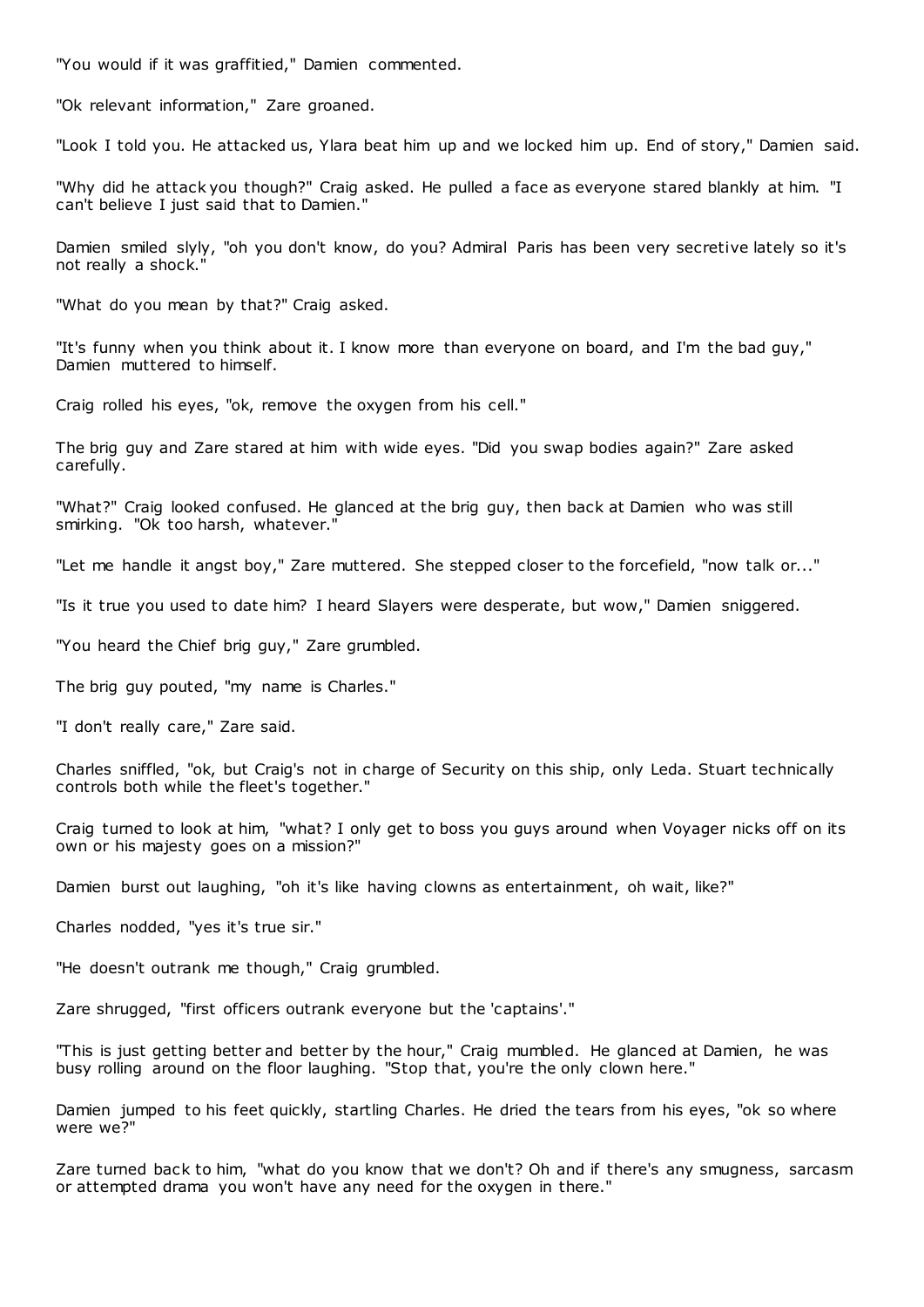Damien sighed, "all right fine, maybe then you'll show me some respect." Zare and Craig stared blankly at him. "Ok Admiral what's his face made sure I was apart of the crew so I could find the intruder."

"That's it?" Craig muttered.

"Yes actually," Damien sniggered. "I didn't even know who the intruder was at the time."

"That doesn't explain why Chakotay attacked you, not fully," Zare said.

"No you're right, it doesn't," Damien said. "You see, you're interrogating the wrong guy. Chuckles has been a bad boy."

"Yeah we got that when he scarpered from an important battle last year," Craig rolled his eyes.

"Oh but you haven't heard the best part," Damien said with a smirk planted on his face. "Check the communications he made before the first battle with 8472, and the transporter logs during it. Once you've done that, come back to me."

"What's that got to do with..." Craig grumbled.

Zare elbowed him in the arm. "Ok you can't seriously be telling me that he was contacting you."

"And Charred-Hair gets a point," Damien said.

Zare narrowed her eyes while Charles behind her giggled, "that rhymes, cool." She flashed him a cold stare, making him cower.

"Why would he do that?" Craig asked.

"Ah ah," Damien said while waving his finger. "After you've found the suspicious communications and transporting."

Zare rolled her eyes, "we may as well. If we don't check and he's lying."

"Fine," Craig groaned. "Can you at least tell us why you were talking to him back?"

Damien glanced down at himself, "why do you think Anderson?"

Zare frowned, she glanced at Craig, "what does he mean by that?" Craig beckoned his head toward the door, then he stepped out. Zare soon followed him.

#### **The Security Office:**

James marched in with Wesley and Li'Chin right behind him. "No, no way."

"Why not, you already train Security newbies," Wesley questioned.

"That's different. They only need basic training for a week or something. Slayer training t akes a lot longer," James grumbled. He turned around to find Li'Chin right in his face. "What are you doing!?"

Li'Chin eyed him up and down twice, "five ten?"

"What?" James snapped, backing away.

"Height, you're five ten aren't you?" Li'Chin asked.

"I don't really check, what's it to you?" James muttered.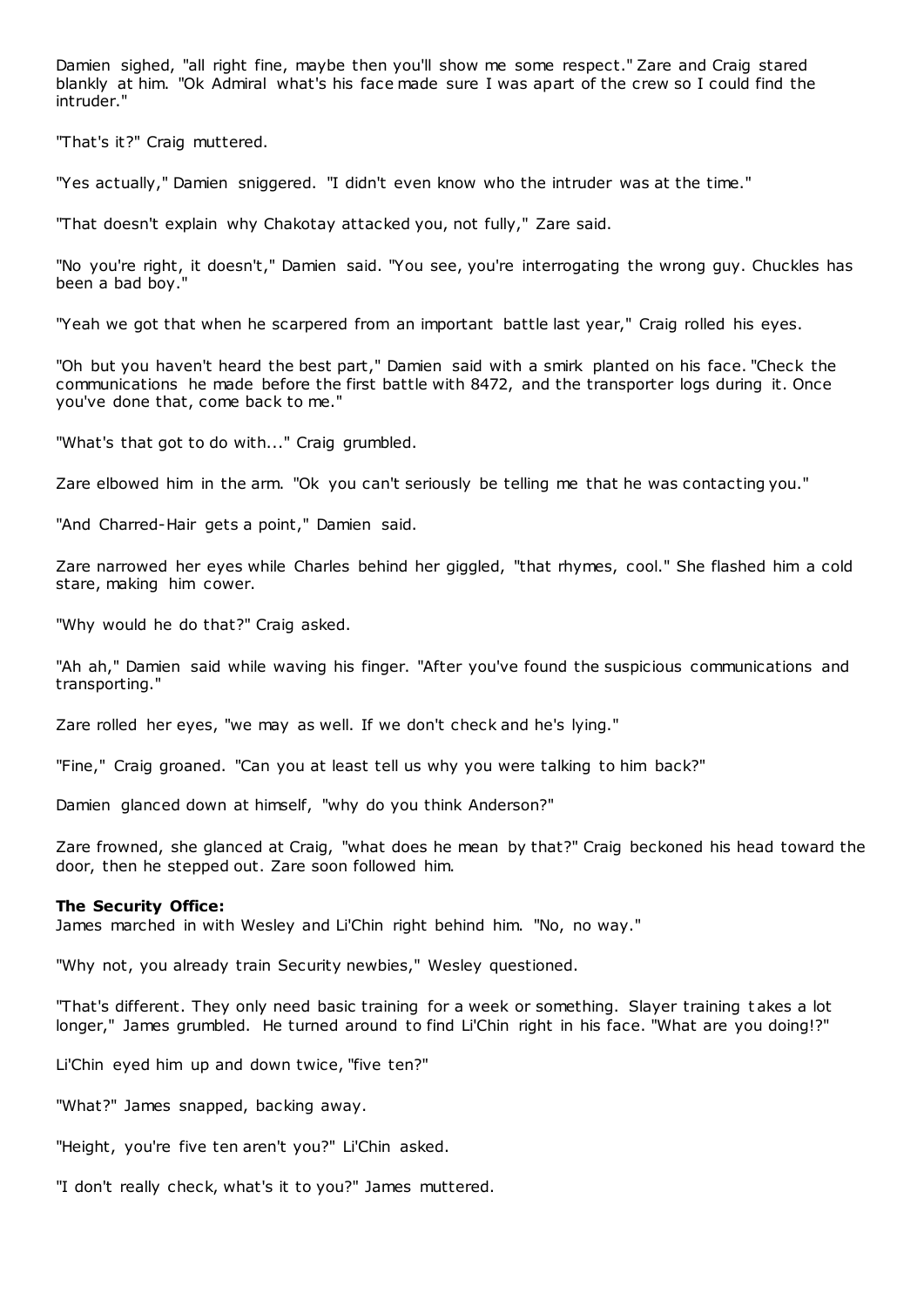"Uh huh," Li'Chin mumbled. He took out a tape measure. Ignoring the angry look on James' face he extended the tape to about a metre long. He dug an alien scanner out of his pocket with his spare hand.

"What is he doing?" James asked.

"Oh he does that to all Slayers he meets," Wesley replied. "He likes to keep stats, it helps him decide what kind of attacks are suited for each one. It's a very efficient new way of training."

"What does my height have to do with anything, you've seen Zare right," James said. He glanced back at Li'Chin, but he was now kneeling on the ground. He placed his foot on the tab at the end of the tape, then stood back up.

"Hold still," he mumbled.

James stared blankly at him, he grabbed a hold of the tape and snapped it on the four foot mark.

"Oh," Li'Chin moaned. "You broke it, this way I'll only be able to measure a certain distance."

"That was the whole point," James said. "Now getting back to Janet and Stewart."

Wesley smiled, "we are already aware of your schedule and it's easy to adapt to the trainee sessions. Stewart and Janet can be Security trained at the same time as their Slayer training, I'm sure your other Chief of Security can train the other Security members."

"No why, it's your job, not mine," James said.

"Yes but you never got any training from a watcher and..." Wesley replied.

"And you know how well that turned out," James muttered.

"I know, but you're good at your job and no Chosen has lived as long as you. Not that we know about. Zare is our longest lasting Natural, and well you know Naturals tend to live longer than Chosens. Before you two the oldest Slayer was twenty two. We can't really count Kevin and Sandi as they're younger than you, well now anyway," Wesley said.

"They were presumed dead when Sandi was twenty one and Kevin nineteen back in 2173," Li'Chin added on.

Wesley nodded, "the only reason they survived as long as they did was because they spent five years in the safety of Game hopping."

"Ok, Sandi might be just good at her job and protected Kevin," James said.

"You explain how they ended up in the twenty fourth century, they must have been in non stop games. Sandi was always an average fighter, and well Kevin wastes his potential," Li'Chin said. "He maybe twenty seven, but that doesn't mean he's any good. He survived five years under his sister's protection."

"The point is we've never had any Slayer train his or her self, or got to their thirties. We only heard stories about Chosen telepathy, telekinesis." Wesley said.

Li'Chin nodded his head, "indeed, you are very impressive to have gotten to that level. Unlike Kevin you have earned it."

"I doubt turning evil and killing people qualifies as earning anything," James said. "Anyway I'm hardly the first, Lena got it early and you said there were stories."

"Our computer records only go back so far, and our paper records have been damaged or lost over the years. An old record mentioned one man getting to his fifties, but was killed by a vampire. We've come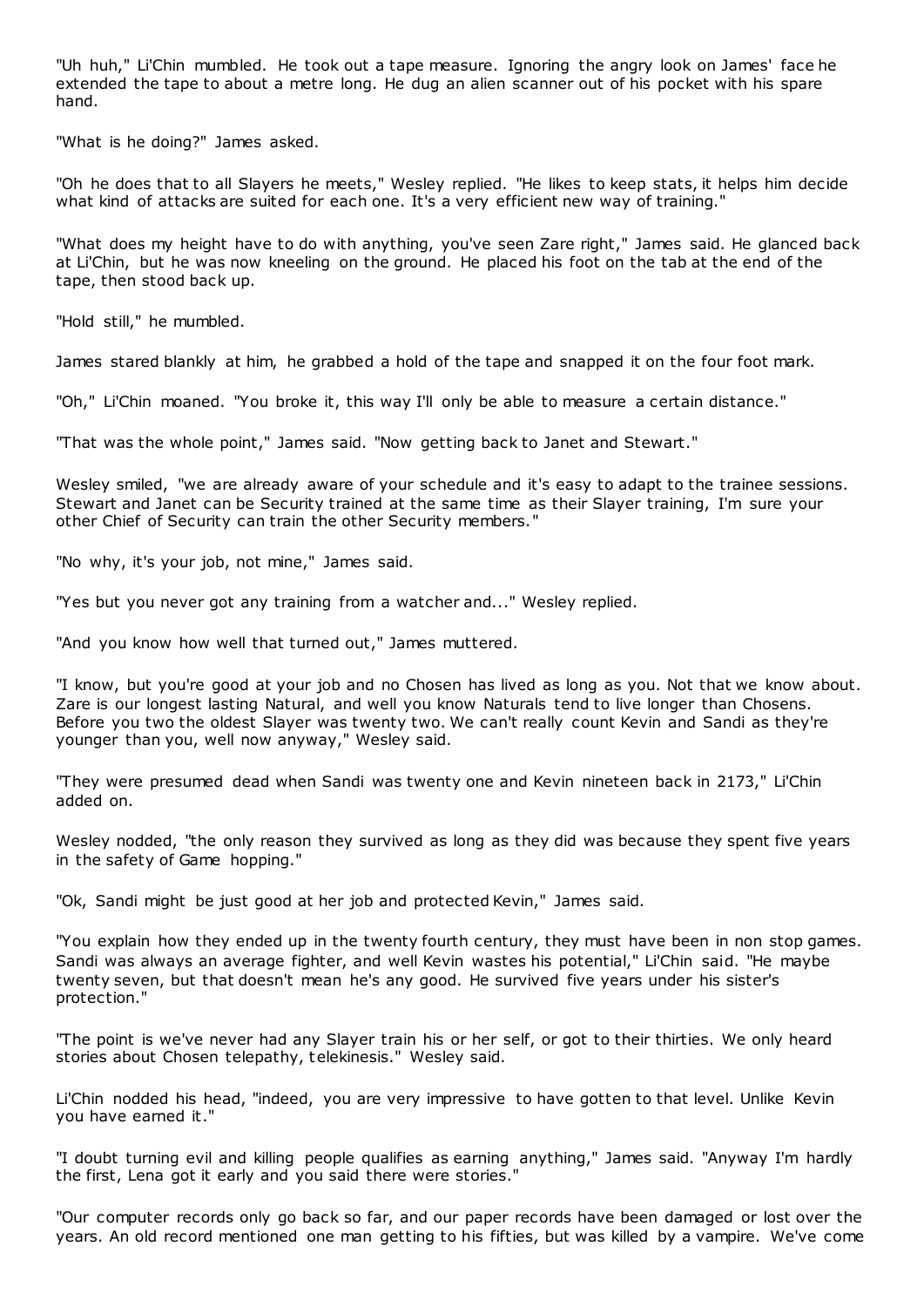to the conclusion that it was false as the Masters had only just escaped the game that created them," Li'Chin said.

"Well they probably killed him. Explain how you guys supposedly knew about Chosen's thirtieth birthday presents, so to speak," James said.

"I really doubt that he lived that long, Chosens have harder lives as more things want them destroyed. Naturals have it easier, a lot of creatures consider them too weak but a Chosen. Oh boy, you have to be good to last this long, Kevin's just lucky," Li'Chin said.

James frowned, "ok I know I don't like the guy, but that's a bit harsh."

"It's true though. He spent most of his time womanising, records show that Sandi was the fighter," Wesley said.

"Uh huh, I still don't see why I have to train these guys," James said.

"You taught yourself to survive, you can teach them and Li'Chin will teach them about what they have to face," Wesley said. "You see you turned evil as you didn't know anything about your abilities at first, or the things you had to face. Combine the knowledge with the skills you taught yourself."

"I thought Trainees can't turn evil," James muttered.

Wesley glanced at Li'Chin briefly, "they can't, but they still need to learn about Games and the creatures that they created."

"Ok if I'm so different why are you not bothering Zare, she's my age," James questioned.

"I did say Naturals live longer as they have less after them, less responsibilities and they don't get the premonitions that you do. They also have to rely on less power than a Chosen, learning to fight is more a priority. A lot of the times Chosens just need their strength to win," Li'Chin replied.

"That explains Kevin," James said to himself.

"You do understand why we chose you now, don't you?" Wesley questioned.

"No, I understand it less. Naturals learn more skills to make up for what I have and they don't. That means Zare's the best one for the job. It's easier for her too, I could just change her shifts so she teaches instead for half a day. I can't work overtime either, she can," James said.

Li'Chin frowned, "why not?"

"Um in case you've forgotten, I have three children," James replied.

Wesley smiled like he had won the argument, "exactly, two of them will need the best training in order for them to survive like you. You will want the best for them, won't you?"

"Your point?" James questioned.

"If you help train these people you will learn from any mistakes you make here and now. This'll make it easier to train them in the future," Li'Chin replied.

Wesley shot a glare at him, "do you mind?"

Li'Chin raised his shoulders meekly, "sorry."

"You won't have to work overtime that often at all. Training will be mostly holodeck simulated, real life training won't be for a couple of months," Wesley said. "All you need to do is leave the remaining eight to Mr Anderson on the Leda, and train at least two Slayer Trainees in one afternoon a day, you can have weekends off if you want."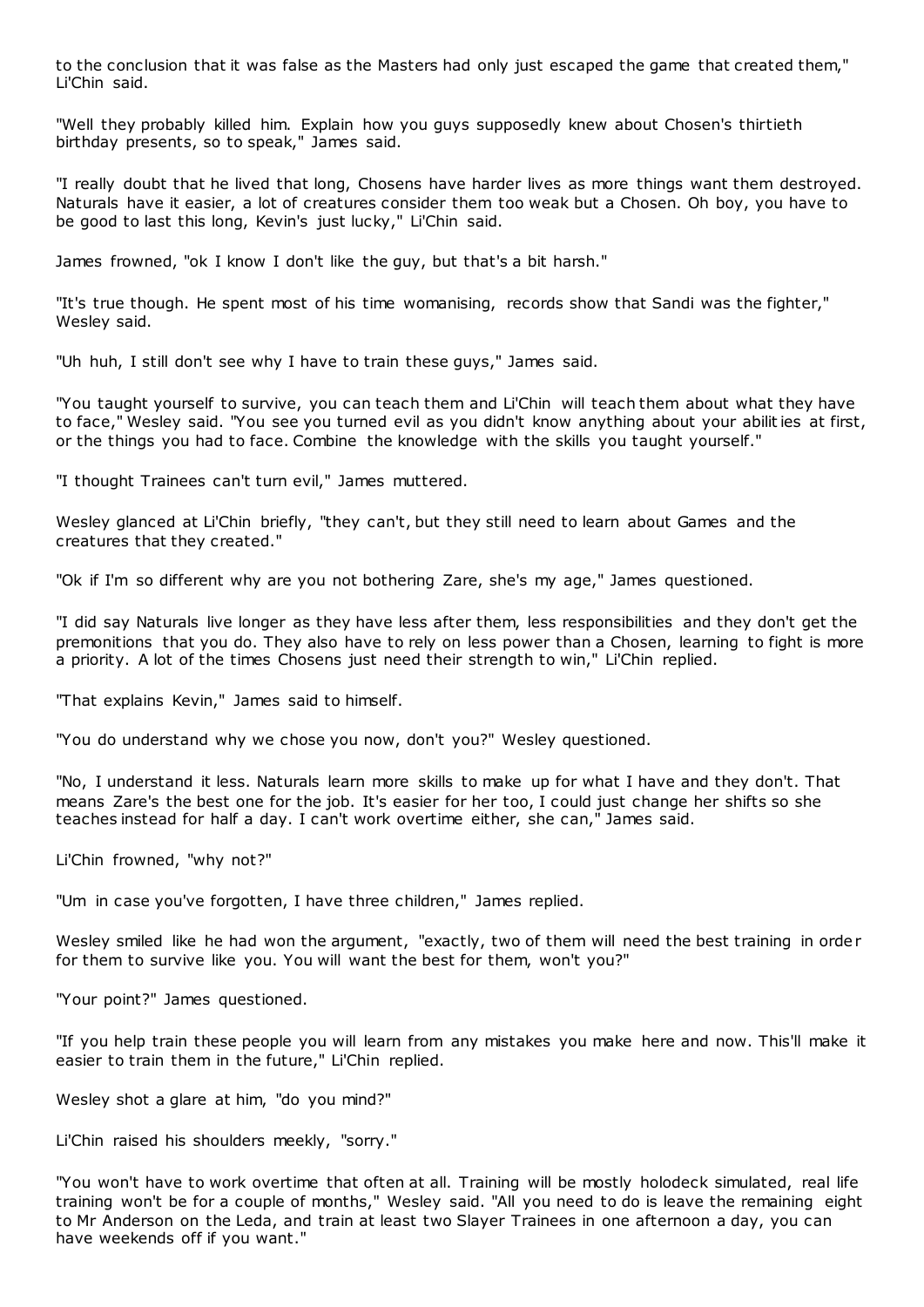James raised an eyebrow, "yeah thanks, I already do have those off."

"I thought the Chiefs are supposed to work seven days a week," Wesley frowned.

"Craig does that, I don't," James said.

Wesley folded his arms, "ok then, will you do it?"

"You're giving me a choice, how nice," James sarcastically muttered. "Yeah I will but I'm allowed to change my mind whenever."

"Understood," Wesley smiled.

Li'Chin also smiled, "I'm looking forward to working with you."

"I thought you trained them separately," James said.

Li'Chin's face dropped, "oh yes, but we will have to meet up now and again to discuss progress."

"Great," James sighed.

#### **The Nursery:**

All of the kids had scattered around the room, most playing with toys and two of them were drawing on scrap paper. The teachers stood in separate spots to keep an eye on them all.

One of them headed over to Scott, she knelt down beside him. "Oh, that's a nice drawing," she said, eyeing the paper in front of him. He looked at her with pen ink and crayon marks all over his face, clothes and arms. Her eyes widened, "oh my."

He just laughed, then continued with his masterpiece. She watched as he pressed his hands on the paper, which still had damp ink on it. "Grace, we need to get rid of the pens, look at this." she called to the nearest teacher. She rushed over.

"Oops, that's not good," Grace gasped.

Scott giggled, showing off his multicoloured hands. "Do you have any paint?"

Both women glanced at each other with fear in their eyes. "Oh god no."

Johnathan walked up to them, then tugged on Grace's leg. "Miss Gracie, someone's escaping."

"Huh, escaping?" Grace muttered. Johnathan pointed toward the doorway, she followed his finger. Sure enough Amy was crawling toward the door.

"Uhoh." She jumped back to her feet and ran over toward the door. She knelt down in front of it with her arms outstretched, "no no sweety, you can't leave yet."

Amy sat instead with a pout on her face, "why?"

"You have to wait for mummy or daddy to pick you up," Grace replied.

"When's daddy coming back?" Amy asked.

"He's only been gone an hour, he won't be back for a few more hours," Grace replied. "You're here to have fun rem..."

Amy started crying. "I want daddy," she cried while rubbing her left eye.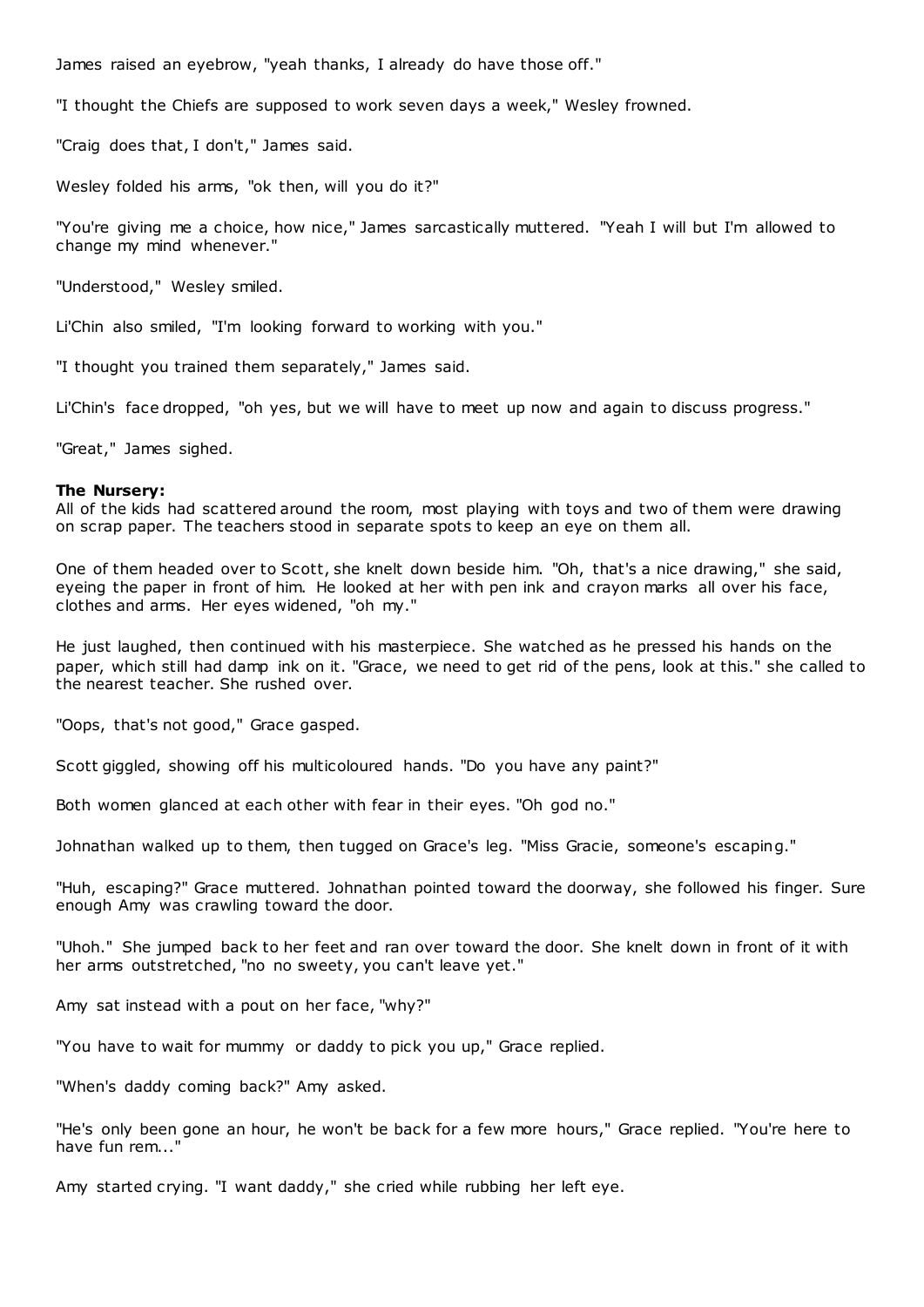"Daddy works, here you can play and make friends. Don't you want to do that?" Grace said, glancing at her fellow teachers for help. Each of them were busy with other kids.

"No, daddy always plays with me and Sasha," Amy pouted.

"Ok, what do you play?" Grace asked.

"Hide and seek, and play games on computer, and treasure hunt, he hides sweets and stuff, we go find them," Amy replied.

"You can play hide and seek with the other kids, or play on the computer," Grace said. "The treasure hunt sounds like a good idea for the whole group actually."

"But wanna go home," Amy cried. All Grace could do was sigh.

### **The Security Office:**

Craig and Zare walked through the door to find the office empty. Craig headed straight for the computer on the desk.

"Why would he want his old original body back?" Zare questioned.

Craig activated the computer, he leaned on the desk with both hands on either side of the computer. "The real question is how did he get it back. He died back in 76, after that he had the capability to transfer his soul to another body."

"Again I ask why, he was technically invincible like that," Zare muttered.

"First let's figure out how, and then maybe we'll find out how Chakotay's involved," Craig said.

Zare raised an eyebrow, "what even makes you think he's telling the truth about that?"

"Zare I've known that guy for a long time, you can usually tell when he's lying or not," Craig replied. He glanced over his shoulder, "Chakotay attacked him specifically for a reason, Damien could have easily betrayed him." He turned back, "plus he looks like he's escaped from the Tolg."

"Are you sure about that?" Zare said. "If he was dead, those scanners to get on Voyager would have picked him up immediately. I'd say that's Borg or another race messing with technology they shouldn't be."

Craig sighed, he pressed one of the bigger keys on the computer. Chakotay's voice came over the speaker, "well, have you found one?"

Damien's last host's voice soon took over, "I have. When should we do this?"

"Be patient, I can't just leave un noticed, you'll have to wait until the timing is right," Chakotay's voice snapped.

"Fine, contact me when you have something to tell me," Damien's voice groaned.

Craig looked back at Zare, she stared at nothing in particular in disbelief. "He was right."

"Why do I have a really bad feeling about this?" Zare muttered. "And I mean a really bad one."

"Because I got it too," Craig said. He turned back to the computer, "there's at least three more. The transporter logs does show that somebody on the bridge transported one person off the Pegasus before it was destroyed."

Zare shook her head, she headed over to the sofa that sat in front of the wide viewport. "I don't get it though."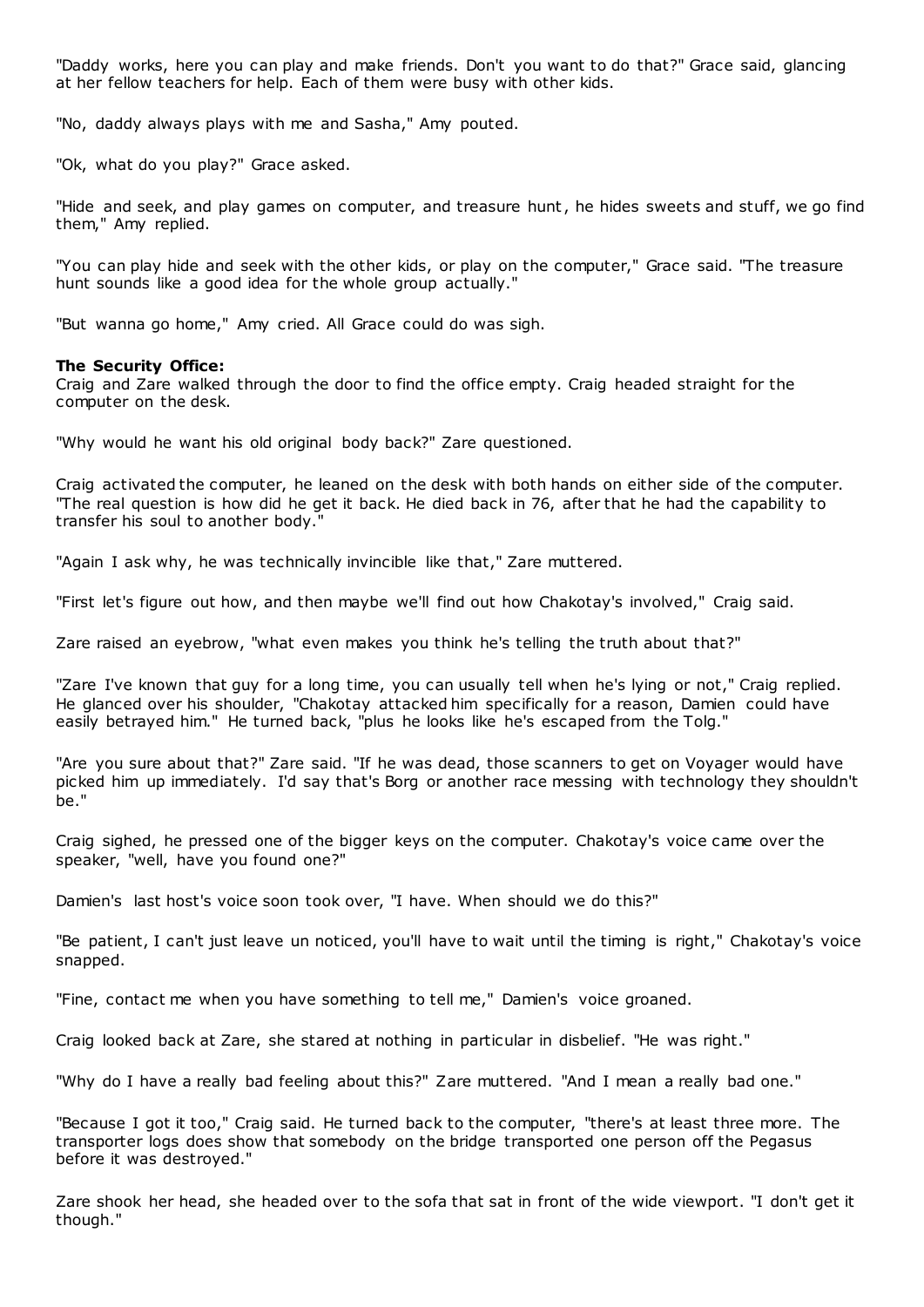Craig keyed in a few more commands. Damien's voice again started to come from the computer, "you just don't get it do you?"

"Ok thanks, that was creepy," Zare said as she turned around.

Craig shrugged, "sorry."

"You need me, there's no way you'll get anywhere without me," Damien's voice said.

Chakotay's voice sighed, "and why is that?"

"Because they'll just assimilate you both, or whatever they call it if you go aboard. With me there, we can negotiate," Damien's voice replied.

The computer started to beep violently, Craig glanced at it with a frown. "Computer, continue playback."

The computer responded, "unable to comply, the transmission is encrypted."

"I know, I just decrypted it," Craig muttered. He continued working on the computer.

Zare sighed, "typical, we were getting somewhere too."

Craig shook his head as he shoved the computer away from him. He turned back to face her, "it's enough. We can put together everything, I'm sure we'll figure it out."

Zare folded her arms, "ok Chakotay working with Damien, Chakotay a year later tries to kill Damien."

"Damien only just arrived in the missing shuttlecraft from Voyager last week," Craig said.

"Your theory about the Tolg is close, they must have went aboard a Borg ship. Obviously it couldn't have been the Resistance," Zare said.

Craig shook his head, "no, why would they? The Borg wouldn't negotiate, Damien knows a lot about other dimensions, they wouldn't hesitate. It was the Tolg I know it."

"That technology could be either, why are you so sure?" Zare questioned.

"How else do you explain Damien's body being in ok shape and in use after five years?" Craig replied. "We have a good idea what the negotiating was about."

"Um no we don't. Why would Chakotay help Damien get his own body back, like the Borg they'd just assimilate them," Zare said.

Craig shrugged, "Damien would have arrived there with his host's body, obviously. They would have exchanged that for his old body."

"They still wouldn't like the idea of not really profiting from it," Zare said. "I doubt Damien learned more in those five years that would be of any use. Though if it is the Tolg, that does explain how they seem to move from dimensions so often."

Craig turned a few shades paler, "they'd probably want something else to square the deal. Chakotay must have wanted something off them, or he wouldn't have went. Damien seemed to take advantage of it, that conversation we just heard proves that."

"Are you ok, you look a little white?" Zare asked.

"Think about it Zar, Chakotay's been acting weird since you know who died," Craig replied.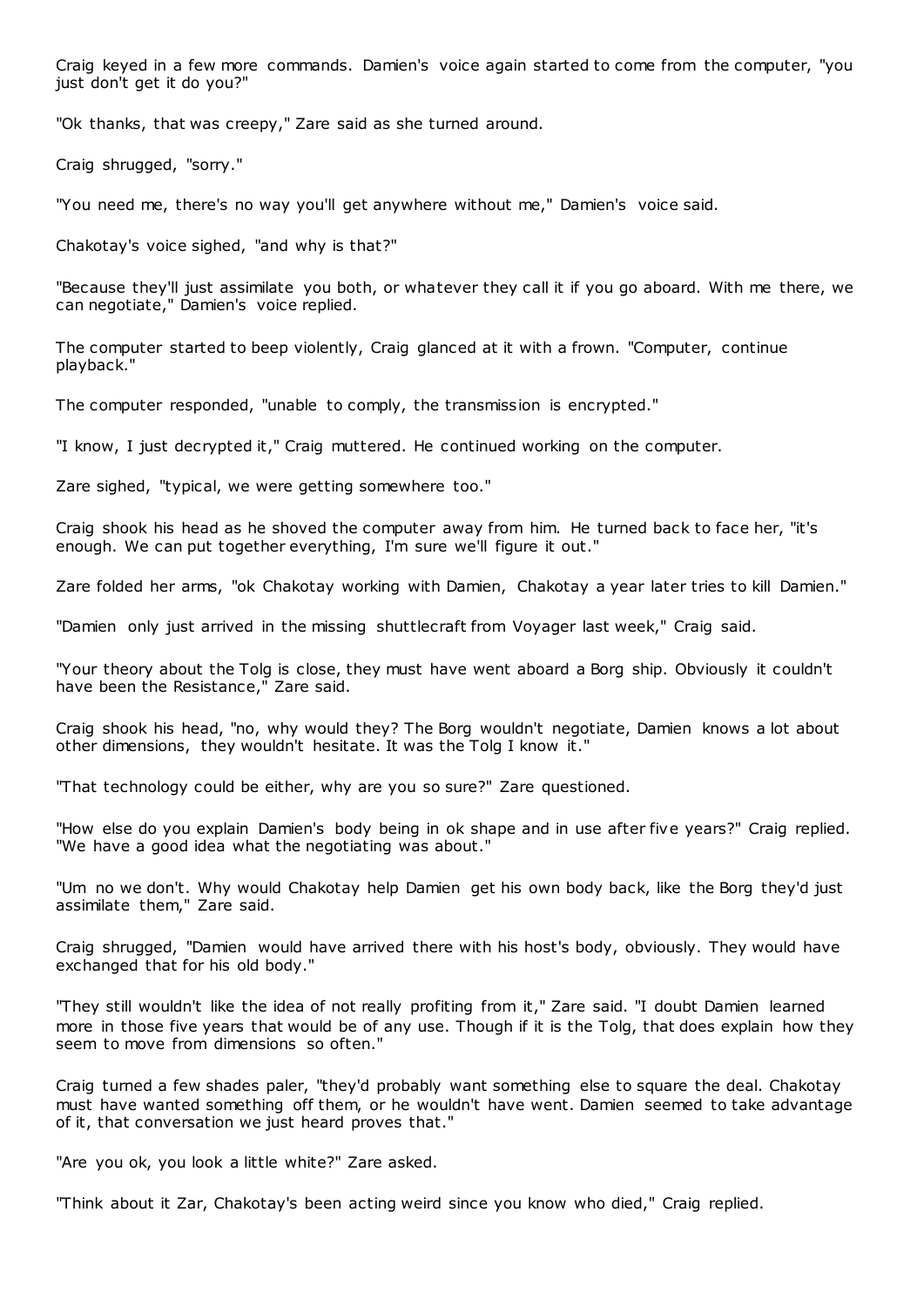"Captain Janeway," Zare said. She glanced behind her nervously, "or am I just close?"

"No you got it," Craig muttered. "The Tolg wouldn't be of any use regarding Lena."

Zare stared at him, "you don't think that he..."

Craig nodded slowly, "there's only one way to find out for sure."

#### **Conference Room:**

Most of the joint senior staff had sat around the new table which had computer panels in front of a few chairs.

Tom swiveled on his new big black leather chair, grasping the arms tightly. "Um is everyone elses chairs a bit wobbly, or is it just mine?"

"I dunno, try leaning back on it," Harry replied.

Tom nodded, he began to lean back but thought better of it. "Ok, what have you done to it?"

Harry smirked at him, "nothing, I've only just beamed onboard you know."

"Ok fine fine," Tom muttered. He folded his arms on the desk, "now we're all here about the Crazy Horse search and retrieve mission. Anyone have anything to report?"

Faye sighed, "unfortunately I do."

"Don't tell me, it's bad or you're just not any good at talking to a group?" Tom questioned with a raised eyebrow.

Faye glanced around at the few senior staff members, "actually it's a bit of both."

"Hang on, why is my chief opps person not considered a senior staff member and yours is?" Tom grumbled.

"Well obviously you only need one," Harry replied.

"And Faye won, oh boy," Tom groaned into his hand.

James pulled a confused face, "if that's the rules, how come you two are here?"

Tom and Harry glanced at each other. Tom shrugged, "Harry's a first officer to me technically. I'm kind of the fleet commander, he's in charge of the Leda but in these situations I'm the boss."

Jessie groaned, "this is going to be a long season."

"Yeah. Does this mean I can go?" James questioned.

"No, Craig didn't bother to turn up," Tom replied. "Also you're third in line for the fleet, so that means you're senior staff. Or second in line for Voyager."

"Can we just get on with it please? I've left Annika in charge of Engineering," B'Elanna muttered.

"What, why?" Tom asked with his eyes widening in fear.

"Just to freak you out," B'Elanna replied. "I didn't really, I'm just getting tired of this."

"All right sorry, Faye," Tom said.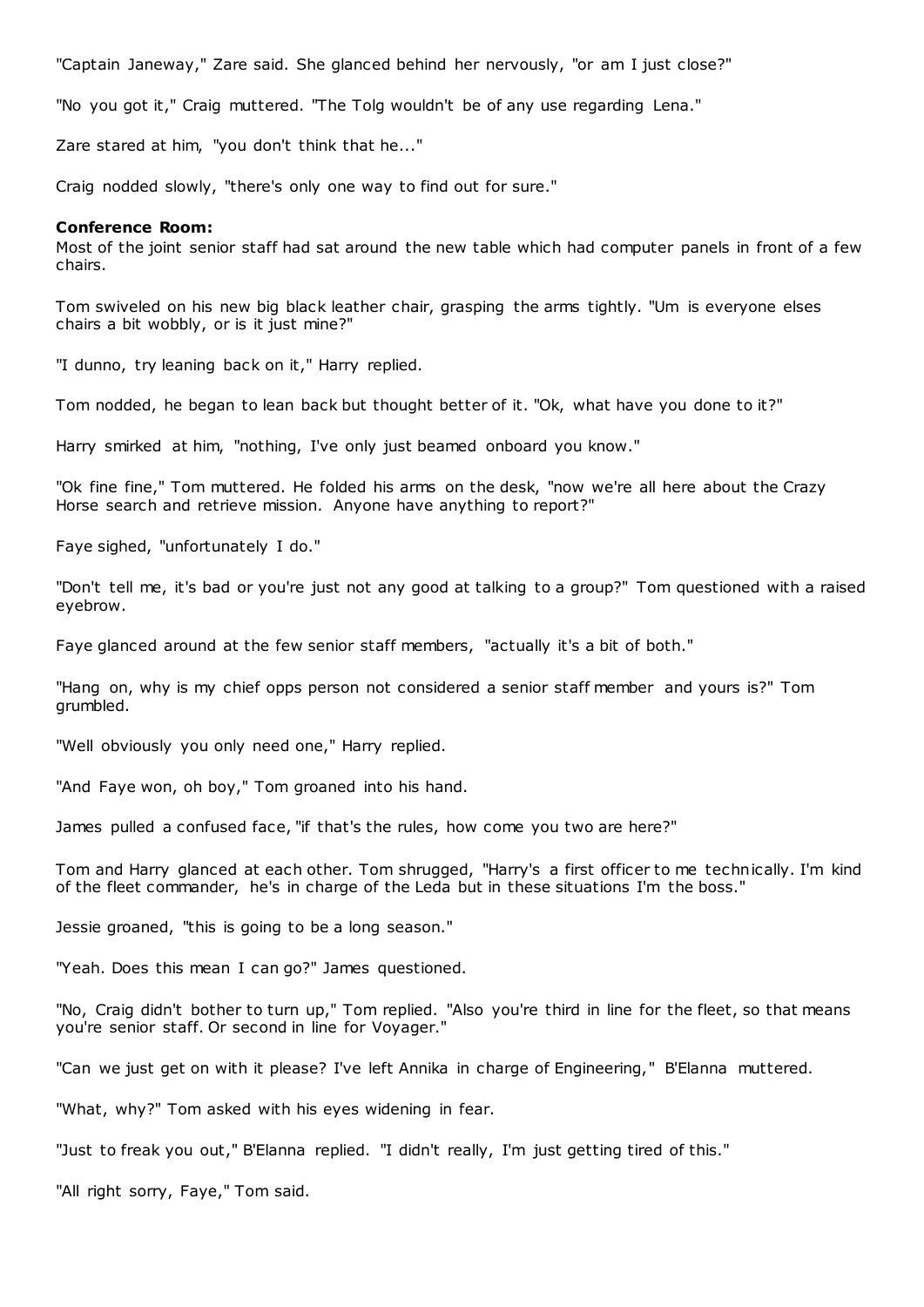"Um right," Faye mumbled. "I know the reason why those aliens tried to make contact with us, and attacked too."

"Because Tom brassed them off," Jessie said.

Tom rolled his eyes. "Ok then partly I know then," Faye muttered.

"What's this got to do with the Crazy Horse?" Tom asked.

"I'll show you," Faye replied. She climbed out of her chair and made her way over to the wall panel. She keyed in a few commands, a star chart of the area appeared on the screen. "This is the alien's territory," she said, pointing a finger at the red line that appeared in the middle of the chart. Her finger moved to the commbadge standing next to it. "There's our ship."

"They wandered right into their territory," Tom muttered. "Great, we should try hailing them."

"We already have, there was no getting through. Instead we got a lot of tongue clicking and smashing sounds," Harry said.

Tom frowned, "all right, but what about the ship itself. What can you tell me? Is it damaged or what?"

"The alien's territory is surrounded by a barrier shield, it's preventing any other scans. That's probably why our transmission got sent to the alien ship instead," Faye replied.

"I guess the only way through is to chat with the aliens again," Jessie said.

Tom shook his head, "we need to figure out how to speak and understand their language first. How are we in the translation department?"

"It is similar to a language we encountered in the Delta, we got a vague translation of that," Jessie replied. "I think the guy's first words were something like 'what are you'?"

"Yeah I've always wondered that too," James muttered.

Tom narrowed his eyes, "I doubt he was talking to me. It probably was 'who are you', god."

"Guys let's focus here. The Crazy Horse crew need our help, we can't negotiate with a race we don't understand the language of and we haven't got the time," Harry said.

"What are we focusing on?" Faye asked.

Harry sighed, "a plan, we need a plan."

"Well why didn't you just say so?" Faye muttered.

"We need a new joint senior staff system for both ships," Tom mumbled.

Harry shrugged, "at least you don't have her in your Voyager only meetings."

"True. Has anyone got any ideas?" Tom asked.

Everyone glanced at their neighbours a few times before glancing back at him.

"I say go back, tell them what we want and for once let them do the translating," James said.

Tom frowned, "seriously, was my dad stoned when he decided this crew's manifest?" James narrowed his eyes, he quickly moved his chair further away. "I was talking about Damien, totally off topic."

"Yeah sure," he muttered.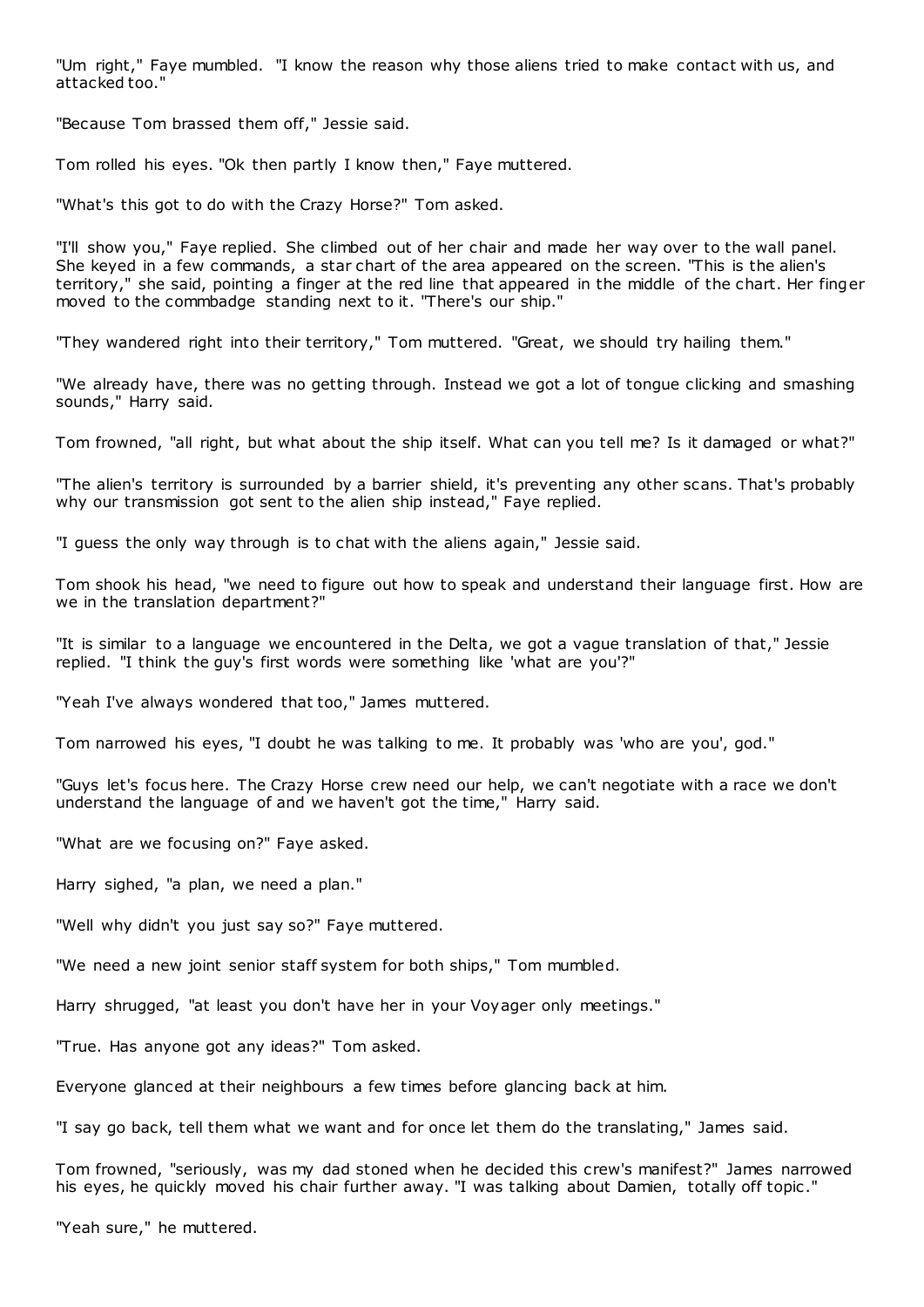"Damien yes, he can be a distraction. We can send off his body in an escape pod, the aliens can follow that while we sneak in," Kevin said with a smirk on his face. Everyone stared blankly at him. "You never said the ideas should be serious, did you?"

"Serious ones would be helpful," Harry said, rolling his eyes.

"Well I think James is right, if we can't translate then we should leave them to it. It's their territory after all," B'Elanna said.

Jessie pouted, "but we can, remember 'what are you'?"

"We couldn't really respond back, could we?" James said. "Damn."

"What?" Harry questioned.

"Whoever does the translating, it doesn't matter. The other side won't be able to respond, so either way it's pointless," James said.

Tom sighed, "it was your plan, it must be bad if you're faulting it."

"I wasn't entirely serious about it," James said.

Tom rolled his eyes, "typical."

"We should go back though, we might be able to translate a little easier if we heard more from them. They might want to do the same thing with us, thats if Tom doesn't attempt to speak their language again," Jessie said.

"All right, good idea. While we're there we should try and get another scan of the Horse," Tom said.

Faye groaned, "barrier shield."

"Yes I remember," Tom snapped. He groaned into his hand, "sorry. I just figured we could scan that, maybe we can penetrate it."

"So we're decided then, one ship scan while the other talks," Harry said. Everyone frowned at him. "Well you know, if Voyager did both then the aliens might notice somebody doing the scans."

Tom nodded his head, "true. Who's doing what?"

"I'd say Voyager should do the talking but Tom annoyed them last time," B'Elanna replied with a smirk. "Leda talking, Voyager scan."

Tom pouted, "fine. Dismissed, unless anyone else wants a go at making fun of me." Everyone remained in their seats, staring directly at him. "Ok everyone who wants to insult me dismissed." Groans or sighs filled the room as the senior staff all got to their feet and headed out.

Harry stopped by the doorway, "you forgot something, Tom."

"What's that?" Tom questioned.

"You know, our brig occupants for one thing," Harry replied.

Tom sighed into his left hand, "there's plenty of time for that, things get confusing when you mix more than one problem together."

Harry nodded, "that's true, next meeting maybe then." He stepped out.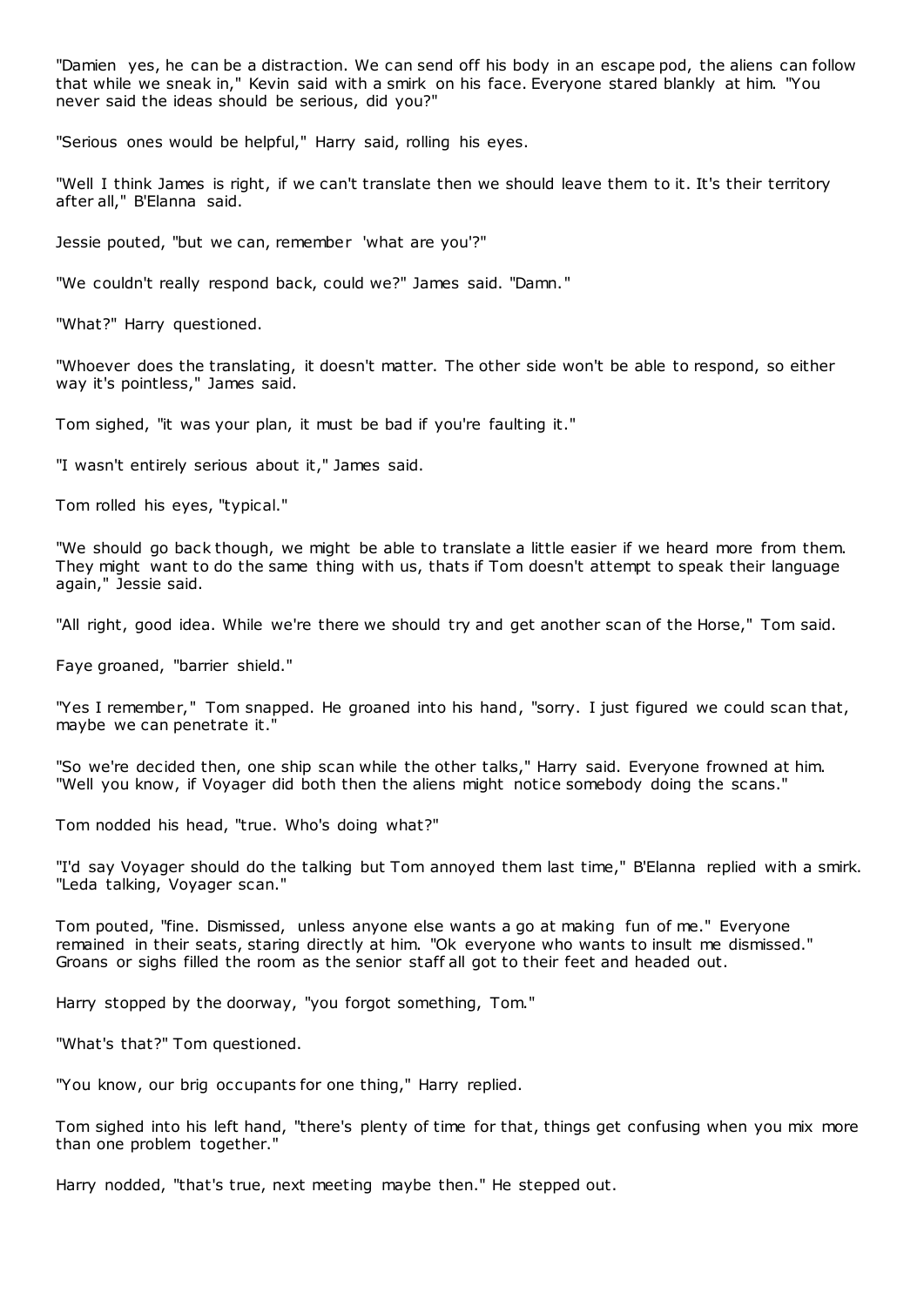## **Brig:**

"What do you mean you let him go!" Craig exclaimed.

Charles stepped back nervously, "Mr Paris told me to sir."

"Must run in the family," Zare muttered.

"But we were in the middle of an investigation," Craig groaned. "Did he say why?"

"Something about B'Elanna wanting to get him acquainted with something. Probably Engineering duties," Charles replied.

#### **Engineering:**

B'Elanna leaned on one of the stations while Damien stood nearby. "Ok and then you remodulate the..."

"Um, you've got me in charge of a console that does nothing," Damien muttered.

"Until you can prove to be trusted, it'll remain that way," B'Elanna said.

"It's secretly linked to something, isn't it. You wouldn't have this station here otherwise," Damien said with a smirk.

B'Elanna rolled her eyes, "no, it used to do something until it blew up. This is a training station now." Damien's smirk soon faded. She turned around, intentionally elbowing him in the ribs in the process . "Oh I'm sorry, didn't realise you were that close." She walked away.

He clutched his stomach as he stared after her, "this is what I'm reduced to, great."

### **Brig:**

"She's probably getting him acquainted with her fist instead," Craig said.

Zare sighed, "this is not fair. I wanted to assign him to a job where he has to put up with the person he hates the most."

"Don't, that person will probably be the person who deserves his company the least," Craig said.

"True," Zare shrugged. "So what do we do now?"

"I don't know. I don't want to talk to Chakotay right now. I didn't before, now it's just..." Craig said.

"Yeah I know," Zare said. "Though we don't know that's what he did."

"If he did, I can't wait to tell James about it," Craig said with a smile.

Zare frowned, "um why? Surely he would..."

"What, you serious?" Craig stuttered. "You really don't know him well. Giving his mother to the Tolg just to bring her back to life, when there's no chance really of retrieving her again. Yeah I'm sure he'll be really grateful and take Chakotay out for a drink or two."

"I get that, that's why I asked," Zare said.

Charles widened his eyes, "wha... that's some theory." The two ignored him.

"Oh, simple. If Chakotay wasn't being so selfish about what happened, there would have been one less reason for Lena to..." Craig said, trailing off. He glanced away with a sigh. "I know it won't do anything for her, but it'll make me feel better if he's beaten, even just a punch would do."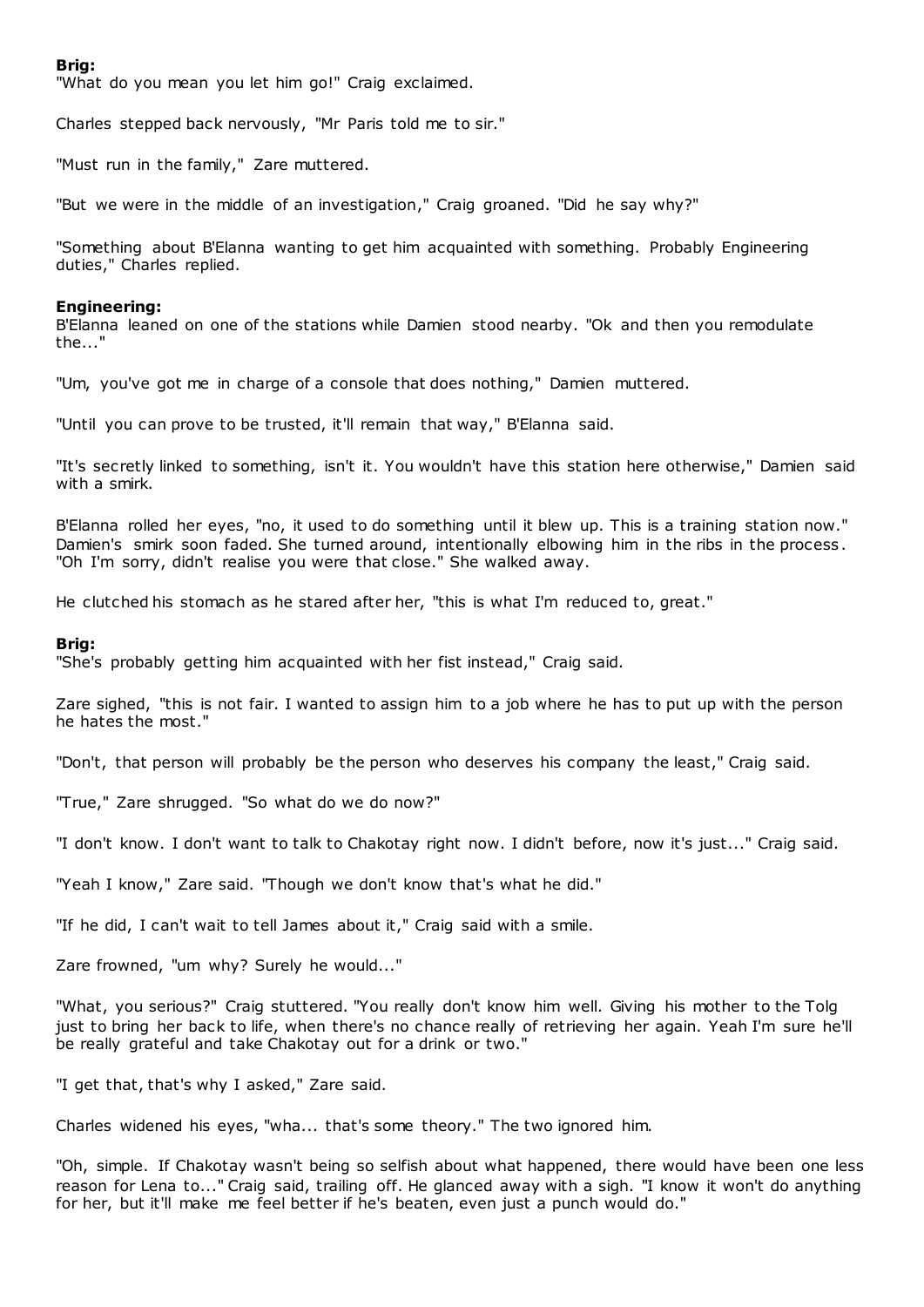"Then do it yourself," Zare said. "You're being selfish by wanting to tell James, how do you think he's gonna feel when he hears this."

"Weren't you listening to me?" Craig snapped. Zare narrowed her eyes so he quickly backed down. "One less reason, maybe two and Lena would have fought back against Ylara. Chakotay avoided her and changed dramatically, James didn't tell her and wasn't exactly the comforting type."

"I was at the funeral, he was," Zare grumbled. "He lost his mother too, of course he wouldn't be in the right frame of mind to tell her right away."

"Oh here we go, the old crush kicking in again Zare?" Craig shook his head.

Zare's narrowed eyes turned into a full glare, this time he didn't really back down. "No, I'm just defending him because it's necessary. You're the youngest sibling, I was the eldest, like James. Being the oldest doesn't mean that you're immune to this stuff. Believe me I know."

"He contributed to it, I know," Craig said.

"How exactly, he was with her when it happened. Only he would have known. Ylara's not one for sharing, she'll never tell you," Zare said. "Stop blaming everyone Craig, in a way it wasn't anyone's fault. Ylara's an innocent victim, like I was when I lost my little brother."

"It was me too," Craig mumbled quietly.

Zare frowned, "what?"

"Ylara does share sometimes. Chakotay was a big help, that's a certainty. Obviously Kiara leaving did it too," Craig muttered, still a little too quiet. He walked away from her. "Ylara told me, Lena was tired of me and that's no surprise. I was like a stalker, she was seeing someone and I still tried to get her back. Lena's a good person, or rather she was, but..."

Zare stepped closer, "but what?"

"Before she left, we ended up kissing. That was my fault, I started it," Craig muttered.

"Oh," Zare said.

"Yeah, I pushed her into cheating on him. I think I was the worst one," Craig said.

Zare shook her head, "they only seemed to be close friends, I doubt that. I just think the whole trauma of losing her daughter and her mother was too much, I bet it had nothing to do with you."

Craig turned back around to face her, "no, we all did it. Chakotay went on Damien's side, Ylara you know what she did, James had his kids and partner to help him get over their mother, she didn't have that or him for that matter. She also felt like a cheater and I know that would have hurt her a lot. We all killed her, and that was before Ylara. She used to be so bubbly, full of life."

Zare opened her mouth to speak but the sound of Charles sobbing behind her stopped her, she glanced back. "It's so sad," he cried.

"Look Zar, the only kind of relief I'll ever have is knowing Chakotay will be in Sickbay with serious injuries. Call me selfish all you want, but it will be nice to see James look like he gives a damn after all, if you know what I mean. He recovered way too quickly for my taste, and that annoys me more than you can imagine," Craig mumbled. "I'm going to find out from Damien, and he's going to get told either way."

"You don't know if he did recover at all, both for Janeway and Lena," Zare muttered.

Craig shrugged his shoulders, "oh I know. You should get back to the Leda." He stepped out.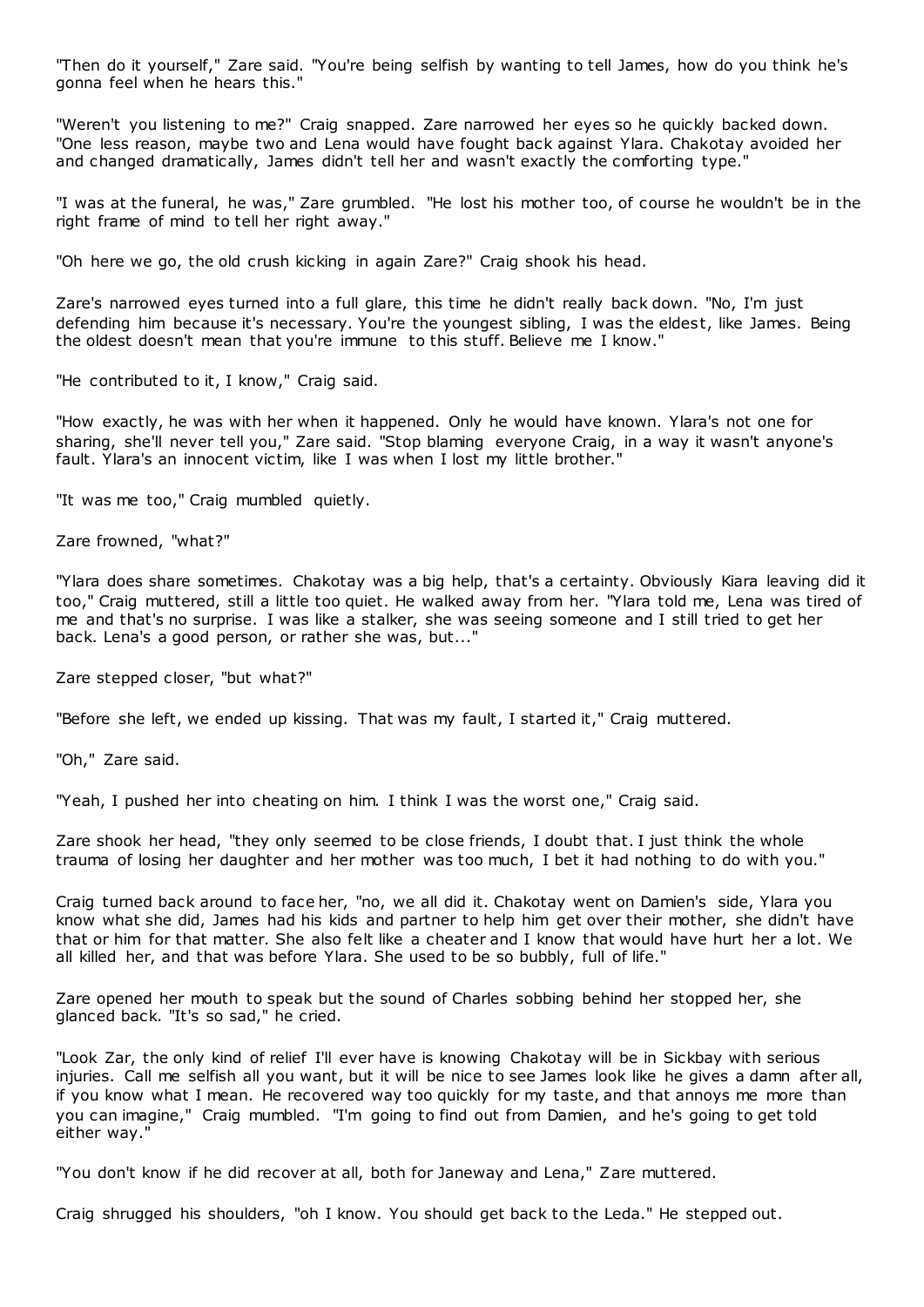Zare sighed, she glanced over at Charles. "Oh come on, you didn't even know her."

#### **The Security Office:**

Jessie sat down in the chair behind the desk while James paced in front of it, he stopped by the window. "Well look on the bright side, you have less people to put up with," she said.

"For now anyway, they're hoping to recruit more," James sighed. "It's more work to do and possible overtime even if they don't. But this will prepare me for Duncan and Amy's training."

"I guess so," Jessie said. "Wait, overtime?"

"You know real patrols or missions, but that won't be for a while," James replied.

Jessie raised an eyebrow, "good. Which two out of your Securit y group has to train with you, instead of Craig?"

"Janet and Stewart," James replied.

"Great, two people who have hit on you," Jessie grumbled.

"Well actually only Janet did, Stewart just took advantage of a handshake," James meekly said.

"Is that why you don't like them?" Jessie asked.

"I'm that predictable, huh?" James muttered as he sat down on the desk.

Jessie smiled, leaning back in the chair, "no, well just to me anyway."

"Yeah well enough about me, what's it like being back at work?" James questioned.

"Well I'm hanging out here over half an hour after my dinner break," Jessie said. She put her feet up on the desk. "What do you think?"

"You could just be taking advantage of our new boss," James smirked.

"I wouldn't skive a job I liked, right?" Jessie said.

"I do it all the time, so yeah," James said.

Jessie sighed, "its taking getting used to again. I don't know how long I'm going to last with my sister with me all day."

James raised an eyebrow at her, "you spent more time with her than anyone else for the last few months." He gently patted one of her ankles.

"Ok ok," Jessie said with a pout. She put her feet back down on the ground, instead she settled for resting her arms on the desk. "That's exactly why, I don't need reminding of how bad I was."

"Jess only you seem to keep doing that," James said. "Oh and you didn't have to put your feet down, your feet were closer than anything else."

"Oh ok," Jessie sighed. "Trying to make up for lost time?"

"No, I seem to recall you were the one doing the not touching," James replied.

Jessie frowned, "see, you're reminding me."

James tried to keep a straight face, "yeah only cos you started it."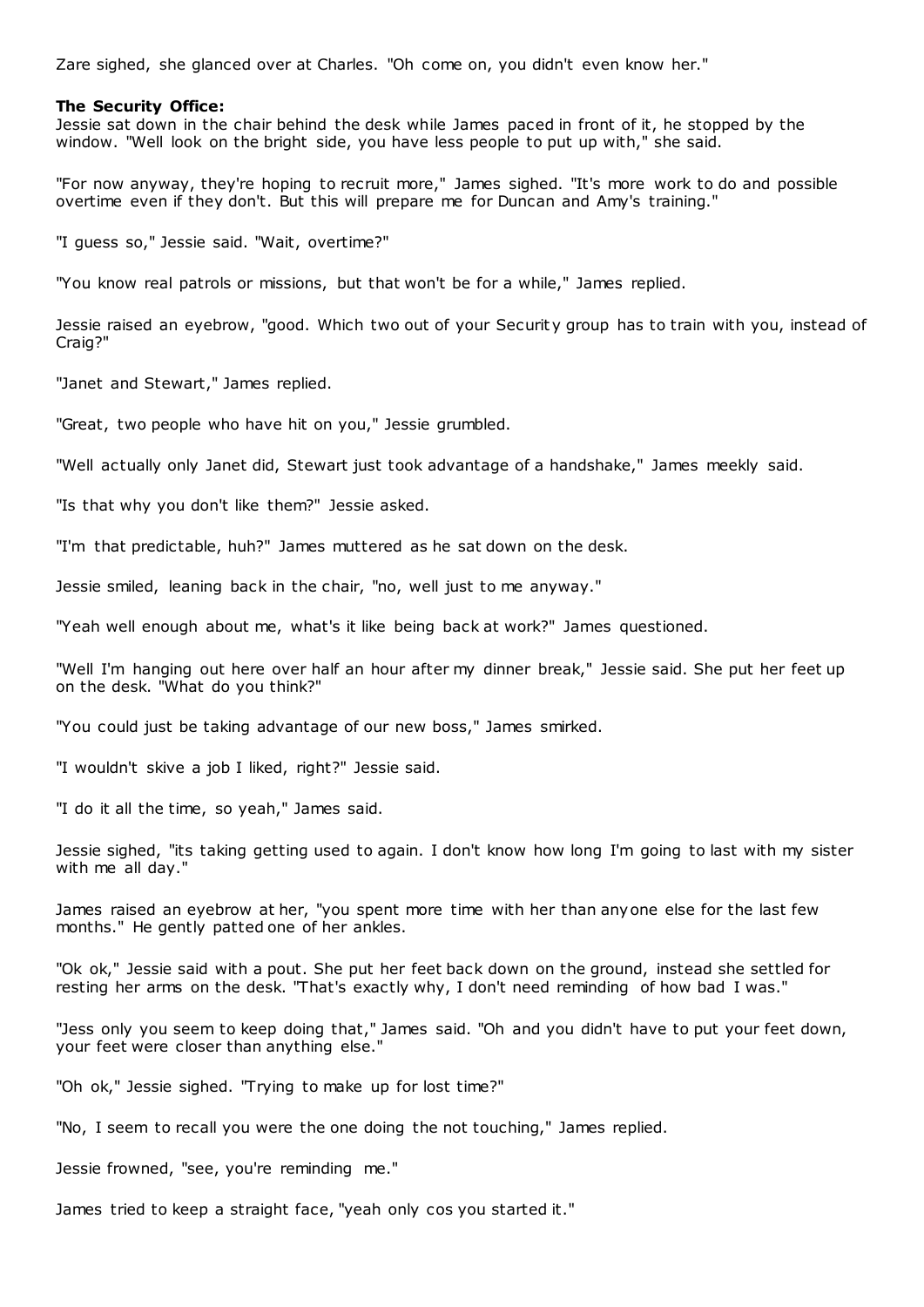"Oh yeah, crap," Jessie muttered. "I'm so glad you find it funny, I don't."

"No, just what you said was funny. Sorry," James said.

The doors opened, a furious Damien barged in with Ylara not far behind him. "You can't be serious, I'm not your pet monkey."

"Yes you, wait, what's a monkey?" Ylara said, looking confused.

James and Jessie turned their heads to look their way. "Um, what are you two doing here?" he asked.

"She's trying to turn me into her slave," Damien grumbled.

Ylara rolled her eyes, "seems fair considering you had loads of those."

"And why should I care about that?" James questioned.

"Well she keeps following me and everything, she should be locked up," Damien replied.

"Lock me up yourself you big wuss," Ylara muttered.

"Why would anyone want to follow you around, apart from making sure you're not doing anything that is," Jessie questioned.

Damien pulled a face, "oh ha ha, very funny." He stood on his tip toes briefly, "huh, that's weird."

"What?" Jessie frowned.

"She's not knocked up, what's up with that. I thought that's all she did nowadays," Damien said. He turned to James, "what's wrong, trouble in paradise?"

Jessie jumped to her feet, "that's not all I do, take that back you rabbit hater."

Damien gasped, "how dare you call me that!"

"Yeah well I'm not a baby machine," Jessie grumbled.

"In that case I'm not the greatest threat this race has ever known," Damien muttered, rolling his eyes.

Everyone stared blankly at him, "um, you're not."

"Details, details," Damien said. "In time I will be again."

Ylara rolled her own eyes, "look you weird annoying excuse of a man, you owe me for warning you, saving your life and doing your assignment for you. Now you get your butt down to my quarters and start cleaning that bathroom."

"You're an Ancient Egyptian, you probably had muckier water to drink or dirtier beds," Damien grumbled. "Screw that."

"Guys, can't you argue somewhere else or just finish it with a punch up?" James groaned.

Ylara smiled, "good idea." She threw a punch at Damien, he ducked and started to laugh mockingly. She instead kneed him in the face. He fell to the ground in a heap. "Honestly, I've seen more evil in a priest."

"Why did you save his life?" Jessie frowned.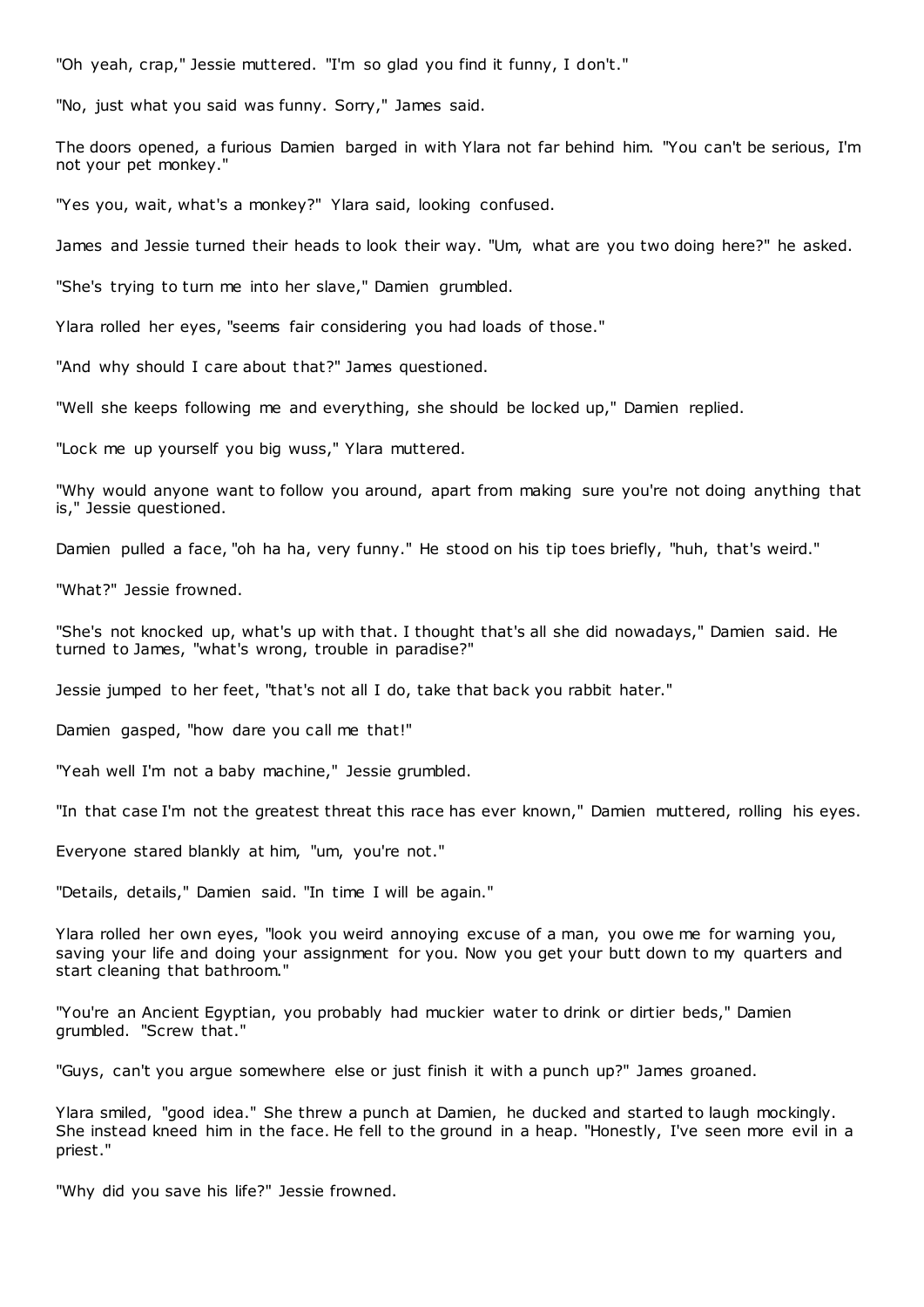"Isn't it obvious, I have no idea how to work all that crap in my quarters and there's no obvious way to clean everything," Ylara said with a shrug. "Why else would I save a worthless bit of crap like him?"

"Yeah but he won't do it," Jessie muttered. "There's nothing really much to clean anyway, the sinks and stuff clean themselves."

"No they don't, I saw a bit of dust somewhere," Ylara said. She grabbed Damien by the scruff of his jacket and dragged him out of the room, she glanced back at them, "oh and he will if he wants all of his parts intact." She disappeared out of the door.

"You know, I could grow to like her," Jessie said. She glanced at James with a worried look on her face, "if I'm allowed to that is."

"You don't need my permission Jess," James said.

"I know I don't usually, but this is Ylara," Jessie said.

"Again you don't, she's not evil anymore. Like away," James said.

Jessie smiled, "are you sure?"

"Yes I'm sure, she's no different to me is she?" James replied, shaking his head. "You only like her anyway cos she beat up Damien. You'd like Tom if he did that."

Jessie sniggered behind her hand, "it'd be a miracle if he did."

"True," James said. "Oh speaking of annoying guys, that new watcher wants to give all the Slayers a test in two days."

"What kind of test?" Jessie asked.

"Just to assess what level we're at. Yeah I know, it's a big waste of time," James replied.

"Hell yeah it is, you know what Zare's like with watchers and I'll not get started on Ylara," Jessie said.

#### **The Leda:**

Harry stood in the centre of the bridge waiting impatiently. "Status."

"Stop that, you're giving me a headache," Faye grumbled.

"When have you not got a headache?" Bryan asked. "Oh we're there yet again. How many times are we going to go back and forth, we're using all the dilith... uh deuter... screw it, the petrol.'

"Yeah, which is the fuel out of those two?" Daniel asked.

Harry groaned, "nobody in this series knows, maybe both. Ok Faye hail the aliens."

"Would that require switching the internet off or..." Faye questioned as she looked back at him.

Harry watched her with wide eyes, "internet, you still have access to that?"

Bryan glanced over at Faye's station, "you don't need to, it's one of those broadband packages."

Faye sighed, "fine, hailing. They're responding."

The viewscreen activated to show the hideous looking alien, Bryan and Faye backed away from their close up view in shock.

"Um what do we do now?" Bryan asked.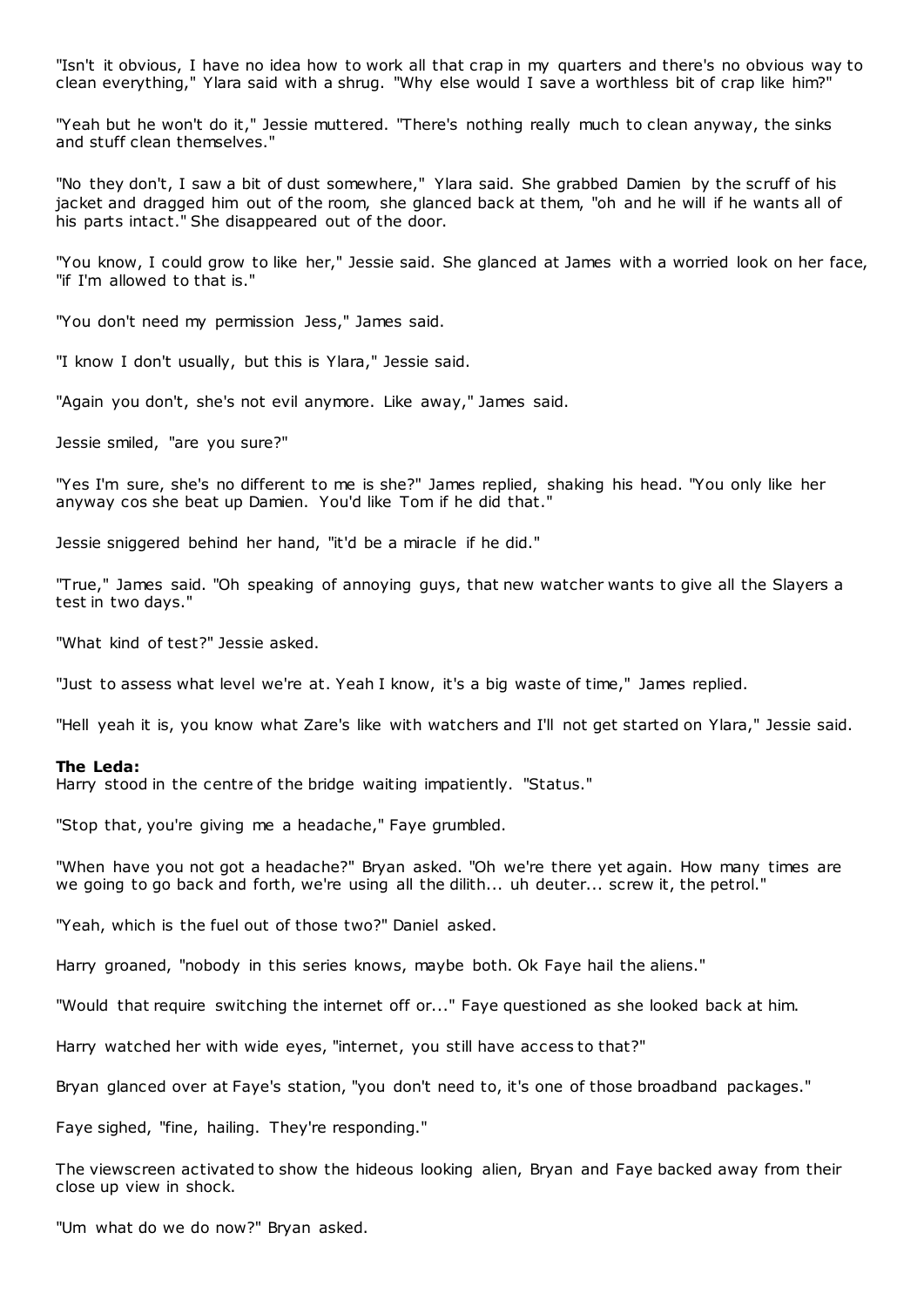"Just talk, we have to hear more words from them and vice versa, then we can talk," Harry replied. "Ahem, my name is Harry Kim of the Starship Leda. We're here to retrieve one of our lost ships."

The alien hissed, then proceeded to click for a minute.

"Uh huh," Harry nodded his head. "It's similar to this one, it's probably standing still or something." More clicking ensued. "Can we go in to get it back or is there anything you can do?" The alien slammed its hand on the station, it continued clicking.

"Wow, you understand it?" Bryan questioned.

Harry shrugged, "hell no, it was worth a try though."

The turbolift door opened, Li'Chin strolled out. "Ah this is mighty fine bridge. Mr Kim may I ask..."

"Not now Li'Chin," Harry groaned.

The alien on the screen pushed a glass off its table while slamming the table with its middle arm. It clicked a few things and hissed violently.

"What did I say," Harry stuttered.

Li'Chin turned pale as he eyed the viewscreen, "oh the Zychiens. Let me handle t hem. What's the emergency?"

"One of our ships is stuck in their space," Daniel muttered in response.

Li'Chin glanced at him, "ah Mr Lavine, it's good to meet you."

Daniel shuddered, "can't say the same."

More angry clicking ensued. "Ok I'll try and calm them down," Li'Chin said. He began clicking his tongue too, he and the alien exchanged 'words' for a few minutes. The alien calmed down.

"Well?" Harry questioned.

Li'Chin smiled, "they'll gladly tow the ship to our location, for a price."

"What price?" Harry asked.

"I'll check," Li'Chin replied. He clicked at the screen. The alien clicked back. Li'Chin's smile faded, "they won't say."

Harry groaned, "so we have to guess?"

"Think of it as getting them a gift for their generosity," Li'Chin replied. "We'd better get a joint conference with Voyager."

"I don't know, Tom really annoyed them before by attempting to speak in their language," Faye said.

"No problem," Li'Chin smiled. He clicked for about a minute. The alien just clicked once and shook it's head. "He said fine." The alien clicked again. "Um he said if he calls his mother a whore again he'll rip his head off, and let his kids play with it."

Faye hid a smirk behind her hand, "what are the chances of him saying a proper sentence, and that one specifically."

"Very slim," Harry smirked. "Ok, we'd better begin negotiating. I'll tell Tom first though." He turned to his chair.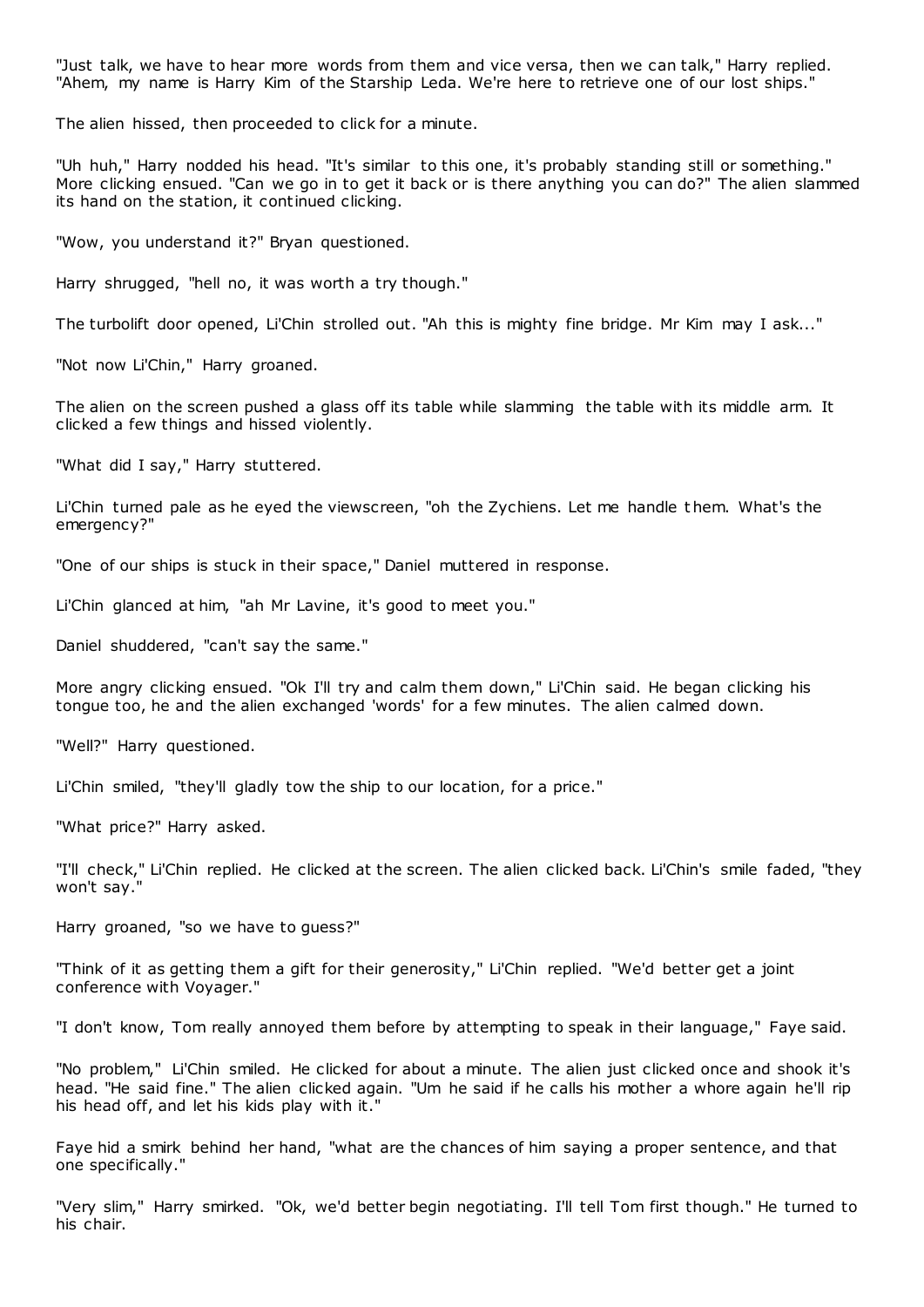## **Meanwhile**

### **Voyager, Mess Hall:**

Ylara sat at one of the small tables, picking at the food on her plate with the fork. Zare entered the room and headed over to her. Ylara gave up with the food, then shoved the plate out of the way.

"What's the matter?" Zare asked.

Ylara frowned, she looked up at her, "that cook's trying to poison me."

Zare glanced over at the kitchen, "oh, Neelix must be onboard after all." She turned back, "you should use the replicator."

"I don't know how to use that," Ylara muttered.

"It's simple, you just tell it what you want to eat or drink," Zare said. She sat down beside her, "ok, we need to talk."

"I thought we already were," Ylara said.

Zare sighed, "Chakotay attacked you the other day, as well as Damien. I was wondering if you know what happened between those two."

"No I don't," Ylara shrugged her shoulders. "He just wanted to kill him."

"Ok then but I have to ask. Why did you save Damien?" Zare asked.

"So he'd owe me, that's why," Ylara replied. She climbed out of her chair, Zare quickly got up too and stood in front of her. "Ok I promise not to do it again, now get out of my way."

"No, well ok that's good too," Zare muttered. "There's something more important I have to ask you."

"Then ask, don't get in my way," Ylara said. She walked around her, Zare quickly followed her.

"I want you to talk to Craig," she said.

Ylara stopped, "what?"

Zare quickly stood back in front of her, "he blames himself for what happened to Lena, no thanks to what you said to him."

"Oh so you want me to lie to him. I can arrange that I suppose," Ylara muttered, rolling her eyes. "It was his fault, and of..."

"Kissing Craig does not make you want to kill yourself," Zare said. She glanced behind her to check if anyone heard her, "ok it wasn't exactly nice but." She glanced back at Ylara who was busy smirking at her. "For Lena though, she wouldn't."

"Listen sweetheart. All she could damn well think about was what Daniel would think if he found out. She didn't want to hurt him, and she felt like a total mess in the end. She died because she couldn't stop thinking about it. She didn't give a damn about me," Ylara said.

Zare narrowed her eyes, "don't call me sweetheart."

"I call more or less everyone that, get used to it," Ylara muttered. "Face it Zar, he killed her with his stalking and mind games. She wasn't distracted by anything else."

"You're just saying that cos he hates you," Zare grumbled.

"No I'm really not. I couldn't give a camel's arse about him hating me, that stuff never gets to me," Ylara said. "But you know what does get to me? Him blaming me for killing the love of his life, when it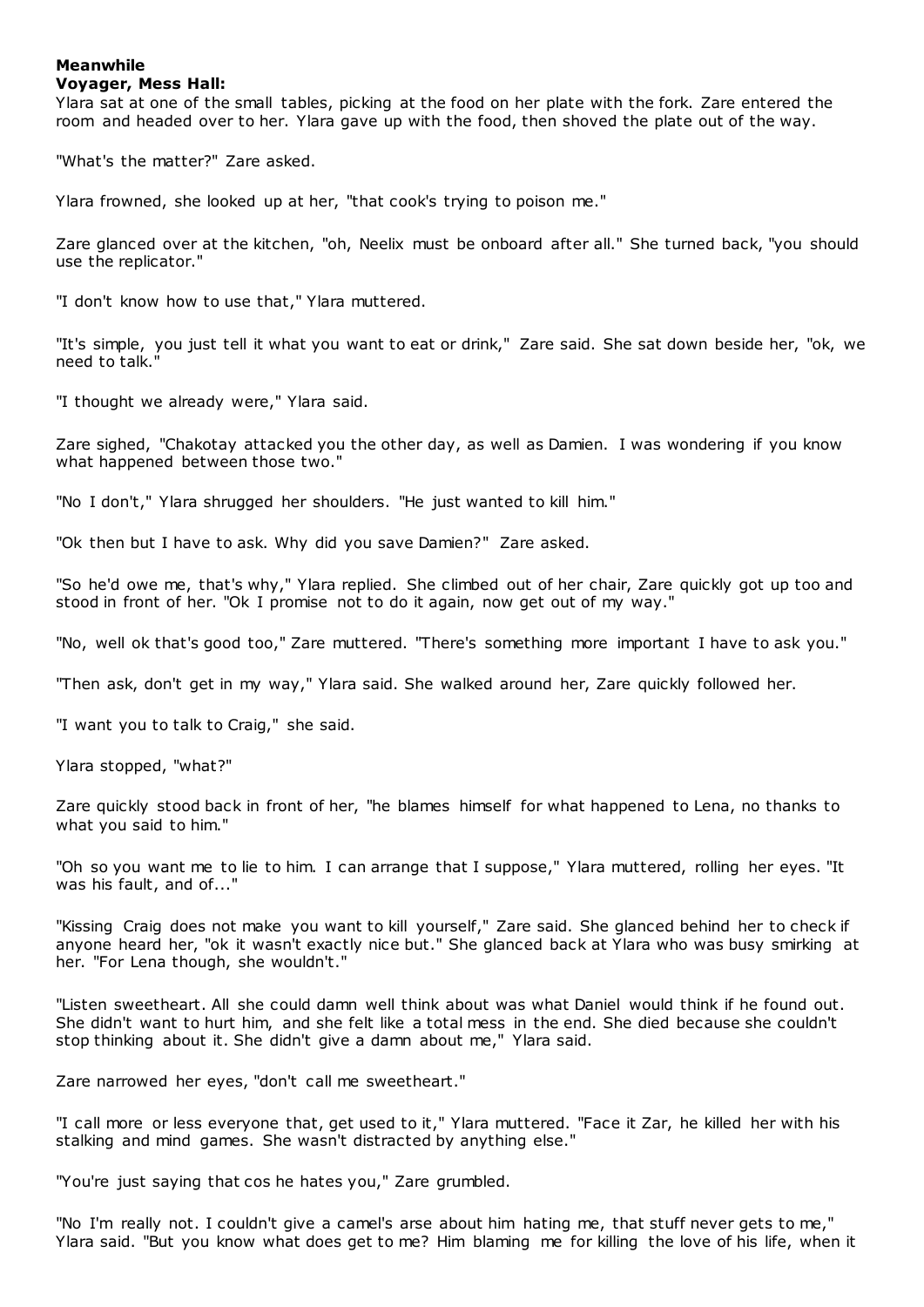was really him. That's why I told him, in a very subtle way might I add, I'm surprised he understood me." She again walked around her, smirking to herself.

Zare slowly turned around, "you know I think it does get to you really. Or else you wouldn't keep trying so hard to make people hate you."

Ylara stopped again, "that doesn't make any sense at all. If it got to me I'd be nice all the time."

"No you thrive on it, why else would you act this way?" Zare said.

"You couldn't be more wrong," Ylara muttered, turning back to face her. "You don't know the first thing about me."

"No but I know what you've been through. All of this, it helps distract you from the hurt," Zare said.

"What would you know about what I've been through?" Ylara said.

"Because my little brother died too, in my arms. Don't think you're the only one to have gone through it," Zare said. "I thought you had Lena's memories anyway."

"It's hard enough to remember everything that's happened to me, let alone her. What I know about her is very small," Ylara muttered. "Now are we done?"

"Does it work?" Zare questioned. "You know, making people hate you so you feel less guilty about you've done. Does bringing other people pain distract you from your own?"

Ylara stepped closer to her, and looked down directly into her eyes. She backed off one step with a look of disgust on her face, "I'd hit you for that, but you're not even worth it." She walked away.

#### **Voyager's Bridge:**

The viewscreen was split into two, the Leda Bridge on one half and the aliens on the other. Harry already looked a little frazzled.

"Well I don't know, Tom?" he stuttered.

Tom looked around the room, "um ok, we've suggested food, fuel, medical stuff..."

"I'd suggest technology but I know Janeway's ghost will just give me a lecture or something," Harry sighed.

Jessie glanced behind her, "nope, she's not here yet."

Harry turned a little bit pale, "ok if you see her, don't mention the coffee I left over night in my Ready Room."

Tom groaned, "oh stop it Jessie. Since '77 you say you've been able to see ghosts, but surely you would have seen another one after Crazy Foster, but you haven't, have you?"

Jessie pouted, "not so much no."

The alien on the other half of the viewscreen started clicking and hissing violently, while waving one of its arms in front of it.

Harry glanced at Li'Chin, "well?"

He tried to swallow a lump in his throat, "uh um, he said hand it over."

"Hand what over?" Tom groaned.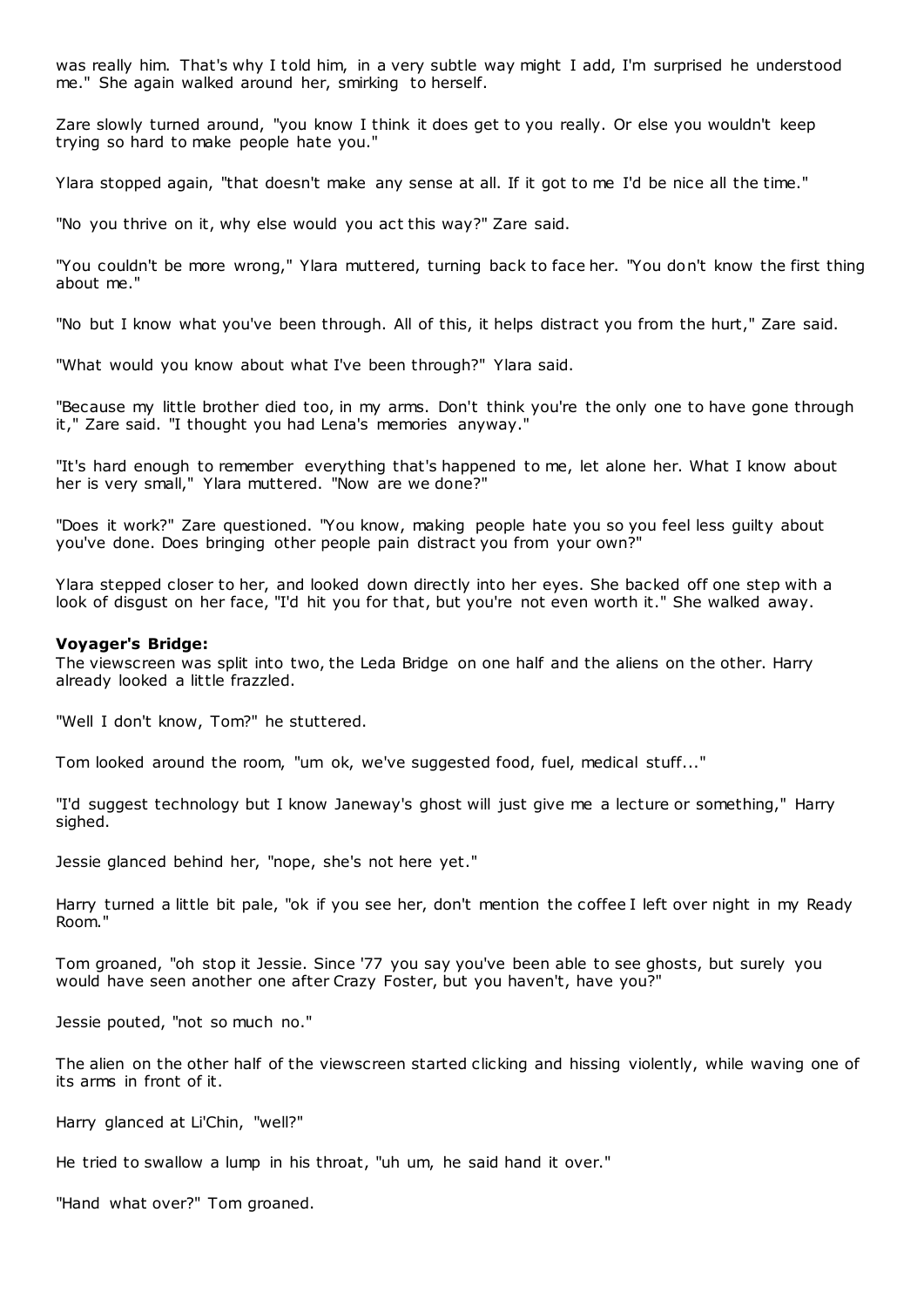"The payment," Li'Chin nervously said.

"Ok ok," Tom muttered. He rushed over to his chair to pick up a PADD. After fiddling with it he raised it to show the alien, "you can have this if you want." The alien made a high pitched screeching sound, it swung all of its arms at the screen. Its half turned back to space view.

"Um it said something about the spawn of Satan," Li'Chin stuttered.

"What did you promise to give them anyway?" Jodie asked in a bemused voice.

Tom shrugged, he turned around to show her the PADD. On it was a picture of Annika trying to look cute and innocent in a revealing top, meanwhile showing off all of her teeth in one of those annoying grins.

"Good god, we're supposed to rescue the Crazy Horse, not get them killed," Jessie muttered.

"It was worth a shot," Tom sighed.

"We're lucky they didn't open fire on us. They won't hurt the other ship though or they'd lose their bargaining chip, right?" Harry questioned.

Li'Chin started shaking, "um I think they will as we have nothing they want."

Jessie frowned, "why are you shaking?"

"I'm cold, yes," Li'Chin replied, shaking even more than before.

Tom sighed, "we should withdraw until we come up with another solution." He pointed at Li'Chin, "you and I should talk though."

"I don't think that'll be necessary," Li'Chin stuttered.

"Oh but it is, I know it," Tom grumbled.

### **In the early hours of the next day James/Jessie's Quarters:**

Jessie sighed as she opened up her eyes, she rolled onto her left side to snuggle into James. A light bang in another room in their quarters made her jump a little. "What was?" mumbling to herself, sitting up.

She quickly got out of the bed, then made her way through the door, into the dark, quiet living area. The door to one of the other bedrooms opened. The sound of Amy's muffled cries greeted her from the nearby crib. Her blanket kept getting kicked up by her little legs.

Jessie rushed over and leaned into it, "honey it's ok, what's the matter?" She lowered the cover, "what's wrong?"

"It's Sasha," Amy cried, keeping a tight hold of her blanket. Jessie caressed her wet cheek with her thumb.

"What do you mean?"

"Sasha, Sasha," she cried.

"It's ok," Jessie sighed. She stood up straight, slowly turned to face the direction of Sasha's bed. Her face turned a little pale as her eyes focused on the still lump underneath the blanket.

Meanwhile James abruptly awoke to her screaming. He quickly sat up a little and turned to face her. She was back in the bed tossing and turning, talking frantically in her sleep. He gently shook her, "Jess wake up." He leaned over her to get closer and hold her still. "Jessie, Jessie," he said into her ear.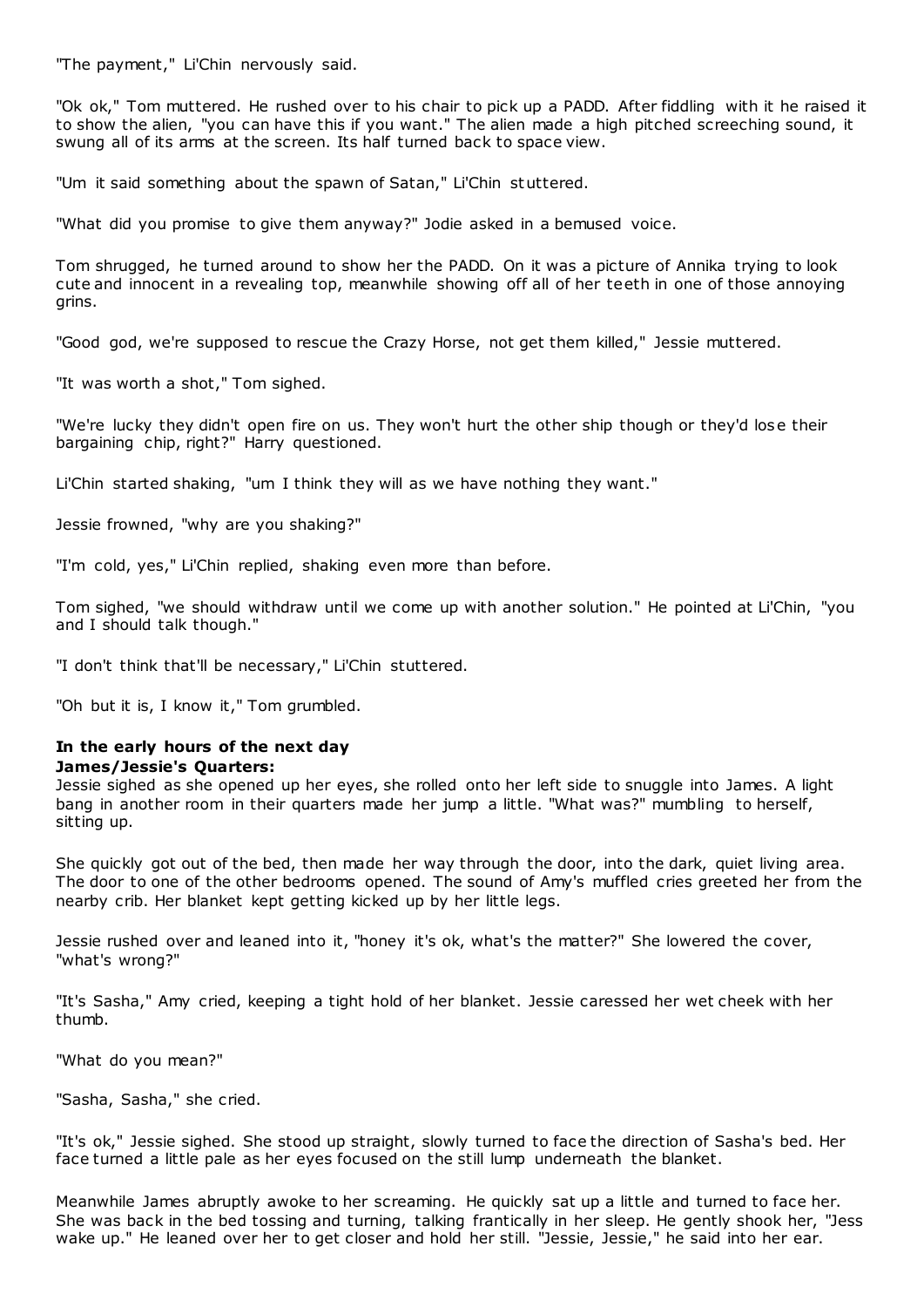Her eyes opened wide, "Sasha." She glanced at him with terror in her eyes. "James, what happ..."

"You just had a nightmare Jess," James said, stroking her arm. "Are you all right, you're shaking."

"No I'm not," Jessie stuttered. She turned onto her side so she could face him. "Can you check on Sasha?"

"She's probably fine Jess," James said. She stared into his eyes with a lot of fear in hers. "Ok ok I'll check." He kissed her on the forehead before climbing out of bed. He quickly left the bedroom, made his way toward one of the other rooms.

Duncan stepped out of the third room near the window in his pyjamas. Rubbing his left eye, he yawned, "dad."

James looked over, "what are you doing up?"

"I thought I heard something," he replied.

"Oh, it was just," James said. He knelt down next to him, "nothing really, just go back to bed."

"Ok can I have a drink first?" Duncan asked.

"Yeah just something like juice though," James replied, before stepping into the other bedroom. Duncan headed over to the replicator.

James' first stop was Amy's crib. She lay sleeping inside it on her back, her arms spread out with the blanket only half over her. Strands of her short blonde hair lay in her face. He leaned into the crib to pull the blanket up to her shoulders, and brushed away the hair with his thumb. Sasha's bed was next. She lay on her right side, her left arm wrapped around a teddy bear. She also had her right thumb hanging out of her mouth.

He breathed a sigh of relief before heading back out. Jessie stood in the middle of the living area, shivering as she didn't have a dressing gown on and was just wearing a nightie with straps and no sleeves. "Well is she..."

"Yes she's fine Jessie, they both are," James replied, heading over to her.

"Are you sure she's just sleeping?" Jessie questioned.

James stopped in front of her, "what's going on, what did you dream about?"

"No no, you'll think I'm sick, no, doesn't matter. I'm sorry," Jessie muttered while rubbing her own arms.

"We can talk about this tomorrow if you want," James said. He put an arm around her shoulders, "let's go back to bed, ey?"

"I dunno, you can. I don't know if I can sleep after that," Jessie muttered. Her shaking got worse as she looked around the room. James wrapped his other arm around her waist.

"You don't have to sleep. Come on, you're freezing."

Jessie pouted only slightly, "I'm not really in the mood."

"No, I didn't mean that," James said with a smirk. "We can just talk, like we used to, ok?"

"Yeah ok, it is pretty cold in here," Jessie mumbled. They both headed back to their room.

**Later that morning Ylara's Quarters:**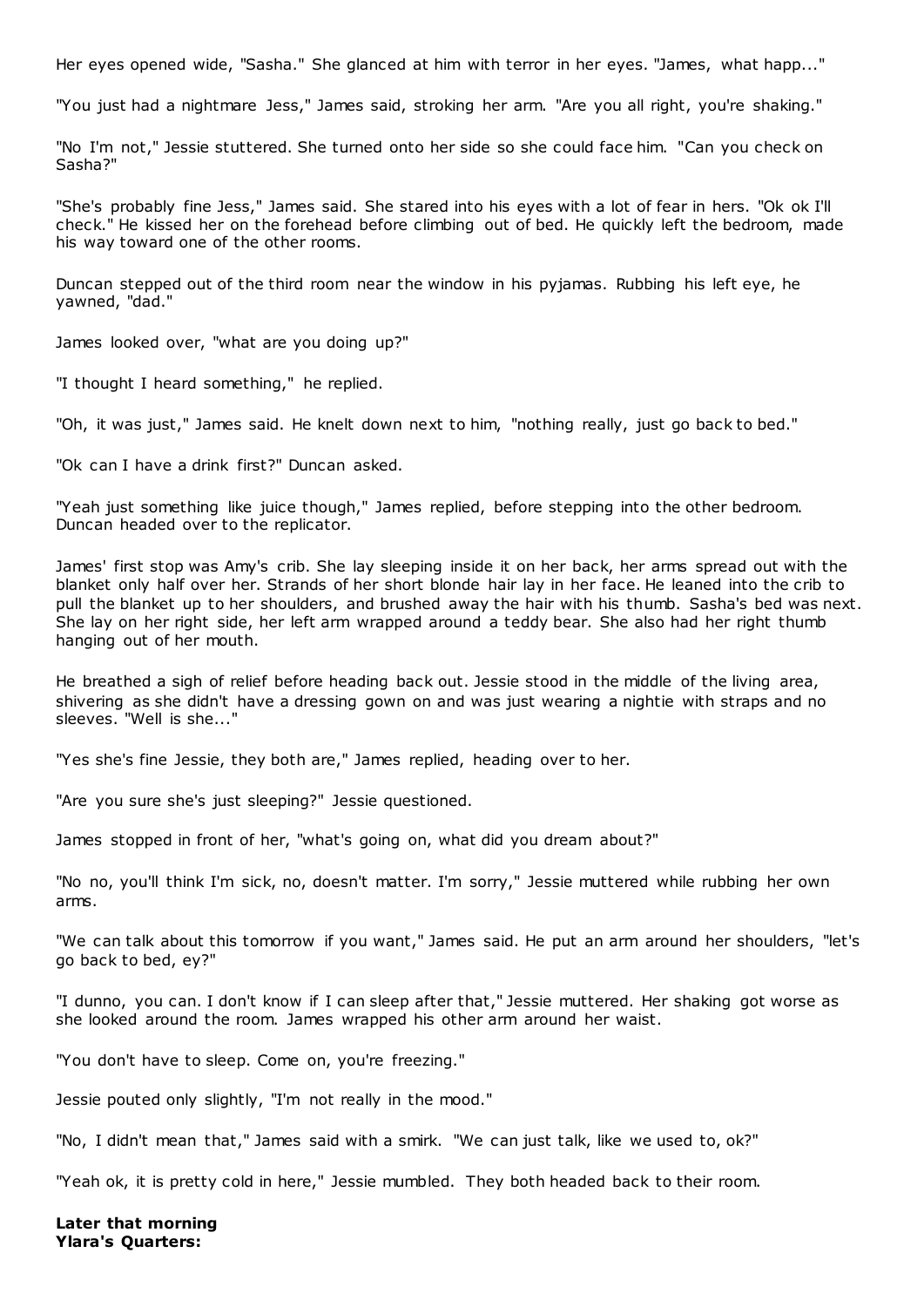Ylara pressed her hand against her face, with a groan she pulled the cover over her head. A few seconds later she slowly lowered it with her eyes barely open, and a frown on her face. "What the hell?" She threw the cover off but immediately regretted it, a brief shudder made her pull it back up. Her eyes moved toward the door, she could hear strange music coming from behind it.

"You've got to be kidding." Growling she jumped off the bed, taking the cover with her. The door opened, her eyes soon turned colder than the room itself. "What the hell are you doing?"

Damien, in a shock dropped the advanced looking hand held hoover he was holding and turned his head toward her. He wasn't sure whether to laugh or run. Ylara had her most vicious stare fixed on him, but otherwise she looked pretty harmless with a quilt wrapped around her, her black hair in a big mess and shivering.

"What does it look like I'm doing, I'm cleaning like you ask... threatened," he replied.

"It's still morning," she grunted, moving just one step closer slowly as she had to avoid standing on the quilt. Damien backed off a step. "I'm freezing," again another step forward for her, and a step back for him. "Your machine is, or was making this weird noise."

Damien glanced down at the hoover, "you mean the sshhhh noise?"

"No!" Ylara snapped, making him jump. "That other noise, it sounded like cats being swung and strange music ."

"That's called a song ok, and it's a very good one," Damien muttered.

Ylara grunted, she didn't waste any time in closing the gap another metre. Damien tried to back off but he bumped into the desk. "Why is it so cold in here?"

"It's not, it was too hot so I turned it down," Damien replied, trying not to snigger. "I like your hair by the way."

"You think complimenting me is going to get you out of this?" Ylara grumbled. "Turn it back up and get out."

"You said you wanted me to clean," Damien said.

"This is not cleaning, this is invading my space and making a mess of it," Ylara moaned as she walked away, almost tripping over the quilt at least once. "I don't want stupid music playing, I can't sleep in the cold." She turned around and pointed a finger at him. The vicious 'I am going to kill you' look reappeared on her face, "you're trying to kill me aren't you?"

"Hell no, if I wanted to kill you I'd do it in a way so the body's ok. I do have brains you know," Damien replied, smiling smugly. "Don't want to get old Chuckles and everyone else on my back before I've had a chance to...

"Oh would you stop always acting like you have some master plan!" Ylara yelled. "You do not have brains, you're just my cleaning lady. I don't want to wake up cold and I don't want these weird cup things lying around on my floor."

"Well I get hungry when I work," Damien meekly said, trying to avoid looking at her.

"Ugh!" Ylara grunted again. She knelt down to pick up several empty yogurt cartons. Soon they were all airborne and coming in for a landing in Damien's face. "Fix the heat and get out, get out, get out!"

Damien raised his arms to defend himself from the attack, "woah, you really are not a morning person are you?"

The door chimed just as Ylara was raising her fist and moving toward him. He quickly ran into the bathroom nearby. Ylara groaned, "oh for, who is it?"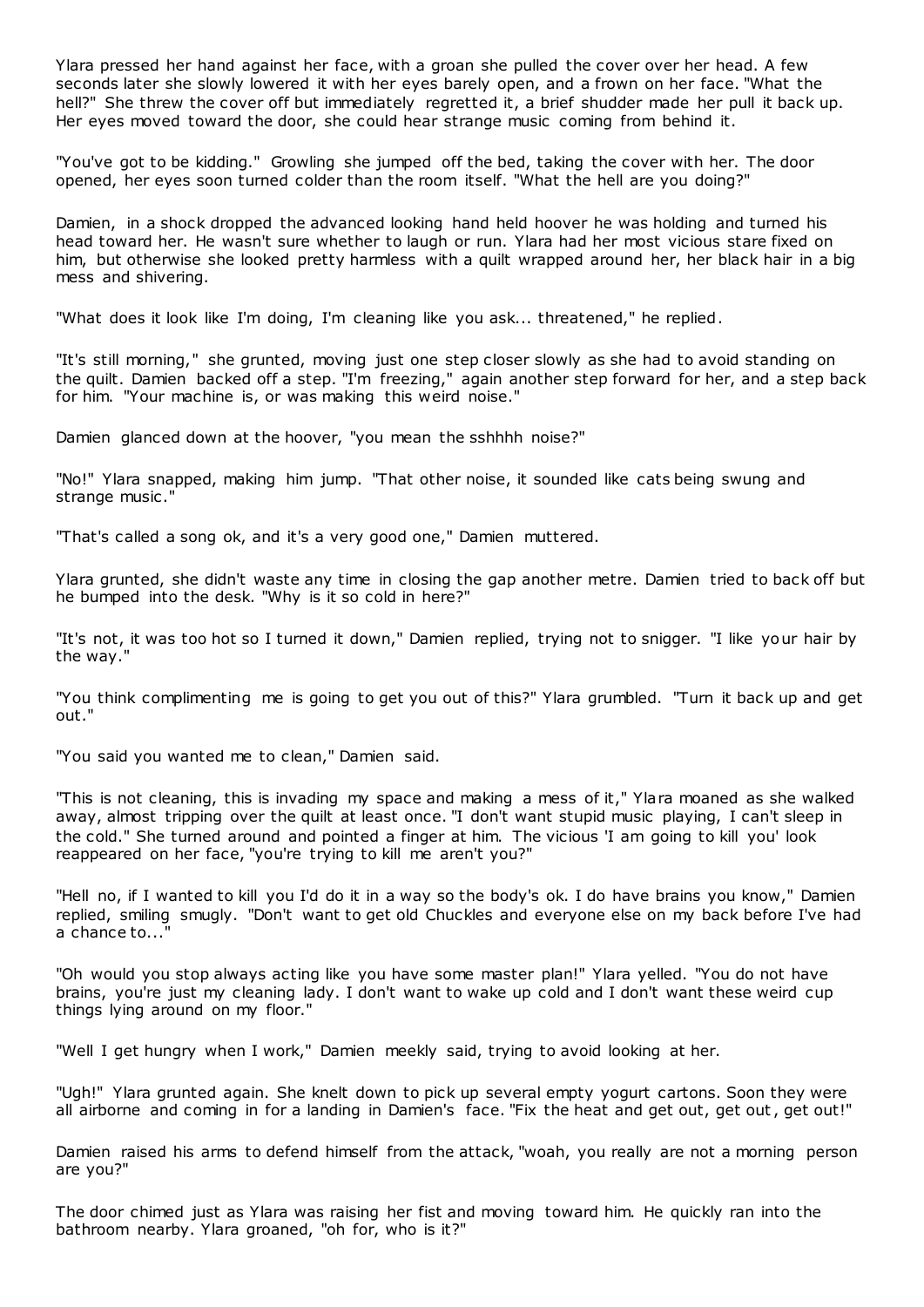"You know some people just say come in," Craig's voice said from outside.

"Oh no, I haven't got the patience for this," Ylara groaned into her hand.

"When have you ever got patience?" both Damien and Craig's voices said at the same time.

"Good point, it's lost on me with you freaks around me all the time," Ylara muttered. "Come in unless you can't fix the heat."

The door opened, Craig stepped inside. "It seems fine to me."

"It's freezing," Ylara grunted, stamping her left foot.

"Ok ok," Craig groaned. "From now on just say 'computer, revert back to default' and it will." The room quickly warmed up, "damn, that is hot."

"Finally," Ylara sighed. "Now what do you want?"

"Actually I was looking for Damien. What's he doing here, is this the new Villains Club or Annoying Club. It's hard to tell the difference," Craig questioned.

"That isn't even worth getting angry over," Ylara said.

Damien stormed out of the bathroom, pointing fingers, "why do you want to join the second one, huh do you huh. You can be the leader." He stopped and looked a bit annoyed with himself, "ok even I know that was lame."

Craig raised an eyebrow, "um you're right about that. We need to talk, about Chakotay."

"Ah you believe me now huh?" Damien said with a smirk on his face.

"Outside," Craig rolled his eyes. He stepped back outside.

Damien's smirk faded as he glanced back at Ylara. She tapped her foot impatiently while using the trademark Janeway death glare on him. "Outside it is," he muttered, then he ran out.

"You're coming back to clean up this mess!" she yelled.

"Boy I hate to say it cos I really hate her, but it's funny to see her make you her bitch," Craig said, folding his arms.

"Oh that's where you're wrong. She only thinks that I'm doing as she says, it's the classic 'lower your enemies guard' tactic ," Damien said smugly. "Did I ever mention how that was my creation?"

Craig groaned, "it's too early in the morning for your moronic rambling. Just tell me how and why you and Chakotay started talking."

Damien smiled, he waved one of his fingers in front of him. "Ah ah, what do you say first?"

"Um, look you annoying little s\*\*\*, just tell me," Craig muttered.

"No. You have to say 'Damien you were right, I should have realised your obvious greatness'," Damien said.

Craig clenched both of his fists, "Damien, you're an annoying little waste of a human being, or in your case a waste of several. However you were right, but I'm not going to even go near your ass let alone kiss it, now tell me or you will wish all I did was put you in the brig."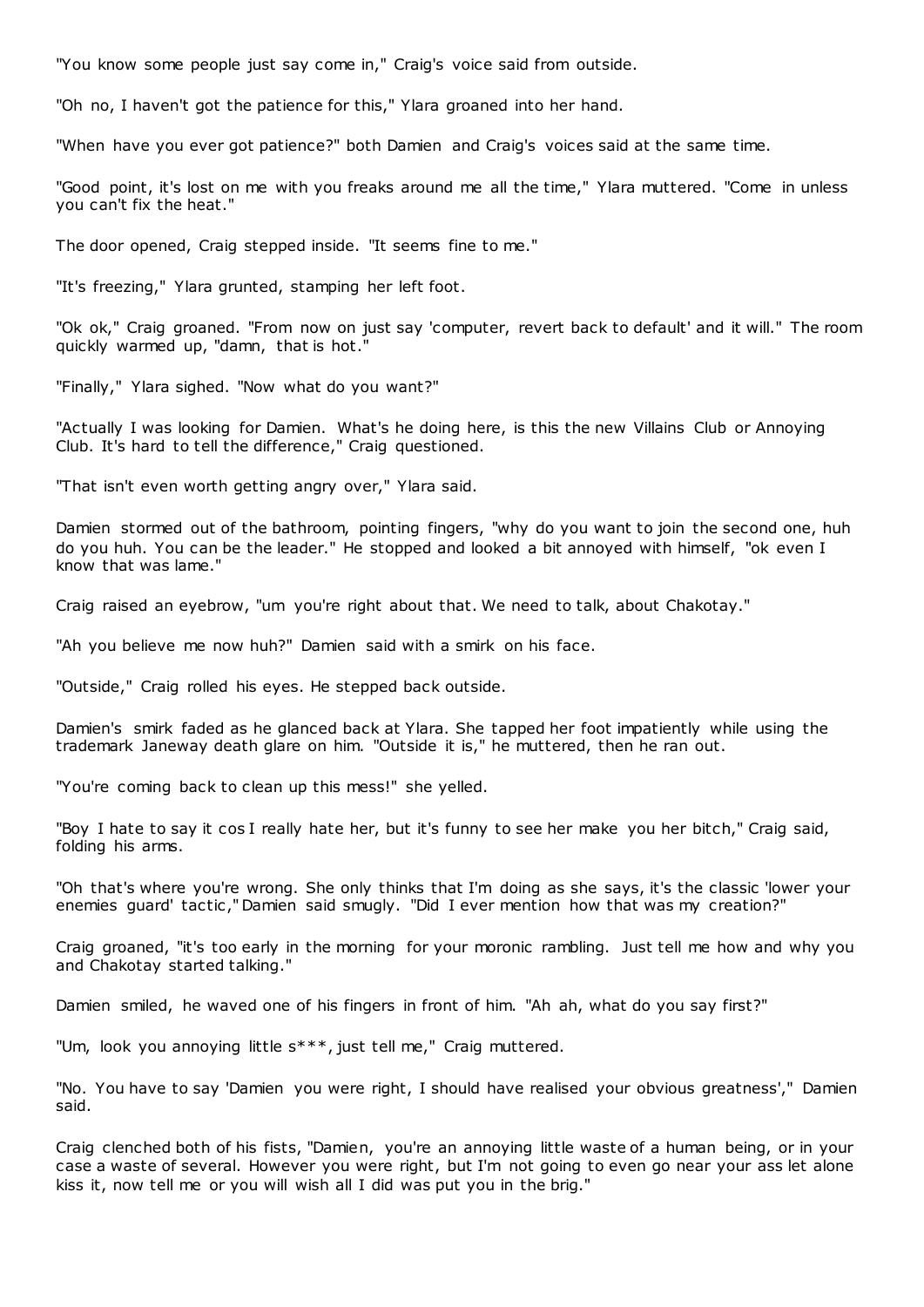"Did I say that?" Damien said, pretending to look confused. "Oh fine, I'll humour you but remember I was not threatened. Somebody like James or that little witch, and I'm not talking about Jessie, cannot scare me. You don't have a chance."

"Oh really? Then why are you hoovering that little witch's quarters? And I'm sure you've been scared of James at least once," Craig said.

Damien smirked at him, "speak for yourself Craigy. By the way, does he know about your last kiss with Lena?"

"How do you know?" Craig grumbled, turning a little pale. "She told you, didn't she?" he pointed at Ylara's door.

"In between her ramblings yes," Damien said. "And no I haven't been scared of him, and Ylara is not aware that I am the one playing her, not the other way around."

"Yeah yeah, that's bull. Now start talking about Chakotay. And by that I mean, don't just randomly say stuff about him," Craig said.

"Wow you do know me too well, way to ruin a way to annoy you," Damien muttered. "Ok at first he contacted me, asking how I was able to possess other people. He was looking for ways to bring back Janeway. It's funny that, he cares enough to go to extremes and you just try to act tough and stuff instead."

"You don't know a thing," Craig grumbled.

"I didn't tell him anyway, I thought at first he was looking for ways of killing me," Damien said. "I think I mentioned the whole Borg assimilating my first host thing and he got the Tolg idea. Surely if you listened to all of his transmissions, you'd know all this."

"A lot of them were heavily encrypted, I'm not really much of a hacker," Craig said.

"You have one don't you?" Damien asked, smiling deviously.

"Oh yes that's a brilliant idea. I know that I wanted James to find out and to beat Chakotay because of what happened to Lena, but finding out like that," Craig said, shaking his head.

"Ok you're forgetting that I hate you people, why do I care? If he turns evil then all the better, it makes him more interesting," Damien said.

"Point taken. Now is there anything else you can tell me?" Craig asked.

"Not really. The rest you must have gotten. We got to the Tolg ship, negotiations didn't go well but I did get what I wanted. My old host got assimilated, I escaped. Obviously Chuckles got assimilated too but escaped only recently," Damien replied.

"Ok if you escaped straight away, how come it took you so long to get to Earth?" Craig asked.

"Because unlike all of you losers, that wasn't my main destination. I only returned to find something evil to work on, yes," Damien replied.

Craig rolled his eyes, "no you probably came here for protection. Did you know Chakotay had escaped?"

"Really didn't on both accounts. Now you say you don't like Ylara right?" Damien replied. Craig only had time to nod his head. "That means you wouldn't give a toss if I ran away from here right now?"

"Whatever, just one more thing," Craig replied. Damien however had already ran off on the word 'whatever'. He sighed, "know what happened to Janeway's body. Great."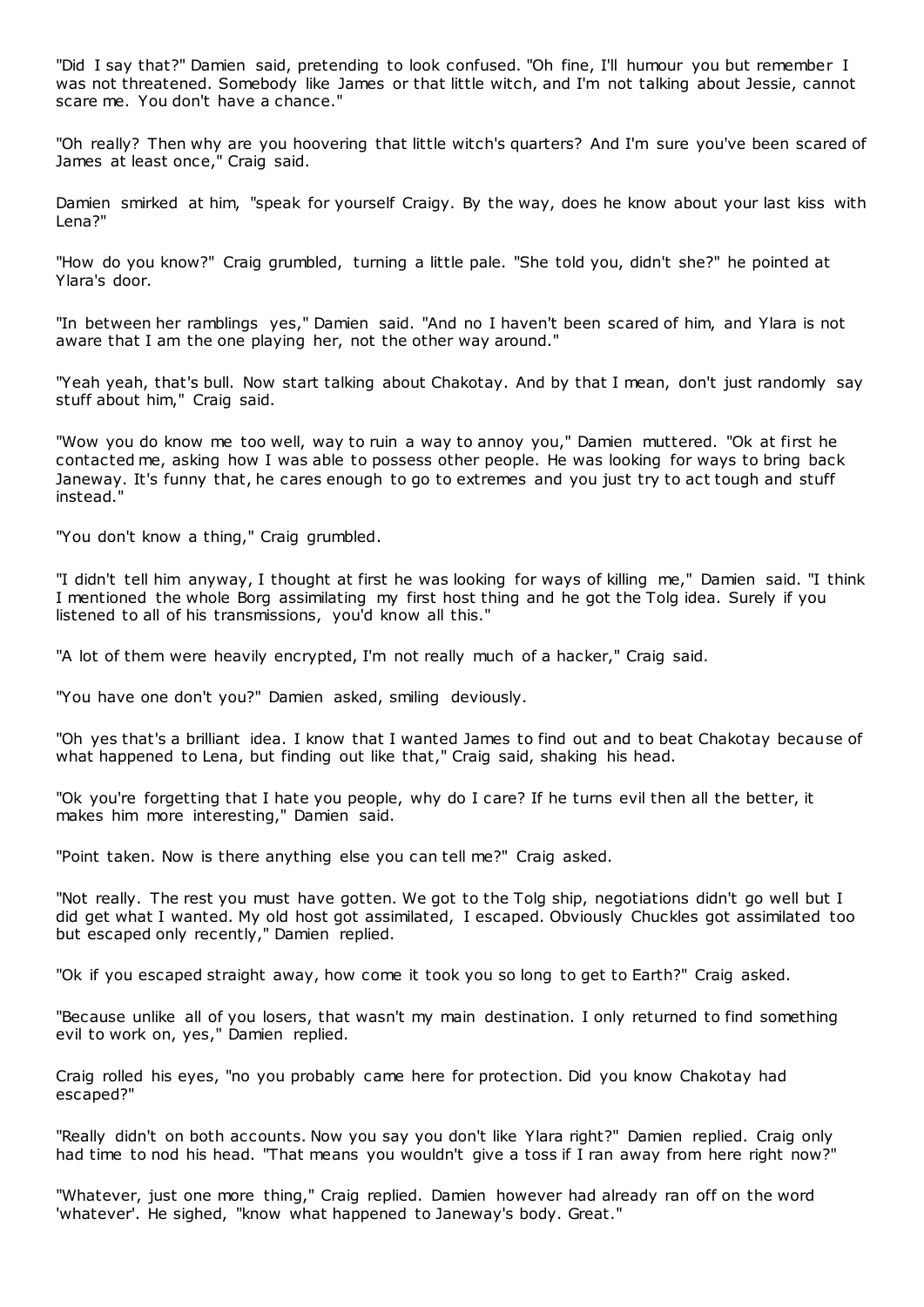### **James/Jessie's Quarters:**

Jessie rolled onto her left side, with the quilt over her shoulders. She sighed as she opened her eyes. "James?" moving her left arm out to touch him, but he wasn't lying next to her. She sat up, "James? Where, that's weird." Quickly she climbed out of bed and headed for the door.

### **Meanwhile:**

Amy and Sasha were curled up on the sofa, both sloppily eating bowls of cereal. Duncan sat on one of the chairs around the table, stuffing cereal into his mouth while typing on a PADD. James leaned against the higher table next to the replicator, cradling a cup of coffee in his hands.

"Ugh why do teachers hate me?" Duncan groaned.

"They don't hate you. What are you stuck on?" James asked.

"Division. What's the point of it?" Duncan pouted.

"Finish your breakfast and wash up first, you'll feel more awake then, that'll help," James said.

"I can't, she wants it today and I'm the only kid there, she'll notice if I don't do the homework," Duncan moaned.

Sasha giggled, "then you should have done it yesterday."

Duncan turned to stare blankly at her, he stuck his tongue out. She did the same to him. Amy copied off them both at no-one in particular.

James shook his head and sighed, "I'm sure it'll be fine. As you're the only one there you won't fall behind."

"Oh ok then," Duncan said cheerfully.

"That doesn't mean you shouldn't do it at all though," James quickly said.

"Aaaw," Duncan moaned again.

Everyone heard a bang come from the main bedroom, and then Jessie's muffled voice. James frowned as he headed toward the door. It opened for him then closed behind him.

Jessie was still lying in bed, but right at the edge of it. He headed over to kneel beside her. Just then she slipped off the bed so she landed on him. She woke up startled, "my god. James?"

"Hey, are you ok, you just..." James said, placing a hand against her left cheek.

"You're ok, you're... how," Jessie stuttered, looking around the room with tears forming in her eyes. "Are the kids ok?"

"Yes of course. You must have had another bad dream right?" James replied.

Jessie stared at him, "it seemed so real. Ok this can't be right, what's wrong with me?"

"Nothing's wrong, everyone has bad dreams you know," James said. "Do you want to talk about it or..."

"No no," Jessie muttered. "Wait, why didn't you wake me up?"

"Well after last night I didn't really want to disturb you, you looked peaceful when I left," James replied.

"Oh, don't from now on," Jessie muttered. She shuffled off of him and climbed to her feet. "I'm going to be late."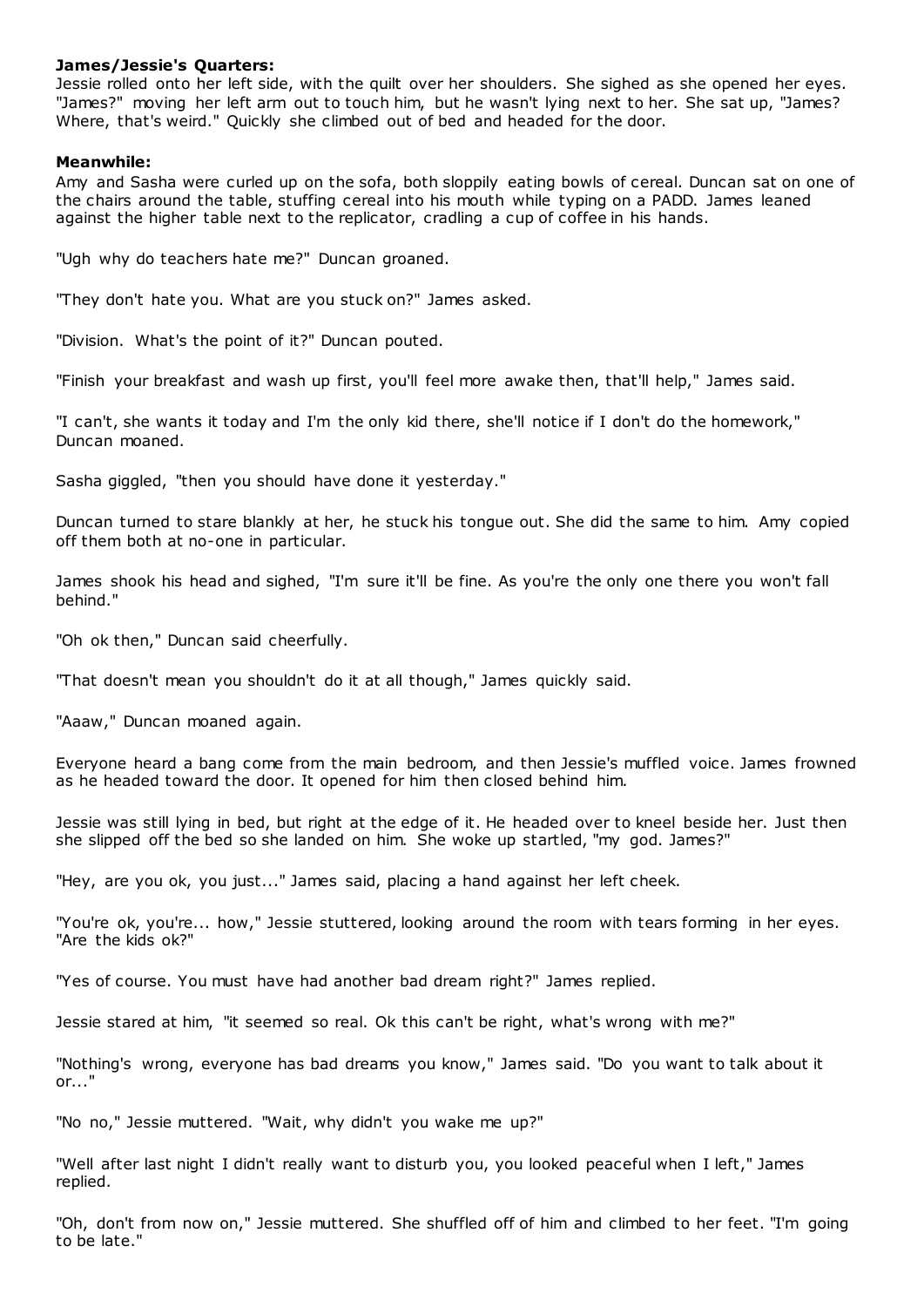"It's only Tom, he won't care if you're a few minutes extra late," James said.

"I know but I really need to get that dream out of my head," Jessie muttered. She stopped nearby the door, just staring at it like it was going to jump out and bite her. "Um, can you leave the room with me?"

"Um ok," James replied. He quickly got up onto his feet, and headed toward the door. It opened for them.

"And uh, can you keep the door open all the time?" Jessie asked.

"Jess whatever you dreamt about, it's not going to happen," James said.

Jessie turned to stare at him, "please."

"Ok but don't you have to get dressed?" James questioned.

"I'll do that next to the wardrobe, you can't see there from the living room," Jessie replied.

"How do you know?" James asked with a frown.

Jessie looked away blushing, "just a guess, um it's obvious really." She headed straight for the replicator.

James was about to step forward but something in his head told him to stop, he then looked down to find Amy standing directly in front of him. "You have to be careful honey, I nearly stepped on you."

Amy cocked her head to the side, "can I stay with you today?"

"I'm sorry you can't, I have to meet with boring watchers and new trainees. Tomorrow maybe," James replied. He walked around her to head over to Sasha. Amy pouted.

#### **Later**

#### **The Conference Room:**

All of the joint Senior Staff were sitting around the desk discussing the situation.

"Ok apart from going in and getting our asses kicked, do we have any other ideas?" Tom groaned into his hand.

"Maybe a shuttle would be able to slip into the aliens territory," Harry said.

"Yeah then we could have an awayteam on it, they can check out the Crazy Horse. They must have some problems onboard, if they didn't they would have left by now," Kevin said.

"How would a shuttlecraft get in undetected?" Faye asked with a frown.

"Their barrier system is really basic , it wouldn't be too hard to mess around with it. Of course the aliens would see it, we'd have to distract them too," James replied.

"All right then, more negotiating it is," Tom said.

"I think we're going to have to find something to negotiate with before doing anything," B'Elanna said.

Everyone sat in silence for a few minutes, most of which were trying to think of something.

In: "Li'Chin to Mr Stuart."

James groaned, "oh great." He tapped his commbadge, "what is it now?"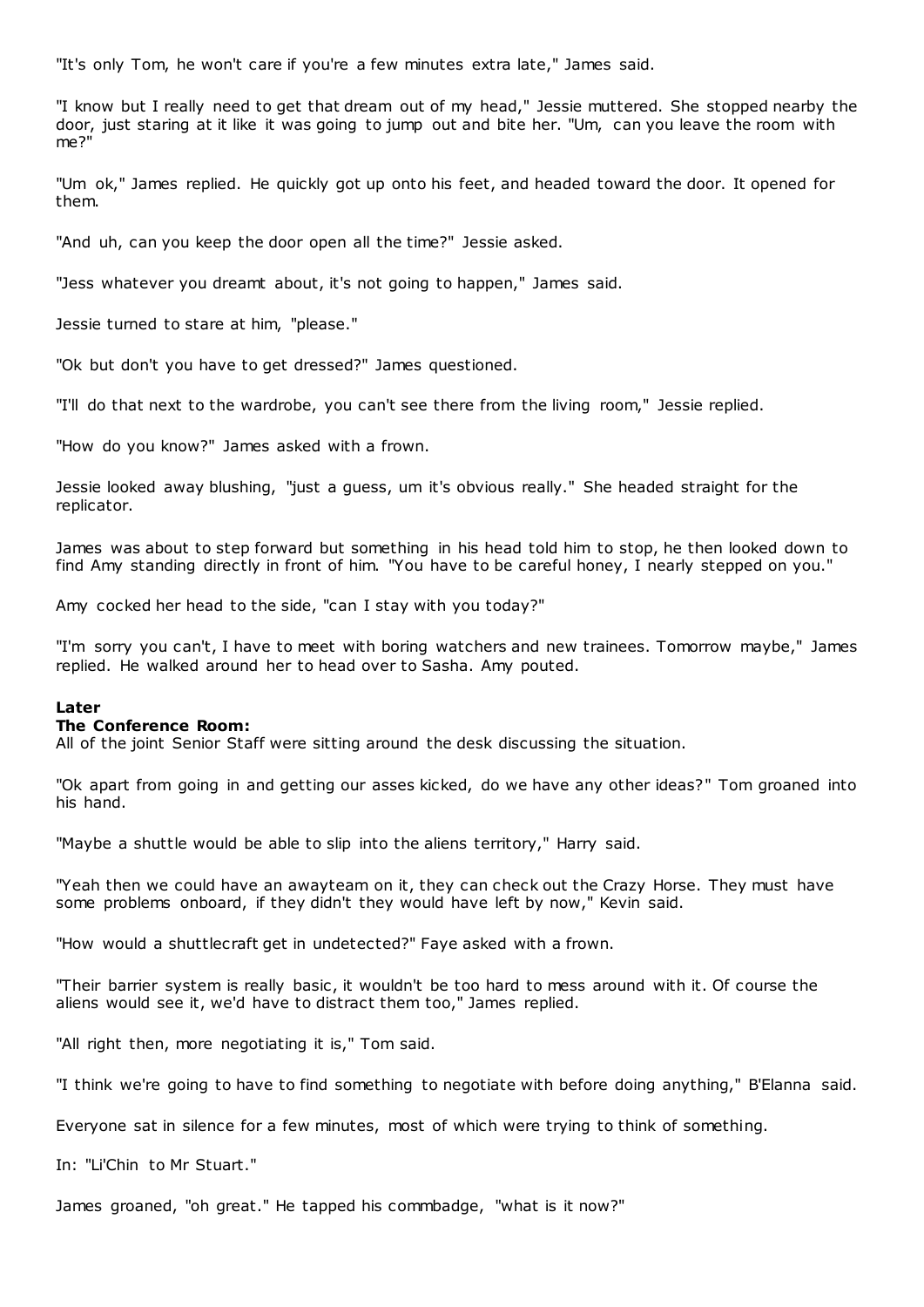In: "We had an appointment didn't we?"

"No we didn't," James replied.

In: "I am sure we did, we have to discuss our new partnership."

Tom sniggered in his hand, he tried to hide it when James glared at him. "Oh dear, right in front of the wife as well."

Jessie looked up from the table and glanced at him, "what?"

"Oh well, you're good to go then James," Tom sniggered.

"Hmm I wonder when I'm going to get my first violent scene of the season?" James muttered.

In: "Oh now that won't do."

James tapped his commbadge, "I really hate that guy." He climbed out of his chair, "just get Tom to insult that alien again, then beam him over to their ship. Then they'll let us straight in." He left the room.

"Hmm that's interesting," Harry smirked.

"Screw that. We'll just send over Annika, that'll keep them busy for a few hours," Faye said.

"Ok we don't hate the aliens," Tom pointed out.

Faye shrugged, "yeah good point."

#### **The Security Office:**

Li'Chin paced back and forth while James, Janet and Stewart stood in front of the desk.

"We simply cannot begin training without any possible future trainees. What can we do in the mean time," he said.

"Oh I don't know, their Security training maybe," James sarcastically muttered.

"I guess so but the time we have shouldn't be wasted," Li'Chin said.

"It wouldn't be. There's regulations and crap, phaser handling, you don't get that in Slayer training," James said.

"That wouldn't be wise either," Li'Chin sighed.

Stewart laughed, "I just realised your name is chin."

"Or I could put them in the nursery so the children can teach them," James muttered. "Why wouldn't it be wise anyway?"

"Wesley and I discussed visiting a few nearby systems. We've had Slayers recruited from here from the last two generations," Li'Chin replied.

"Oh god, I don't like where this is going," James groaned.

"We only managed to get two last time, that's why we never returned," Li'Chin said, ignoring James. "Anyway if we do the off ship recruiting they'll need a job, Security's perfect."

"You can have too many Security members you know," James said.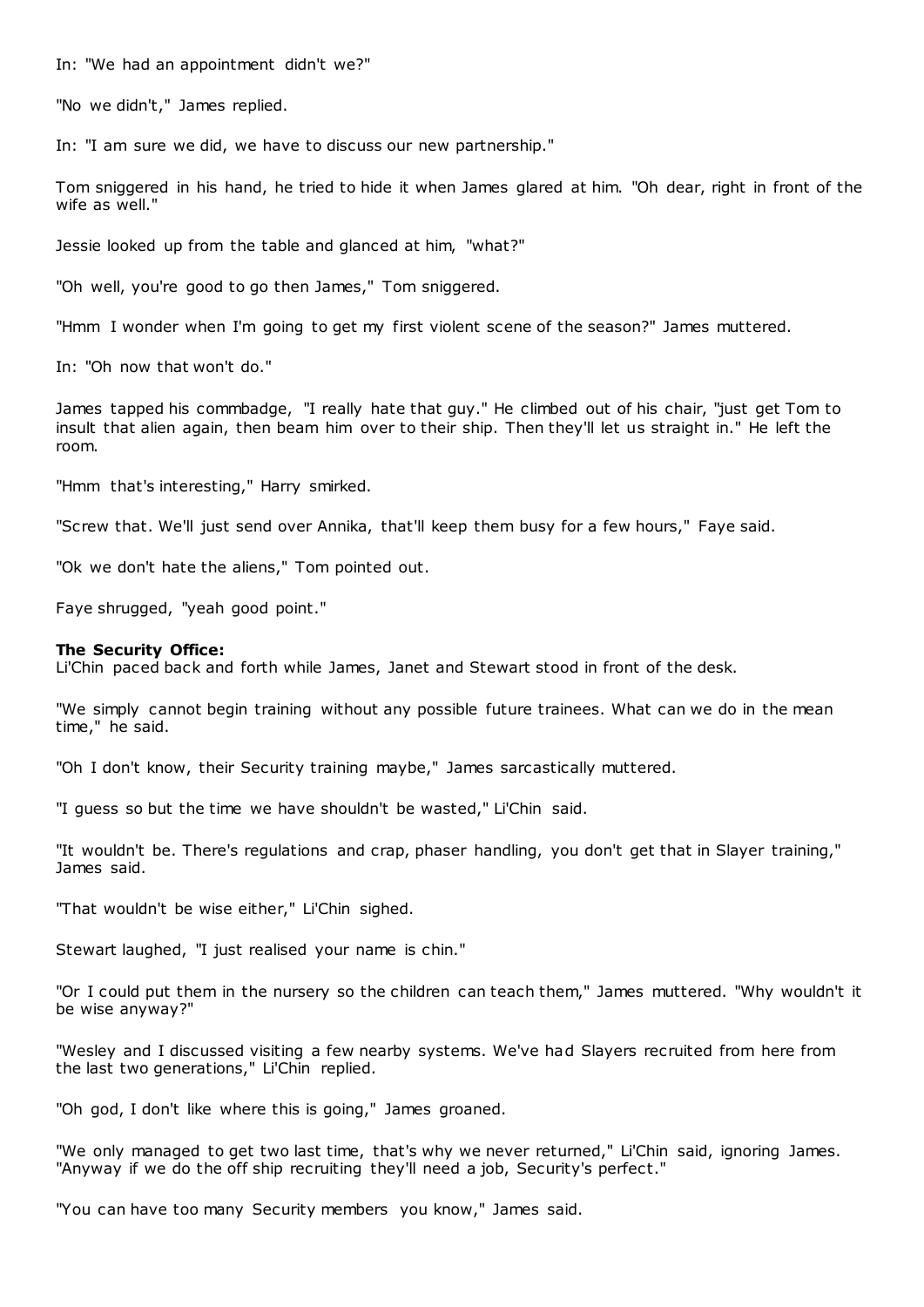"And why not? The more the better right?" Janet questioned.

"The more there is, the more paper work for me," James replied.

"Ah, gotcha," Janet winked at him. He shook his head.

In: "Nursery to Stuart."

James tapped his commbadge, "yeah?"

In: "We have a problem. Amy managed to escape this time."

"What?" James snapped. "How on earth did you lose her?" Janet and Stewart backed off two steps.

In: "Um she must have snuck out when Scott decided to paint himself or when we were doing the treasure hunt."

"Great, that's just great. I'll look for her," James grumbled.

"But we have important matters to discuss," Li'Chin muttered.

James shot him his own inherited Janeway death glare, Li'Chin cowered and backed away. "My daughter's just gone missing, that is millions times more important than your stupid bimbo trainees."

"Hey," Janet and Stewart moaned.

In: "It wasn't just. We've had people looking for her for half an hour so far. We thought we should contact Security first before worrying the parents."

"What, I am Security," James snapped again. He headed for the door muttering to himself, he tapped his commbadge twice. "Stuart to Foster."

In: "Uhoh, pretend to act nonchalant. Yes sir?"

"That only ever works when you don't say it over the comm," James muttered.

In: "Uhoh. I don't know what you're talking about."

"Ok I'm guessing the nursery contacted you. How come you imbeciles can't find a one year old probably crawling around Voyager in half an hour?" James angrily asked.

In: "Well she's really very small and I never met her."

"All right Li'Chin, find your precious new alien trainees. With some luck we might get some half decent Security around here," James said. He continued toward the door, he stopped and turned around. The door opened for him. "If you don't want to waste time, take those two with you." He turned back, again his instincts told him to remain where he was.

Amy sat in front of him, looking up at him with wide eyes. She opened her arms out, "hiya daddy."

"Aaaw how cute," Janet cooed.

"I know, precious," Stewart cooed in a more girly way.

James breathed a big sigh of relief as he knelt down, "sweety you had me really worried." He gathered her up in his arms and stood back up. "What are... how did you get here?"

"I got lost first," she replied. "Missed you."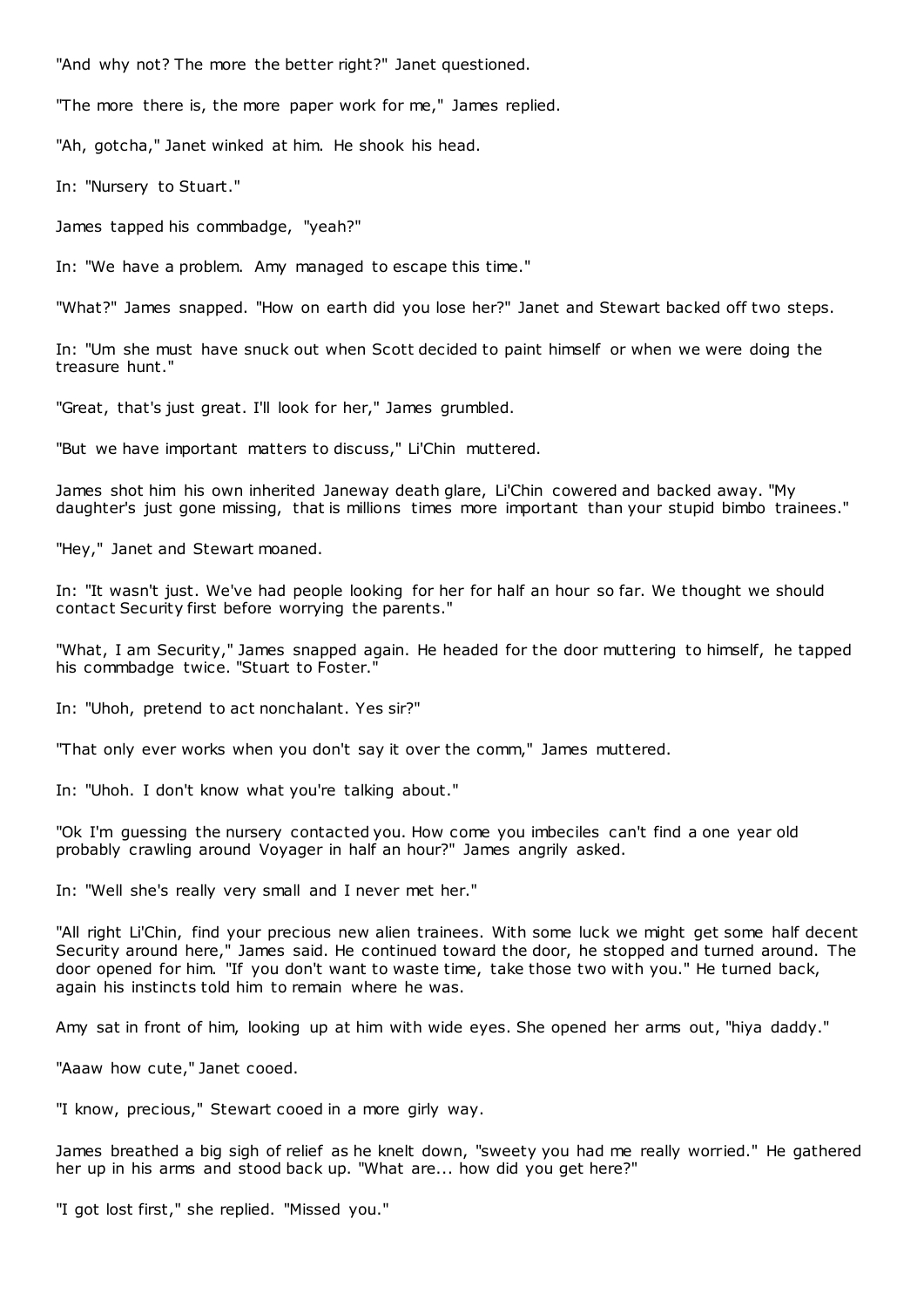Janet and Stewart glanced at each other, "aaaaw." The two then stared weirdly at each other.

"You're a guy, stop doing that," Janet muttered.

"No I was imitating you, you girl," Stewart stuttered.

James turned around and stared at them with a raised eyebrow. "Make sure you abandon them somewhere Chin."

#### **The Conference Room:**

Everyone were still in their original spots from earlier, all but one trying to think up a solution.

"Oh I know," Faye said, clicking or at least trying to click her fingers. Everyone stared at her, "what?"

"You know what, what's your idea?" Tom asked.

Faye blushed, "oh I was just trying to figure out what to have for lunch."

Everyone but her and Jessie groaned. "A tuna, ham and egg sandwich would be nice actually, with chips," Jessie said. Everyone stared at her looking very worried.

"No no, not again," B'Elanna muttered.

"No she might just have bizarre sandwich taste," Tom whispered.

"Yeah maybe," B'Elanna sighed.

"Oh, that gives me an idea for a distraction," Kevin said with a smirk on his face. "Why don't we offer the food supplies again, but this time have a massive list of stock."

B'Elanna raised an eyebrow, "or maybe we can just pretend to be offering weapons and technology. We narrowed that out cos we were negotiating, we're not this time."

"Ok finally, now we have a plan. We just need an awayteam, James to hack their system during the distraction, and a list of stuff to present to the aliens," Tom said. "Who wants to lead the awaymission?"

Harry raised his hand, "I never get to lead any."

"Um that talking bomb episode," Tom coughed.

"Oh yeah, this is FV though we can just insist that, that terrible episode never existed," Harry stuttered.

"All right then, it's your death," Tom said.

"Hey I'm not the same old killable ensign," Harry said. "Bad luck left me as soon as I got promoted."

Tom narrowed his eyes as he watched him lean back on his chair, "isn't this the cue for something horrible to happen to him? You know to prove him wrong."

Harry rolled his own eyes, "oh please Tom, they can't keep re-using the same old joke over and over. See I'll show you." He sat backwards on the chair, started to spin slowly on it while not holding on to the sides. "See, no bad luck."

"Hmm maybe chips and icecream," Jessie muttered to herself.

"Eugh," Harry moaned.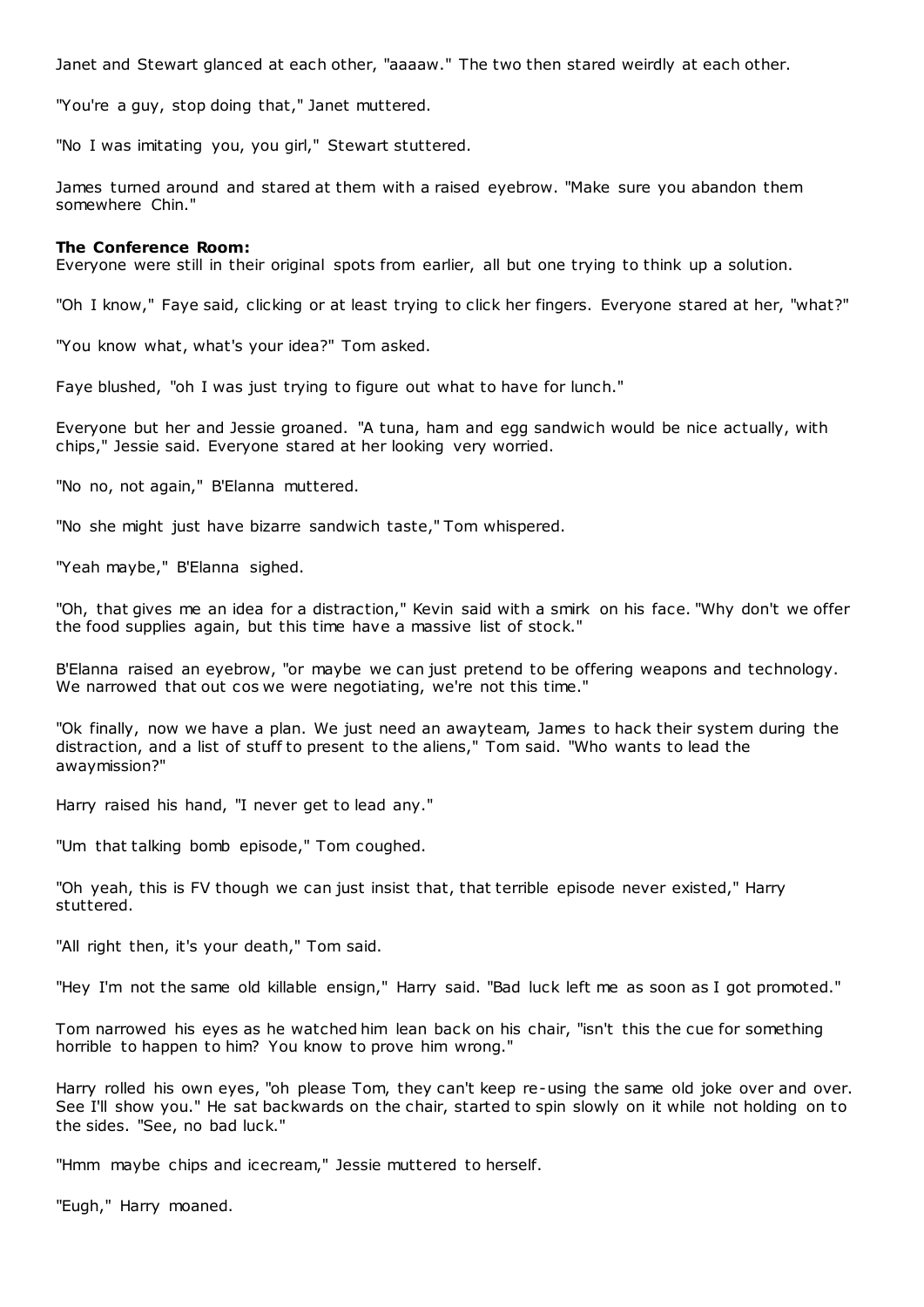Kevin hit his fist on the table, Harry wobbled and fell off the chair. He fell into the table, hit his head and fell to the floor in an amusing heap. "Icecream, thanks Jessie," Kevin said. He of course didn't notice what just happened.

"What?" Jessie questioned.

Everyone else were busy smirking away at Harry's empty spinning chair. All they could hear was him groaning on the floor.

"That's the answer to the riddle I read on that Chinese takeaway I had last month," Kevin said.

"Oh ok, you're welcome," Jessie said.

Tom eyed the little dent on the desk with amusement, "you're paying for that by the way." He burst into a fit of giggles.

"What's so funny?" Kevin asked. Everyone pointed at Harry's chair, he looked over. "Oh, damn it." Harry pulled himself back onto the chair, looking really dazed with a nasty bruise on his forehead. "I missed it, can you do it again?"

"I'd put my finger up at you but I think I broke it during my fall," Harry replied.

"How long will it take to get back and get the list sorted?" Tom asked.

"To make a list long enough to distract them, a few hours. I'd recommend doing this tomorrow morning though," B'Elanna replied.

"Um why a full day?" Harry frowned, he cringed as it made his bruise ache more.

"Because some idiot decided it would be fun to defrag the shuttles' computers," B'Elanna said. "Yes we really need to upgrade them to a more reliable system."

"Ok then, Harry leads the mission, choose two to go with you, and two Engineers just in case," Tom said, still sniggering. "Ok dismissed."

### **Later that night Deck Thirteen:**

It was obvious that the crew preferred the Mess Hall to the once 'haunted' Deck Thirteen. Not many crewmembers populated Voyager's Ten Forward and the ones that did either looked pretty nervous or are probably the types that don't really care what happens to them.

One of them was Craig drinking at the bar on his own, as soon as he finished his drink the only bartender rushed over. "Freshen your drink?" All she got was a small groan as a response. "Ok then." She replicated another drink for him then turned back to face him. "You're here every night, or should I say morning."

"Sorry, I didn't realise there was a limit," Craig muttered before taking a drink.

"There is, you're nowhere near it," the bartender said, smiling. "You're always here alone, drinking for a few hours. I'm guessing there's a story behind that.

Craig sighed, he got out of his chair then headed straight for the door. The bartender stared after him looking confused.

Damien meanwhile sat impatiently at one of the tables, after angrily glancing at her he marched over to the bar. "Excuse me, but doesn't this place have the waitress service?"

"Um yes, sorry, what can I get you?" the bartender said uncomfortably.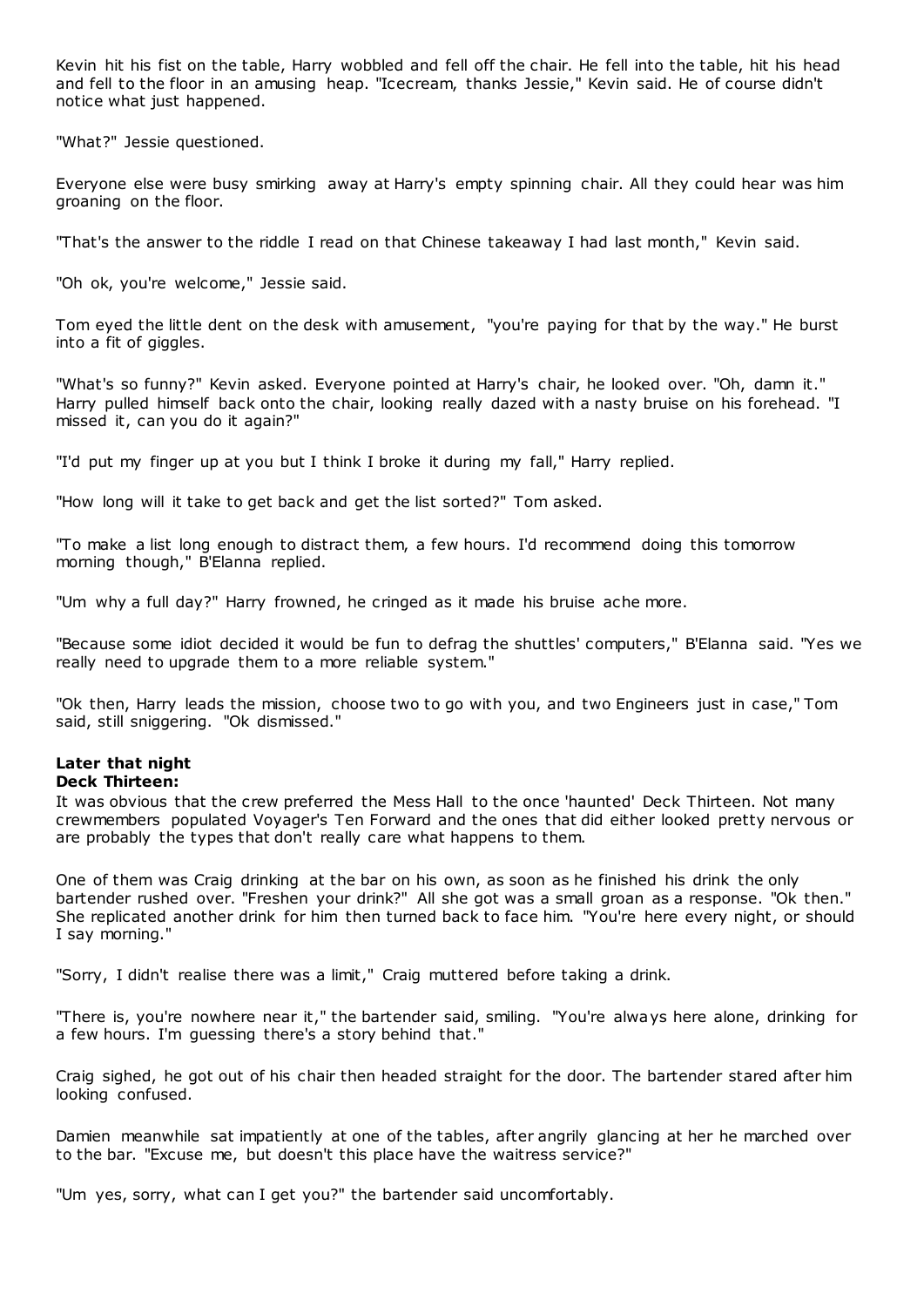"One of those sundaes with the strawberry yogurt in. Those babies are nice," Damien replied. "Oh and some juicy gossip."

"I don't serve gossip," the bartender muttered.

"I just want to know what you and Anderson keep talking about," Damien said.

"He's not very talkative, now can you excuse me?" the bartender said. She turned toward the replicator.

Damien groaned while sitting on the stool. An icecream sundae was placed in front of him, moments later a shadow cast itself over him and it. "This'll complete my day."

"Actually it's way passed midnight so sorry about that," Ylara muttered. She sat down beside him. "You didn't show."

"I don't owe you anything anymore. The way you talked to me, and treat me for that matter, that makes us even," Damien said.

Ylara frowned, "no, the chores do."

"Me even bothering to show up and hoover a little bit pays you back for saving my life. I wouldn't do that for just anybody you know," Damien grumbled. He span the stool seat around to face her, "you yelled at me, humiliated me and beat me. That more than makes up for everything you've done to me."

"But it doesn't," Ylara muttered.

"We're even, now don't come near me again," Damien said. He turned back to his sundae.

"I thought guys liked that sort of thing," Ylara said.

"Yeah I'm sure in pre-Christ times men loved to be humiliated and beaten up by women," Damien shook his head. "You'll have to find someone else to be your nanny."

Ylara pouted her lips angrily, glancing toward the back wall. "All right fine, but if you had just done the tasks I would have treat you better afterward." Damien frowned, he glanced at her again with a raised eyebrow. She glanced back at him, "but since you can't even honour an agreement right, why should I treat you with respect."

To her surprise he smiled, "you know, you and I would have made a good team. You think like me." She narrowed her eyes, he got what he expected, a nasty slap in the face.

"Don't ever compare me to you," she grumbled. Leaning forward she put her hand on the bar, and her other hand roughly grabbed the front of his shirt. "You swore to your stupid fake gods or whatever that you'd do as I said, for three things. I never told you to let me humiliate or beat you, you're not getting out of it like that."

Damien tried to back his head off but she had a strong grip on him, "ok ok, hit me where it hurts but ok."

Ylara nodded her head as she moved away, and let go of him. "See you tomorrow night, my quarters. You haven't finished the first one yet." She glanced at the sundae on the bar, "oh and for annoying me..." She brushed it away, it dropped onto Damien's lap. Then she headed back toward the door, smiling smugly to herself.

Damien glared at the doorway for about five minutes, his legs started to shiver however, this brought him back. "How long do I have to sit here with ice cream on my lap before I can get a cloth or something around here!?"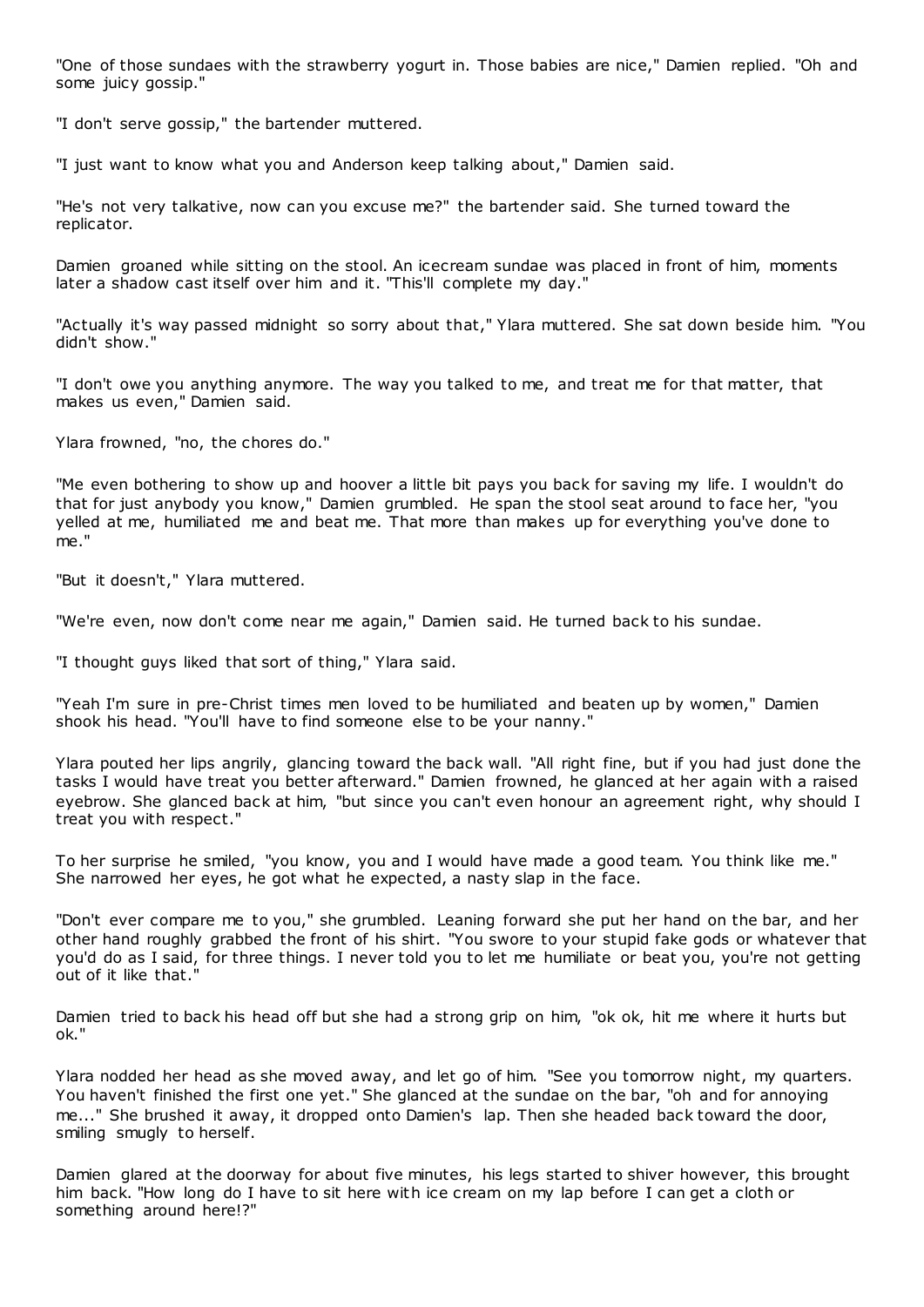Naomi and Nikki walked over to the bar. "Ok just when you think things can't get weirder on this ship, they do," Nikki commented.

Naomi smirked at Damien, "uh huh."

The bartender handed him a cloth, he glared at her while he cleaned himself up. "That woman is crazy, surely there is no other woman on this ship that's more unpredictable and volatile than her."

"What woman, you were on your own when we walked in. In fact you were glaring at the door when we did," Naomi said.

"Ylara, I'm beginning to miss Lena," Damien grumbled.

"I thought you were evil and liked evil things," Nikki giggled as the bartender handed the two girls drinks.

Damien looked confused, "she's not evil, she's just c razy."

"Then you guys should be best buds," Naomi said with a shrug.

Damien narrowed his eyes at her, "isn't it passed your bedtime?"

Naomi pouted while Nikki giggled to herself. "Ylara is a bit weird yeh, I don't get her."

"Don't get her? That girl keeps managing to trick me into doing her dirty work. Me? How is that possible, I never do anything anyone says," Damien stuttered angrily.

Nikki shrugged, "she obviously knows what she's doing. Let's face it, you deserve it really."

"Yeah come on, you're on a ship filled with people you've messed with for years. It could be a lot worse," Naomi smirked.

"Oh yeah, how?" Damien grumbled.

#### **Meanwhile**

#### **James/Jessie's Quarters:**

Jessie lay wide awake on her back, staring at the wall, resting her head on her right hand. With a sigh she turned over to look at James. He lay right next to her on his side, he was fast asleep though.

Her face frowned as she fell back onto her back. She pulled herself out of the bed, grabbed her dressing gown, wrapped it around her, then headed for the door. Five minutes later the door opened, she shuffled back toward the bed with her eyes barely open. Moments later she was lying comfortably in bed, with her eyes closed.

The room got a little blurry as Jessie opened her eyes just a little bit. Her eyes refused to open any further. The bed creaked from where James was lying, she sighed and closed her eyes again. She heard him whisper her name, her eyes opened slightly again. Restless movement next to her helped her open her eyes a little further, but her vision was still a little blurry like she had been asleep for a while.

"No no, back to sleep," Jessie groaned, closing her eyes again. The restless movement got worse, she tried to ignore it. His hand then roughly grabbed her left arm, she jumped in shock. He didn't let go either, the hand seemed to get weaker and kept jumping every few seconds. She was now wide awake but now a little freaked out. Slowly she turned onto her back.

However to James it was her who was tossing and turning while she lay in his arms. She awoke abruptly screaming hysterically, with cold sweat all over her pale face. He tried to stroke her wet strands of hair that stuck to her face, "Jess it's ok, you're dreaming again, it's ok."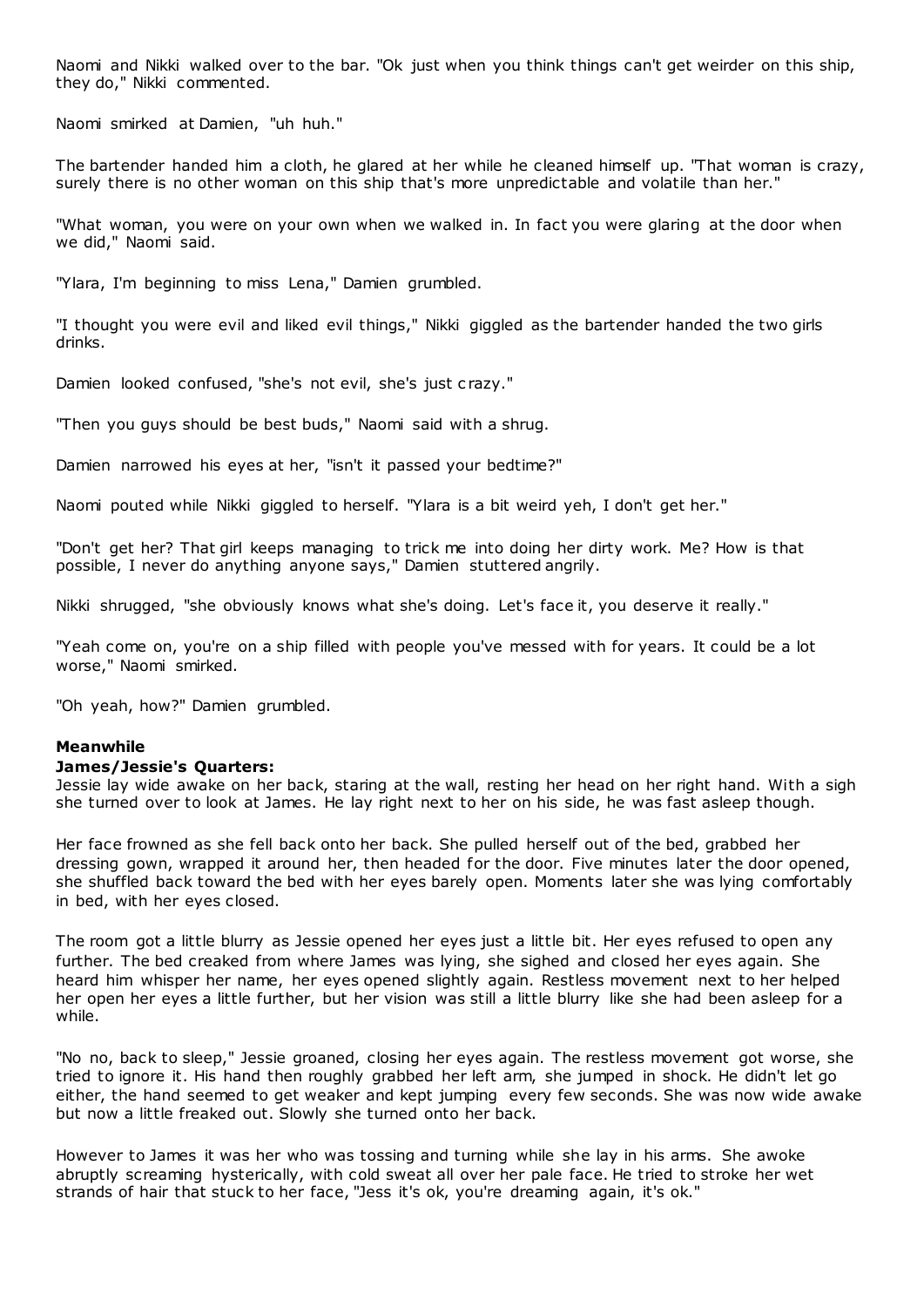She stared at him with wide eyes, shaking violently. "You're... you're ok, oh god." She buried her head into his shoulder.

"Why do you keep saying that?" he asked softly. She didn't answer, she put a hand across her mouth. "Never mind, I'll get you a drink, we can sit outside for a bit while you...'

"Oh god," she mumbled like she had a lump in her throat. She quickly dashed out of the bed and ran out of the bedroom. James quickly followed her, as soon as he got to the doorway the door next to it closed. He stood outside it.

"Jess, can I get you something?" he asked, obviously feeling a little helpless by this time. All he got for a response was what sounded like her coughing.

Moments later Jessie slowly stepped out of the bathroom, still looking pale. She couldn't even bare to look up at his face, her stare was directed straight ahead of her. "I need help."

"Um, correct me if I'm wrong, but being sick during a pregnancy is normal," James said.

"No it wasn't that," Jessie mumbled. She looked up a little, but not at him directly. "I'm never sleeping again, ever."

"Jess you can't, it may..." James said.

"Every time I sleep I have nightmares about death and..." Jessie butted in, sounding both angry and disgusted. "Every time I sleep somebody dies." She finally looked him in the eye, "I'm sick and I need help."

"Maybe the Doc will know something," James uncomfortably said.

Jessie shook her head, "no, it's not just the dreams. I mean I'm sick, sick of all of this. This can't be me now, it can't." She stepped closer to rest against him, he put his arms around her, one around her shoulders, the other her waist.

# **Later that day**

### **Holodeck One:**

Li'Chin stood with Wesley discussing something uninteresting. Zare and Kevin stood nearby exchanging weapons.

"No you have the knife, I'll have the axe," Zare muttered.

"No way," Kevin moaned. "You always get the cooler weapons."

"Maybe cos I'm so much cooler than you," Zare said.

Li'Chin sighed, "where is James, he's half an hour late?"

"Well I'm surprised he even turned up to the last meeting at all so..." Wesley replied.

"I expected that of Ylara, but not him," Li'Chin sighed.

"I thought we didn't need to do stuff like that with him. After your speech I figured you had already put him in the highest level," Wesley said.

"I want to see it for myself," Li'Chin groaned. "I was especially looking forward to finding out Ylara's level, and learning at least something about her. We don't know much about the Slayers from before the computer records, but it's interesting that we had Games Slayers all the way back then..."

"Ok you're even boring me. That's got to be a bad sign," Wesley said. Li'Chin rolled his eyes.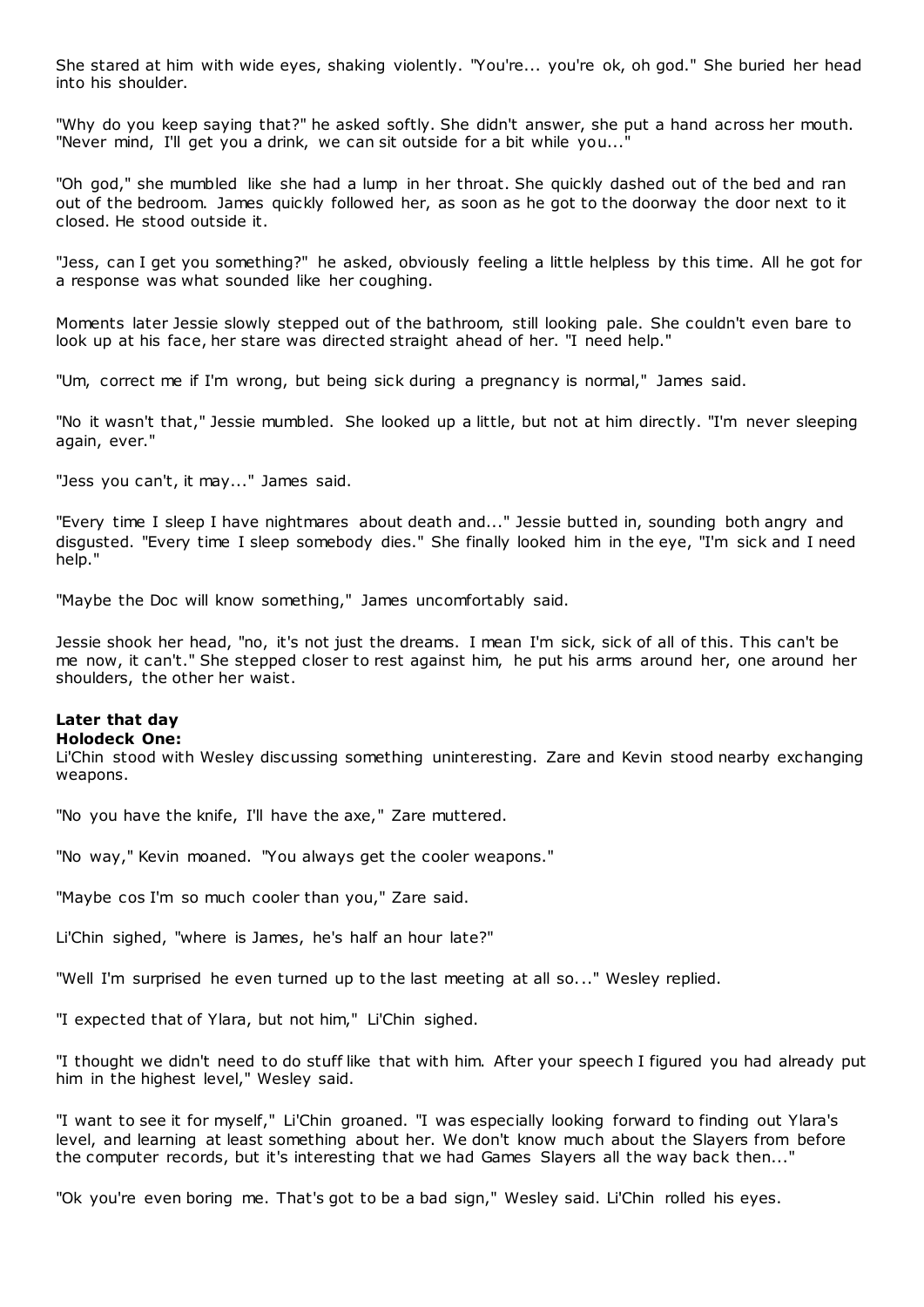James walked in through the holodeck doors, Li'Chin turned to him and put his hands on his hips. "You are late. I expect you to be on time at least once, if you're not going to take any of this seriously you may as well not turn up at all."

James stared blankly at him, moments later the watcher was lying on the ground unconscious with a broken nose, and a massive bruise all around it. "Next time I won't."

"That was uncalled for," Wesley said.

"If you want I can do that to you," James said.

"Ok maybe it was then," Wesley stuttered.

"Woah, somebody woke up on the wrong side of the bed this morning," Kevin commented.

"No I just woke up to a screaming hysterical wife who thinks she's mentally sick," James grumbled, glaring at him. "How's your morning anyway while we're on the subject?"

Kevin took a few steps backwards, Zare stayed where she was staring at James with wide ey es. "Ok usually I'd make fun of her but I don't hate anyone that much. What's wrong with her?"

"I've already said enough," James said with a sigh.

"Yeah I get that," Zare said.

Wesley frowned, "why was she screaming? Was she being attacked or something?"

"No, physically she's fine," James replied. "Now if you don't mind, I'm going to skip this useless little test thing and help her."

"You're not a psychiatrist though, you should..." Wesley muttered. He trailed off as James stared at him. "... go though, mental support is important during times like this."

"We don't have one onboard anyway," Kevin said.

"I know, there's a holodeck program for that," James said.

"Oh," Kevin sighed. He glanced around the room, "oh."

Wesley frowned, "oh no no, it's bad enough that you're skipping the test, but taking away the testing area." He crash landed on top of Li'Chin, also sporting a nasty looking bruise.

"Well that's sorted," James said. "See you guys later. Beam them out when you go."

"Uh huh yeah, see ya," Kevin muttered. "Good luck." He ran out.

Zare rolled her eyes, "you know by now he should be kinda even with you, you know Chosen and all." She shook her head, "he's a lost cause." She followed Kevin out.

Jessie walked in just as she got to the doors. Her arms were wrapped around her, she still looked really pale.

"Hey, hope you get better soon ok," Zare said before stepping out.

"Thanks," Jessie said, walking toward James. "Do you really think this is a good idea?"

"Well this way the person talking to you is impartial, you know neutral. Doc Jones wouldn't be," James replied.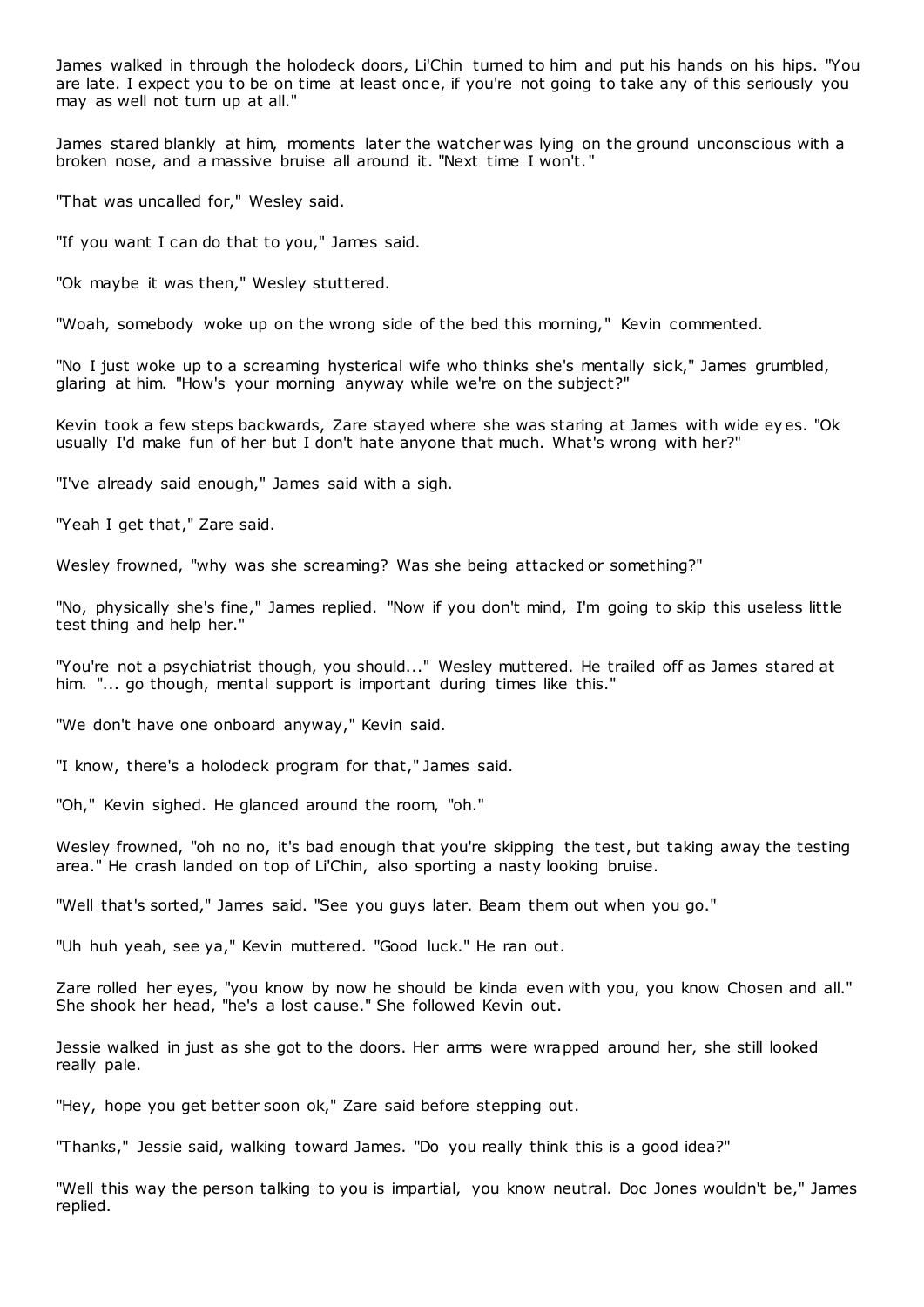"I guess," Jessie sighed.

"We don't have to..." James said.

"No," Jessie quickly interrupted him. "I want to get better."

"Ok. Computer activate program 13427 Beta Two," James said. The holodeck changed into a twentieth century doctor's office. "Huh, that's typical." A woman appeared behind the desk.

"Hello," she said politely. "I'm Mrs Robson, who might I ask is my next patient?"

"Ok I'm cured, can I go?" Jessie said with her eyes wide again.

"No it's ok, hang on," James said. He headed over to the wall, after removing some books a wall panel came into view on the shelf. The woman flickered slightly. "There, less freaky now."

"Please, take a seat," the woman smiled.

They both reluctantly sat down opposite her. "Ok it's still a bit," Jessie muttered.

"Ok who is it that I'm supposed to help?" the woman questioned. Her eyes focused on Jessie, "my guess is it's you."

"Um yeah, I er," Jessie nervously muttered.

"Ok then, if your friend here is planning on staying, it's going to be difficult," the woman said.

"Um, husband and I'd feel better if he stayed," Jessie said.

"I understand but it would be a good idea to discuss whatever's troubling you in private. Just the t wo of us. Unless its marriage trouble, then I'd start with both," the woman said.

"No it's not, it's really just me," Jessie muttered.

"Then," the woman said, watching James intently.

He glanced at Jessie, "I'll be right outside ok."

"Ok," Jessie uncomfortably mumbled. He gave her a quick kiss on the cheek before getting up, then leaving the room.

"Now, let's start from the beginning," the woman said.

#### **Meanwhile**

#### **The Delta Flyer:**

"Are we ready then?" Harry asked the rest of his team.

A bunch of unenthusiastic 'yeahs' was all he got for a response.

"Great, energising," Harry muttered.

Seconds later the five awayteam members rematerialised in a dark Starfleet corridor. The red light lit up the area ever two seconds.

"Ok what possible reasons do we have for the scan results we did?" Doctor Jones questioned.

Harry pulled out a tricorder, "an alien blocking field, or what it said."

"All right, the red alert I understand. Same with the hull damage," B'Elanna said.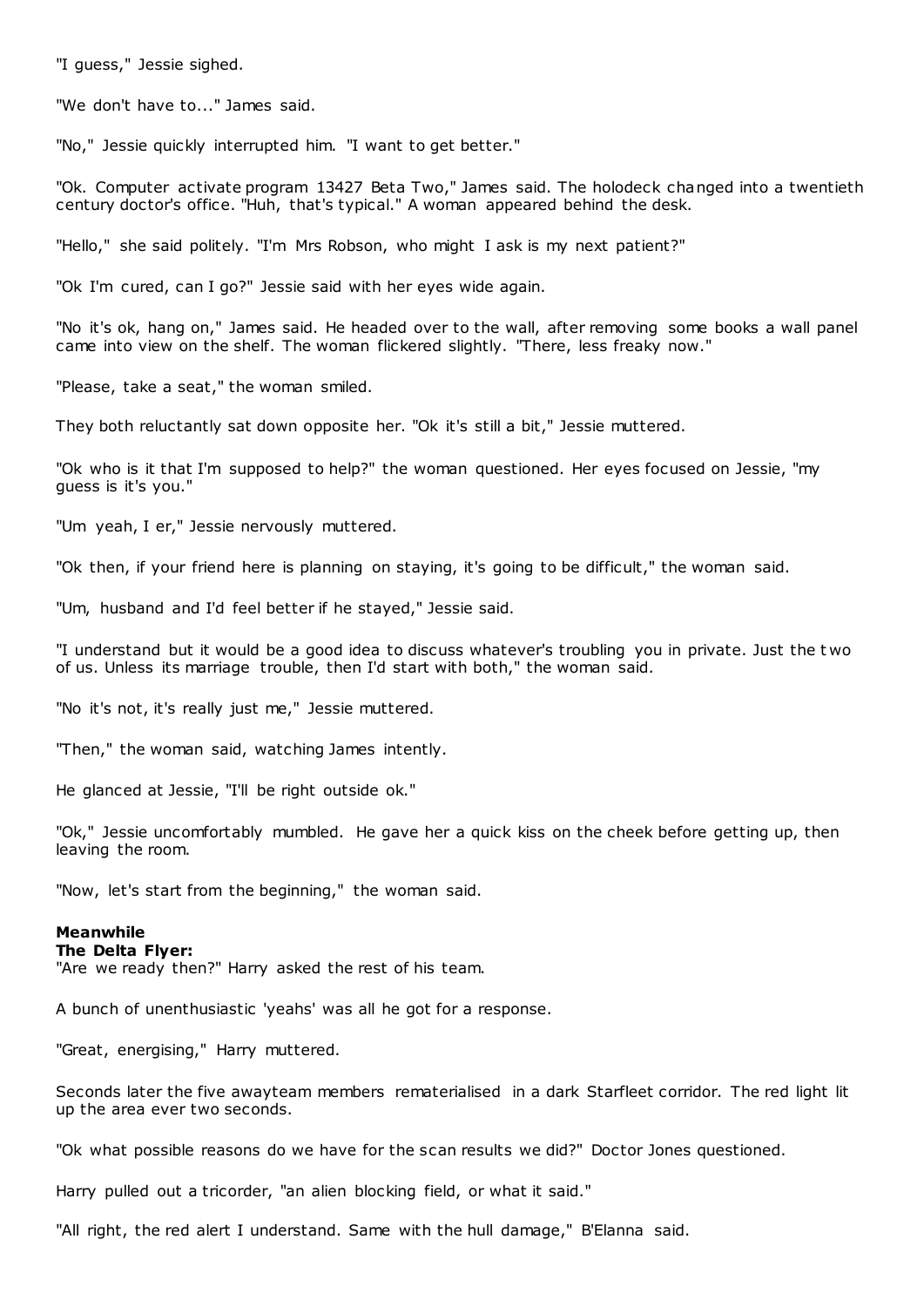Harry glanced at her, "what don't you understand?"

"Why you chose her," B'Elanna replied, beckoning her head toward Ylara. She was staring directly ahead of them, not really paying attention to anything.

"She has Lena's telepathy, if the sensors are wrong and there is a crew left she'll be able to hear some," Harry replied.

Foster shuddered, "it feels like death in here."

Ylara walked ahead of everybody, still staring at nothing in particular. Harry shrugged, "she'll have the death sensing thing too left over from the phobia. So it would seem."

Doctor Jones grew concerned as he watched her, he walked over. "What's wrong?"

"I don't know. I hear faint screams, yelling," Ylara muttered. "I'm not scared but I feel fear here, I can't explain it."

"I didn't know you recruited Troi," B'Elanna said.

Harry smirked, "yeah I wish."

Ylara glanced all around her, her balance became a little off. "Oh crap," she stuttered before stumbling backwards. Doctor Jones quickly caught her, he slowly lay her on the ground.

"What's wrong with her?" Foster asked.

Doctor Jones opened up his medical tricorder, he began scanning as Ylara drifted in and out of unconsciousness. "Yes she has Lena's telepathy, but it was a little too much for her to handle. Chosens probably develop this ability slowly, they get used to it, it's a little too advanced for her."

Ylara groaned, she kept her eyes closed. "Everyone, they're all gone."

"How can you be so sure?" Harry asked.

"I know, they were all afraid," Ylara mumbled. She passed out on Doctor Jones' shoulder.

"I don't know if I can trust that," Harry muttered. He headed over to the nearest wall panel.

B'Elanna stared blankly at him, "it was your idea to bring her."

The ship shook violently a couple of times. "What's that?" Foster stuttered.

Harry widened his eyes, "The Crazy Horse and Flyer are under attack."

"Great, let's just collect any remaining crew and get out of here," B'Elanna said.

Harry's face turned a shade paler, "she's right." He turned to glance at them, "we're the only lifesigns on this ship."

"You mean there's no sign of a blocking field?" Doctor Jones questioned.

"No, I'm sure of it," Harry replied, turning back to the panel. "Oh boy."

B'Elanna growled, "now what?"

"We have company," Harry stuttered.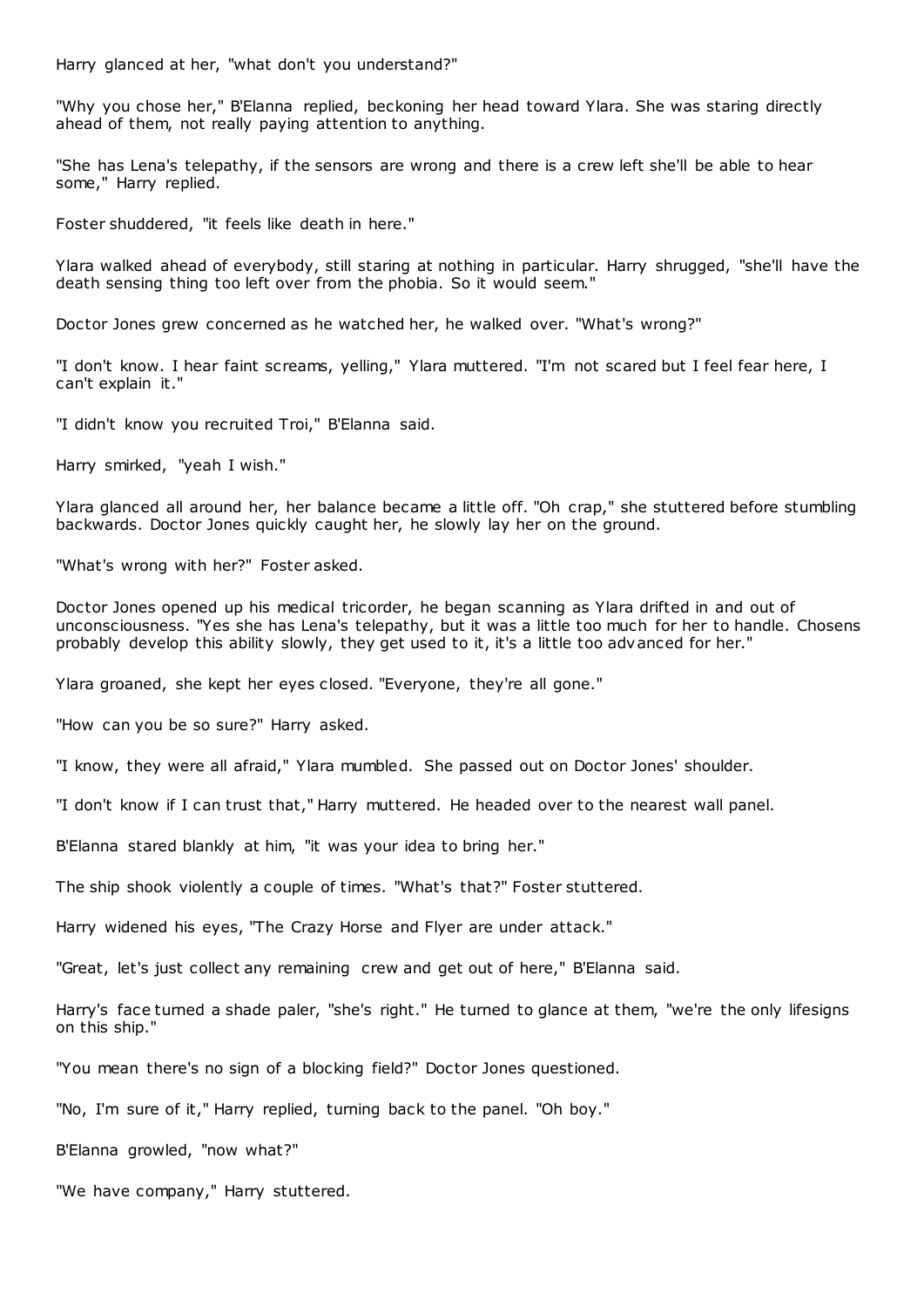### **Voyager:**

Tom sat down in the Captains chair, "status?"

"You just have a cocky attitude and voice in all languages Tom, one tut is probably enough," Jodie replied.

Tom groaned, "that doesn't tell me anything!"

"It does actually. The aliens have opened fire on the flyer and the Horse, plus they've boarded it," Kevin said.

"Tactical, ready weapons. Kevin let us know when we're in transport range," Tom said.

"Yes anger them even more," Kevin groaned.

Annika pulled a face while staring at the Tactical station, "there is no ready button, how do you ready weapons?"

"Just hover your finger over the fire button," Tom groaned.

Annika grinned, "all right, gotcha."

Kevin glanced briefly behind him, "ok."

"Jodie, get the team out of there," Tom ordered.

"Aye aye Captain Tom," Jodie said, faking a salute.

"That's it, I'm retiring early," Tom muttered.

On the viewscreen everyone could see the alien ships firing on the Delta Flyer and Crazy Horse. The Flyer exploded, the Crazy Horse followed soon after.

"Oh great, that was a waste of time," Tom grumbled.

Jodie stared blankly at him, "oh yes I did get the team out in time, and you're welcome. Thanks for asking."

Tom ignored her, he muttered his way over to the Ready Room. "Stupid long episodes, and they're stupid rushed endings and they're stupid." He disappeared into the office.

Jodie glanced at the panels behind her, "ok that was the original ending for that part."

"What's the rest of the ending?" Kevin asked. "Do I hook up with anyone?"

"Don't look at me, I only see what I'm allowed to see," Jodie replied with a smirk. "But I don't need a plot to answer your second question."

# **A little while later**

### **Holodeck One:**

James was back in the office, sitting next to Jessie. The psychiatrist was busy talking.

"From what I've heard you are dealing with the marital problems the right way. However what was left of Jessie's self esteem was taken away by this Chakotay, I feel you're not doing enough to make her feel good about herself," she was saying. "This man made her feel unneeded, and of little use to the world, and just by not noticing that you've made her believe it."

"That's not true," Jessie said.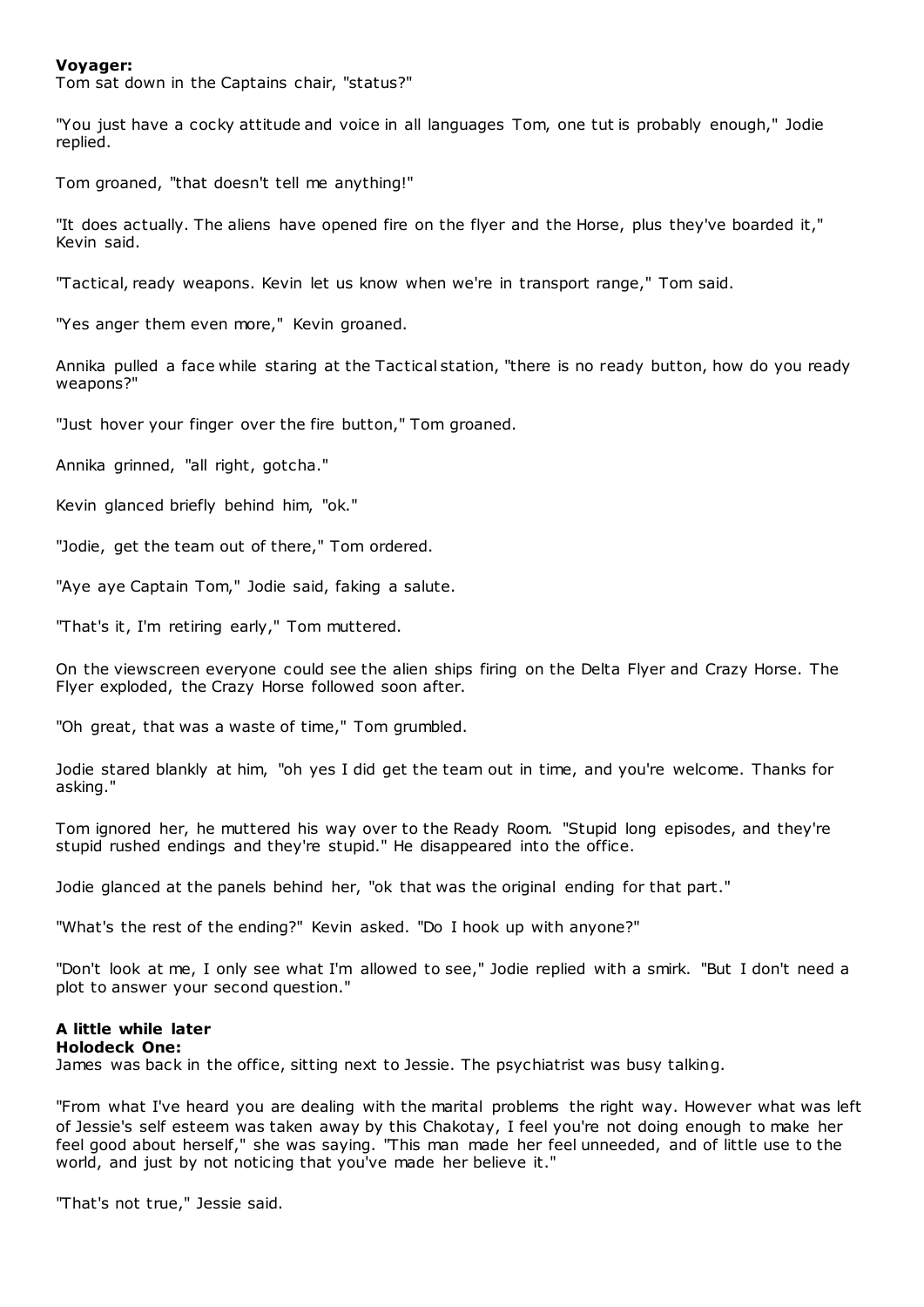"You need to make her feel special again, spend more time with her and try to get her to talk to you more. I do believe what happened was caused by both sides. One side was unwilling to share, the other unaware at first then unsure of how to get the other to share," the psychiatrist said. "Like I said earlier, what you're doing with the children is a good way of helping her feel more important again."

"What about the dreams, did you talk about that?" James questioned.

"We did. The first nightmare vision of the eldest daughter being found dead, that would have been caused by the guilt from not being around as much as before. Like what happened with your son, there's the feeling that she shouldn't have wasted the time. With the youngest crying, being unable to settle her was probably there because she doesn't remember getting any attention from her, and cannot be settled.

"The other dreams follow a similar pattern. The worst happens, she is left to deal with the guilt and of course the grief all in those few seconds between the reveal and the wake up. It's her subconscious way of telling her to sort herself out, get better," the psychiatrist replied. "The best way to make the dreams less effective is to make them less realistic ."

"What do you mean by that?" James asked. "I mean Jess never said what happened, not fully."

"For example if you wanted to stop the first happening again, before you both go to bed get one of those machines that let you hear everything in the children's rooms. What happened to the daughter wouldn't happen without you hearing anything. The second and third dreams disturb me the most, but I do suggest doing that and try to prevent these two as well," the psychiatrist said.

"With some regular counselling, I have no doubt in my mind that you'll feel better in no time," the psychiatrist said. "Just remember Jessie, that man does not know a thing about you. Whenever you think about what happened, try to remember who you really are. If you ever see him again, look confident in yourself and ignore what he has to say."

"Supposedly he's dead so I won't," Jessie said.

"Oh well, it's still good advice," the psychiatrist said.

James leaned in close to Jessie to whisper to her, "I think she missed out the end part. Ignore what he has to say, call me, let me beat him to death."

Jessie tried not to laugh, "so glad he is dead in that case." James smiled at her, he reached out to take a hold of her hand.

### **Later**

### **Leda's Security Office:**

Craig paced back and forth looking nervous, Zare and Foster stood next to the window watching him.

"You can't be seriously thinking of doing this," Zare muttered.

"Why not. The guy's just going to rot in the brig anyway," Craig said.

The door opened, James stepped in but stayed at the doorway, "who's going to rot?"

Craig jumped a mile, he turned around to face him. "Oh, as I'm in charge of the Leda Security and you Voyager I thought there's something you should know. You have a prisoner in the brig."

"Oh boy, back away slowly," Zare whispered to Foster. They both moved away quickly.

James raised an eyebrow, "ookay, who?"

"Um Chakotay, but..." Craig replied, but of course James had left on Chakotay's name so he just trailed off. "I didn't even tell him how to get mad yet, I didn't even have time to think it."